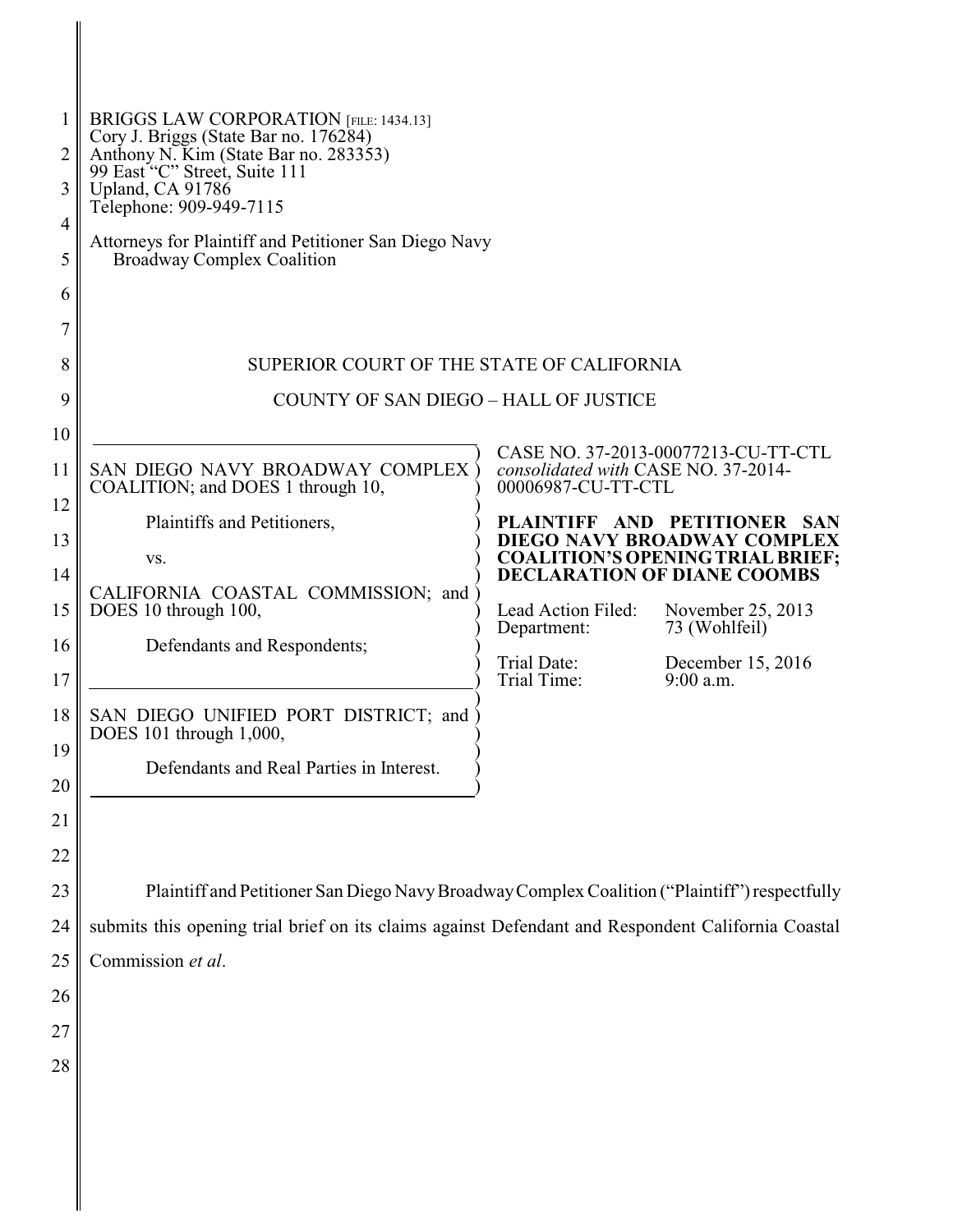| 1              |      | <b>Table of Contents</b> |                                                                                                                                                                                                                                              |  |  |
|----------------|------|--------------------------|----------------------------------------------------------------------------------------------------------------------------------------------------------------------------------------------------------------------------------------------|--|--|
| $\overline{2}$ | I.   |                          |                                                                                                                                                                                                                                              |  |  |
| 3              | Π.   |                          |                                                                                                                                                                                                                                              |  |  |
| 4              | III. |                          |                                                                                                                                                                                                                                              |  |  |
| 5              |      | A.                       |                                                                                                                                                                                                                                              |  |  |
| 6              |      | <b>B.</b>                |                                                                                                                                                                                                                                              |  |  |
| 7              | IV.  |                          |                                                                                                                                                                                                                                              |  |  |
| 8              | V.   |                          |                                                                                                                                                                                                                                              |  |  |
| 9              |      | A.                       | The Port Master Plan Amendment Is Inconsistent with the Coastal Act on Issues<br>Relating to Public Access, Recreation, and View Preservation 18                                                                                             |  |  |
| 10<br>11       |      | <b>B.</b>                | The Port Master Plan Amendment Is Inconsistent with the Coastal Act on Issues<br>22                                                                                                                                                          |  |  |
| 12<br>13       |      | $C$ .                    | The Port Master Plan Amendment Was Significantly Changed by the<br>Commission after the Port Approved It, and the Changes Were a Condition of                                                                                                |  |  |
| 14<br>15       |      | D.                       | The Commission's Executive Director Failed to Make a Determination on the<br>Materiality of the Revisions to the Port Master Plan Amendment after the Port<br>Approved It, in Violation of the Coastal Act; Either Way, the Regulation<br>26 |  |  |
| 16<br>17       |      | E.                       | The Port Master Plan Amendment Makes Future Developments Unappealable,<br>28                                                                                                                                                                 |  |  |
| 18<br>19       |      | F.                       | The Commission's Conclusion that Feasible Mitigation for the Impacts of, and<br>Feasible Alternatives to, a Contiguous Convention Center Expansion Do Not<br>Exist Is Not Supported by Substantial Evidence, in Violation of the Coastal Act |  |  |
| 20<br>21       |      | G.                       | 29<br>At Least Six Commissioners Voted on the Port Master Plan Amendment but<br>Failed to Fully and Timely Disclose Ex Parte Communications with the Port, in                                                                                |  |  |
| 22             |      |                          | 32                                                                                                                                                                                                                                           |  |  |
| 23             | VI.  |                          | 34                                                                                                                                                                                                                                           |  |  |
|                |      |                          |                                                                                                                                                                                                                                              |  |  |
| 24             |      |                          |                                                                                                                                                                                                                                              |  |  |
| 25             |      |                          |                                                                                                                                                                                                                                              |  |  |
| 26             |      |                          |                                                                                                                                                                                                                                              |  |  |
| 27             |      |                          |                                                                                                                                                                                                                                              |  |  |
| 28             |      |                          |                                                                                                                                                                                                                                              |  |  |

 $\mathbf{I}$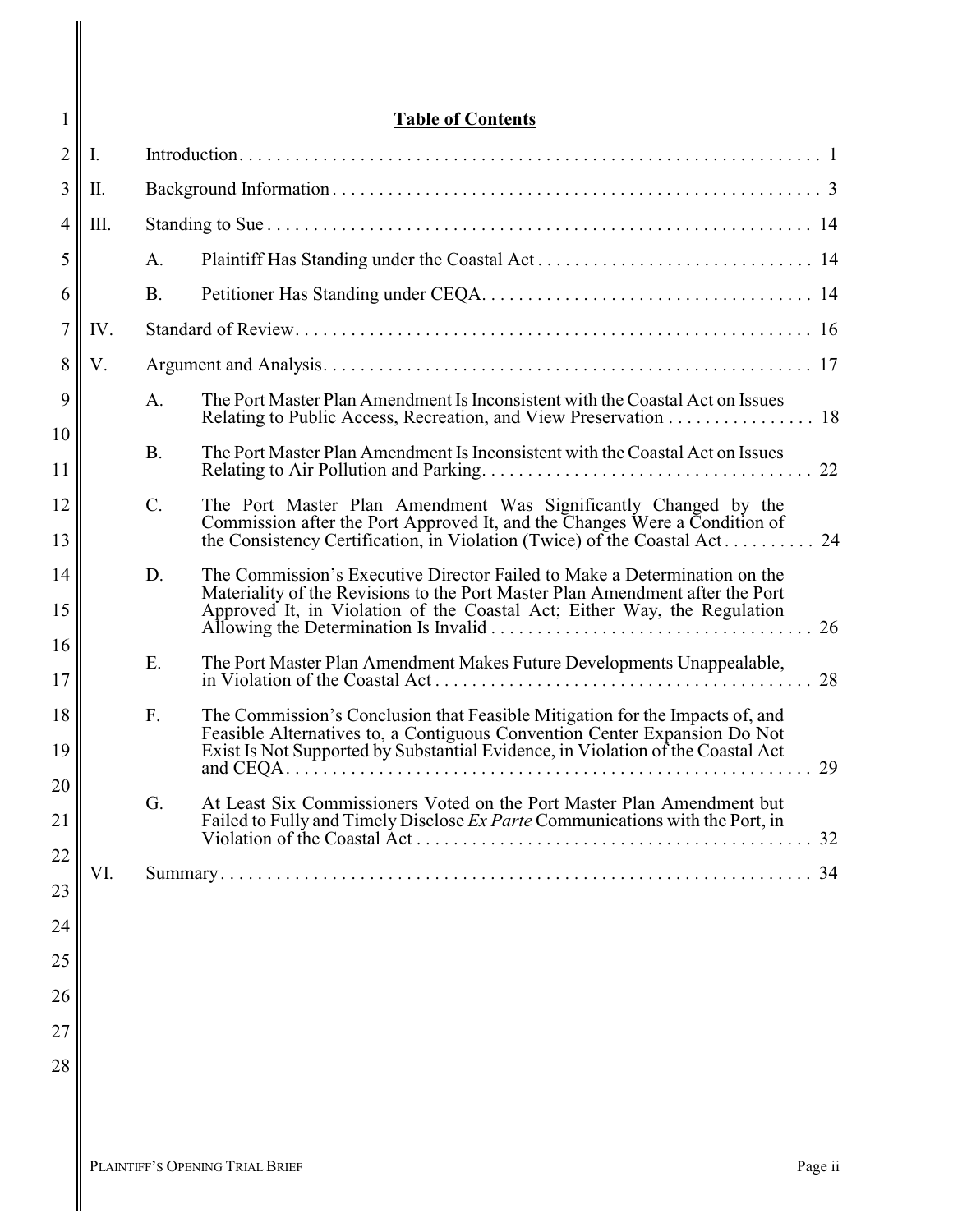| 1              | <b>Table of Authorities</b>                                                                                                                                             |
|----------------|-------------------------------------------------------------------------------------------------------------------------------------------------------------------------|
| 2              | Judicial Authorities                                                                                                                                                    |
| 3              | Apple Computer v. Assessment Appeals Bd., 105 Cal.App.4th 1355 (2003) 16                                                                                                |
| 4<br>5<br>6    | Bakersfield Citizens for Local Control v. City of Bakersfield, 124 Cal. App. 4th<br>Citizens Ass'n for Sensible Dev. of Bishop Area v. County of Inyo, 172 Cal. App.    |
| 7<br>8<br>9    | Citizens of Goleta Valley v. Board of Supervisors of Santa Barbara County, 197                                                                                          |
| 10<br>11<br>12 | Friends of Mammoth v. Board of Supervisors, 8 Cal.3d 247 (1972)  16<br>Harris v. Alcoholic Beverage Control Appeals Bd., 228 Cal. App. 2d 1 (1964)  27                  |
| 13<br>14       | Resource Defense Fund v. Local Agency Formation Comm'n of Santa Cruz                                                                                                    |
| 15<br>16       | Save Round Valley Alliance v. County of Inyo, 157 Cal. App. 4th 1437 (2007)  30<br>Save the Plastic Bag Coalition v. City of Manhattan Beach, 52 Cal.4th 155 (2011). 15 |
| 17<br>18<br>19 | Security Nat'l Guar., Inc. v. California Coastal Comm'n, 159 Cal. App. 4th<br>Taxpayers for Accountable School Bond Spending v. San Diego Unified                       |
| 20             |                                                                                                                                                                         |
| 21<br>22       | <b>Legislative Authorities</b>                                                                                                                                          |
| 23<br>24       |                                                                                                                                                                         |
| 25<br>26       |                                                                                                                                                                         |
| 27<br>28       |                                                                                                                                                                         |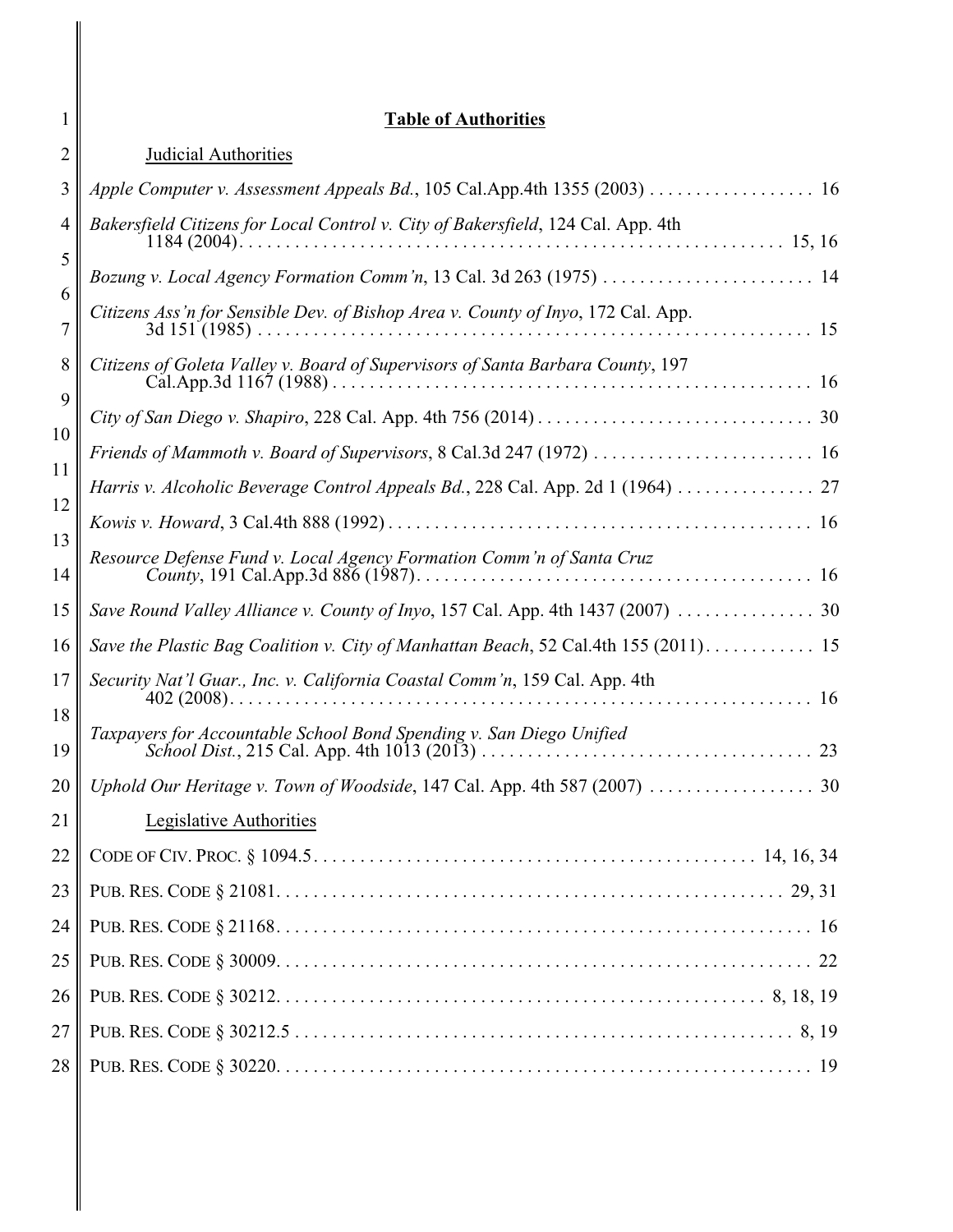| 1              |                                   |
|----------------|-----------------------------------|
| $\overline{2}$ |                                   |
| $\overline{3}$ |                                   |
| $\overline{4}$ |                                   |
| 5              |                                   |
| 6              |                                   |
| 7              |                                   |
| 8              |                                   |
| 9              |                                   |
| 10             |                                   |
| 11             |                                   |
| 12             |                                   |
| 13             |                                   |
| 14             |                                   |
| 15             |                                   |
| 16             |                                   |
| 17             |                                   |
| 18             |                                   |
| 19             |                                   |
| 20             |                                   |
| 21             | <b>Administrative Authorities</b> |
| 22             |                                   |
| 23             |                                   |
| 24             |                                   |
| 25             |                                   |
| 26             |                                   |
| 27             |                                   |

28

 $\mathbf{I}$ 

PLAINTIFF'S OPENING TRIAL BRIEF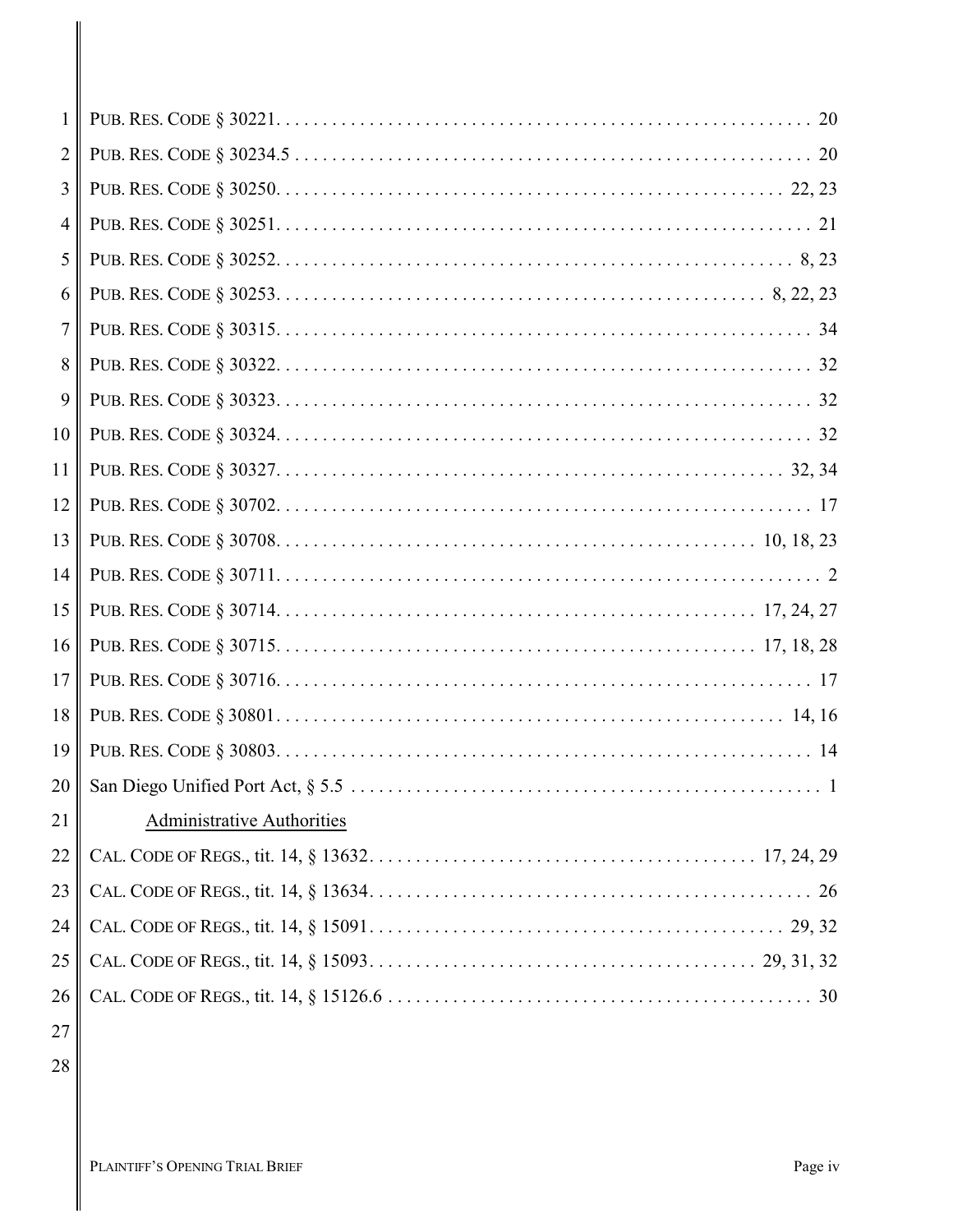#### <span id="page-4-0"></span>**I. INTRODUCTION**

What's this lawsuit all about? Why is Plaintiff fighting to protect the view corridor down Park Boulevard from the Downtown Central Library and across San Diego Bay over to Coronado? Why is Plaintiff fighting to save the 5.5-acre public park/plaza between the existing San Diego Convention Center ("SDCC") and the Hilton Bayfront Hotel? Why is Plaintiff trying to stop a park from being built on the roof of the expanded SDCC to replace the existing park/plaza that'll be bulldozed if expansion occurs? All of that would be lost by expanding the SDCC to a point just a few feet away from the water's edge. Even worse, getting rid of the park/plaza and putting an inferior substitute park 100 feet up, on top of the expanded SDCC's roof, is the equivalent of cutting down Giant Sequoias and replacing them with plastic trees. The public is entitled to real, unimpeded connections to the water, not an artificial view from "on high" that comes at the expense of cutting off a direct connection to the coast.

12 13 14 15 16 17 18 19 20 21 22 23 24 25 More specifically, this lawsuit represents an attempt to uphold promises made at nearly every level of government and by the private sector going back to 1996, promises that no more of the South Embarcadero<sup>1</sup> would be "walled off" to sate the appetite of a few greedy, politically connected special interests for prime waterfront real estate – the *public's* real estate – to the exclusion of everyone else. Not long after the SDCC's opening in 1989, the City of San Diego ("City") and the San Diego Unified Port District ("Port") began pushing to expand it again. That expansion, what is known as the "Phase 2" expansion approved by the California Coastal Commission ("Commission") in 1996, was controversial because it doubled the SDCC's size on public tidelands that were transferred by the State of California to the Port *in trust*. <sup>2</sup> To quell a growing opposition that included the *San Diego Union-Tribune,* the City, the Port, the Commission, and the owners of the Hilton all took steps – until recently, that is – to protect the space that would be destroyed by a subsequent expansion. Today, however, they are trying to renege on those promises, with their sights set on forever destroying what two decades earlier, when it was convenient for purposes of mollifying their opponents, they were more than happy to protect.

1

2

3

4

5

6

7

8

9

10

<sup>26</sup> 27

 $1$  The South Embarcadero is generally known as the waterfront area from Seaport Village down to what is now the Hilton Bayfront Hotel.

<sup>28</sup> <sup>2</sup> See Pl.'s Lodging of Omitted Admin. Record Items and Req. for Jud. Notice ("LOARI/RJN"), Item 1, pp. 8-6 (San Diego Unified Port Act, § 5.5(a) & (c) (describing "public trust lands" to be administered by Port), § 30.5(e) (making property acquired by Port "an asset of the public trust")).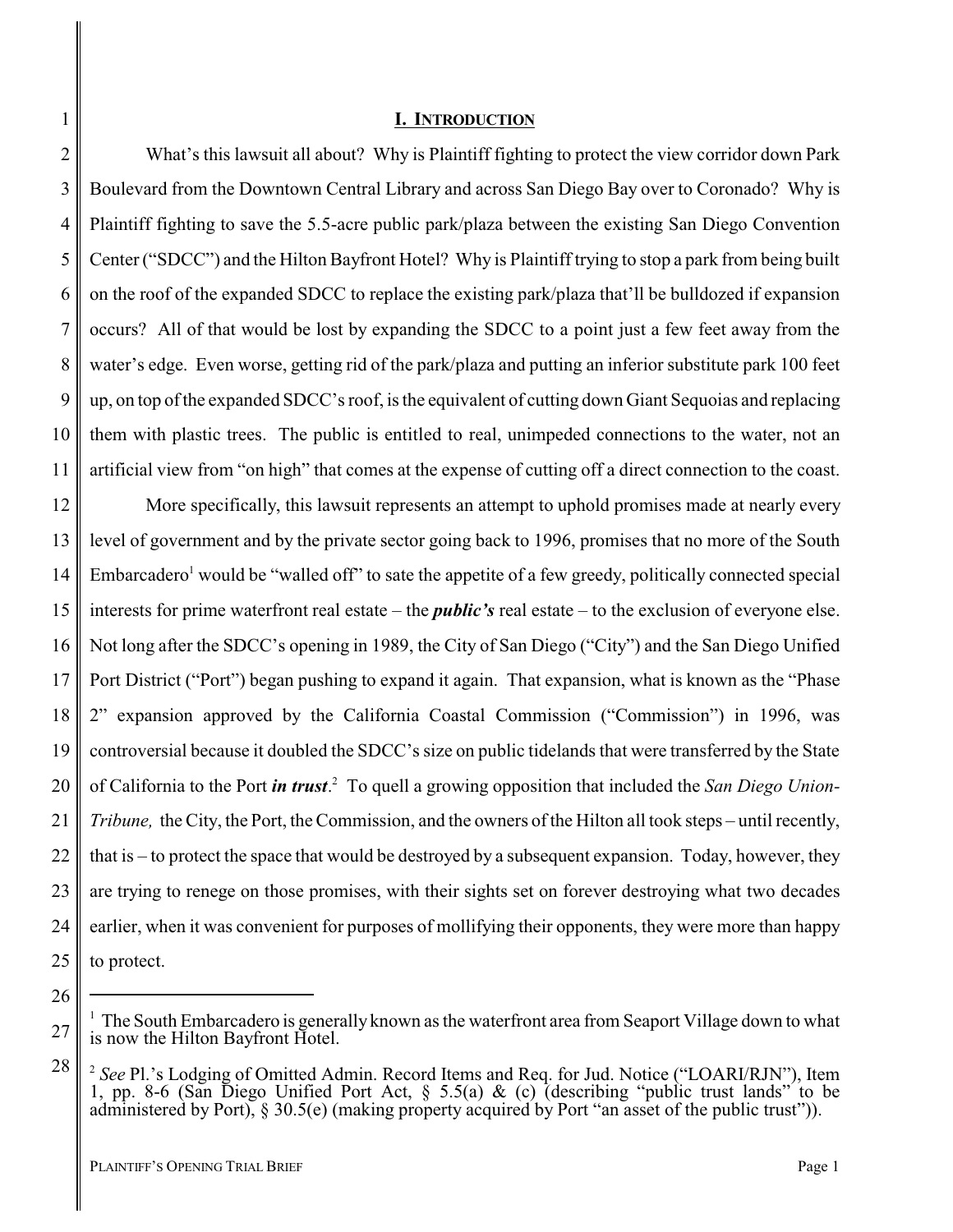1 2 3 4 5 6 7 8 9 10 Plaintiff is suing to protect the public from the loss of the view corridor down Park Boulevard to the Bay and beyond, and to protect the public park/plaza between the SDCC and the Hilton, from assured destruction if the land-use approvals that are the subject of this lawsuit are not invalidated. The mechanism bywhich the Commission and Port would destroy these aesthetic and environmental values is known as Port Master Plan Amendment no. 45 ("the PMPA"), which is the planning document that currently authorizes the SDCC Phase 3 and Hilton expansions.<sup>3</sup> Under the California Coastal Act of 1976 ("Coastal Act"), the Port is required to prepare a port master plan amendment with substantial public participation. The final product is then put before the Commission, for nothing more than a thumbs-up or thumbs-down vote, to certify that the amendment is consistent with the Coastal Act and the California Environmental Quality Act ("CEQA").

11 12 13 14 15 16 17 18 19 20 21 The violations of the Coastal Act and CEQA are undeniable here, having been thoroughly documented in the administrative record and admitted in writing by none other than the proponent: that is to say, the Port. For example, the Port's coastal and environmental experts, who looked in depth at specific aspects of the proposed expansions and extensively analyzed the effects of the PMPA, concluded that it is *inconsistent with the Coastal Act for multiple reasons*. The Port's governing body adopted that analysis as its own and passed it on, unchanged, to the Commission. Nobody – not at the Commission, not at the Port, not at the City, not anyone – disputed that conclusion or attempted to refute it. The *factually and legally untenable decision* by the Commission's governing body – every one of its members being a *political appointee* – to certify the PMPA as consistent with the Coastal Act and CEQA despite the undisputed substantial expert and documentary evidence to the contrary is not itself substantial evidence sufficient to justify the decision being challenged here.<sup>4</sup>

22 23 24 25 The Court does not need to be reminded that public access to coastal resources is extremely important – every form of access is important – not only for aesthetic and environmental reasons but for legal reasons too. Many people do not realize that the Coastal Act is the offspring of voter-approved legislation in 1972 that began by recognizing "that the California coastal zone is a distinct and valuable

26

27

<sup>3</sup> A port master plan is the Port's equivalent of a city's or county's general plan. *See* PUB. RES. CODE  $\S 30711(a)(1)-(5)$  (prescribing contents of port master plan).

<sup>&</sup>lt;sup>4</sup> There are other violations of the Coastal Act and CEQA that independently justify invalidation of the PMPA's certification. They will be discussed later in this brief.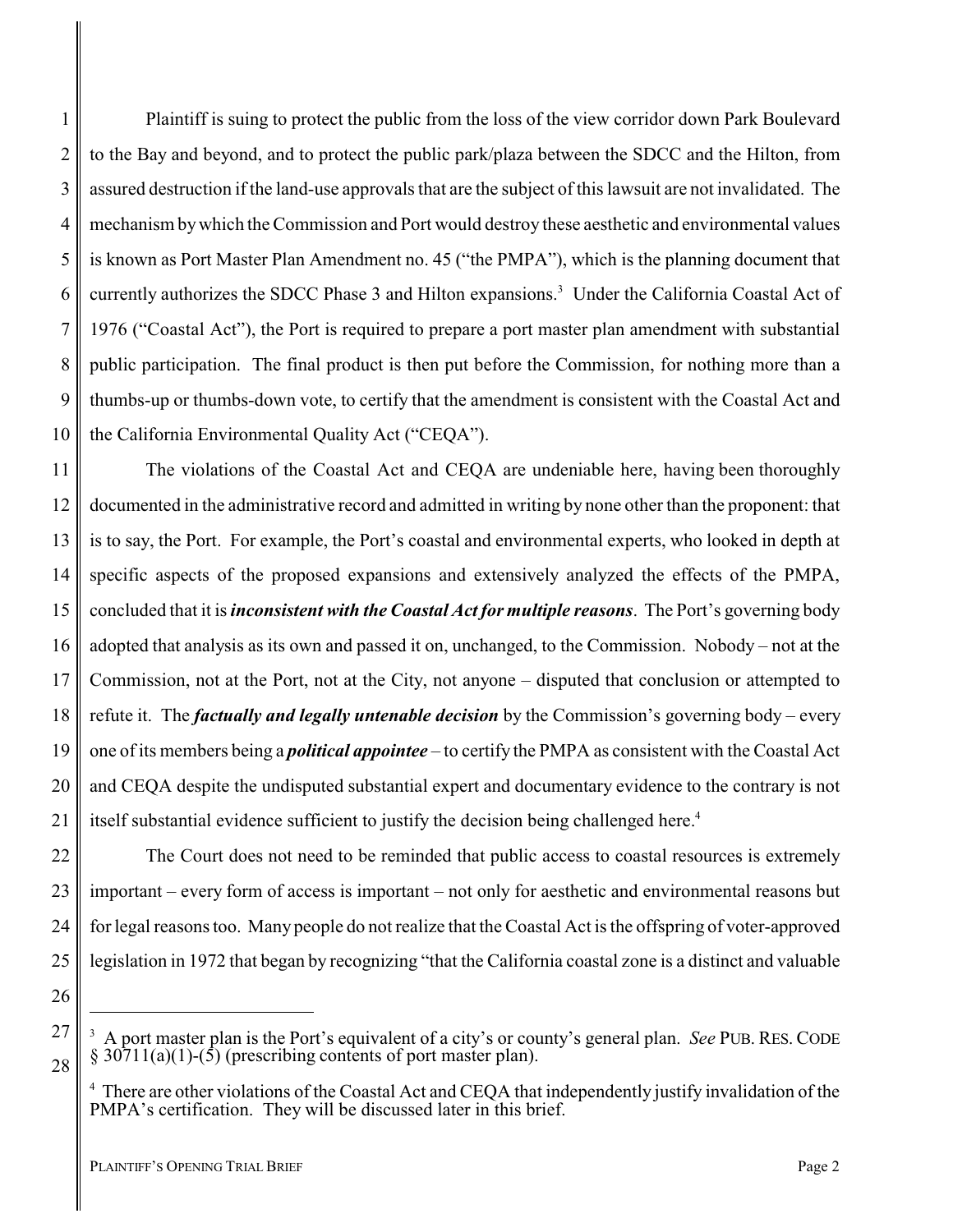1 2 3 4 5 6 7 8 9 10 11 12 natural resource belonging to *all the people* and existing as a delicately balanced ecosystem; that the *permanent protection* of the remaining *natural and scenic resources* of the coastal zone is a *paramount concern to present and future residents of the state and nation*." *See* LOARI/RJN, Item 2, p. 7 (Prop. 20) (emphasis added). Four years later, when the Legislature and Governor enacted the Coastal Act, a bi-partisan coalition of lawmakers used even stronger language to recognize that the "coastal zone is a distinct and valuable natural resource *of vital and enduring interest* to all the people and exists as a delicately balanced ecosystem." PUB.RES.CODE § 30001(a) (emphasis). This enhanced recognition was in no way watered down by our elected representatives' agreement with the voters that "the permanent protection of the state's natural and scenic resources is a paramount concern to present and future residents of the state and nation." *Id*., § 30001(b). It's against this legislative backdrop that the Commission, Port, and Real Parties in Interest want to destroy one of the few public spaces that remains on the South Embarcadero and one of the last remaining public viewing corridors of the Bay.

13 14 15 16 17 As the Court surely knows, its role here is not to second-guess the wisdom of the PMPA or the development it would allow. The policy calls belong entirely to the Commission and the Port. What this Court must do is determine (*i*) whether the Commission followed the law when it certified that the PMPA is consistent with the Coastal Act and CEQA, and (*ii*) whether the decision to certify the PMPA is backed up by the legally required substantial evidence in the administrative record.

18 19 20 If just one of these issues is resolved in the negative, the Court must invalidate the PMPA. For the reasons explained below, the evidence and the law compel the Court to resolve both issues in the negative.

#### <span id="page-6-0"></span>**II. BACKGROUND INFORMATION**

21 22

### 1989-2001: SDCC's Origins and Phase 2 Expansion

23 24 25 26 The SDCC opened in 1989. Admin. R. ("AR") 1:4.<sup>5</sup> The Commission approved a port master plan amendment to accommodate a second expansion in 1996, the Phase 2 expansion, that for the most part doubled the original facility's size. *Id.*, 261:3722. The expanded SDCC opened for business in 2001. AR 1:4.

<sup>5</sup> Citations to the Administrative Record refer first to the item number as shown on the AR's index and then to the item's page number(s), with a colon in between. Thus, "AR 1:4" is a cite to page 4 of item 1 in the AR.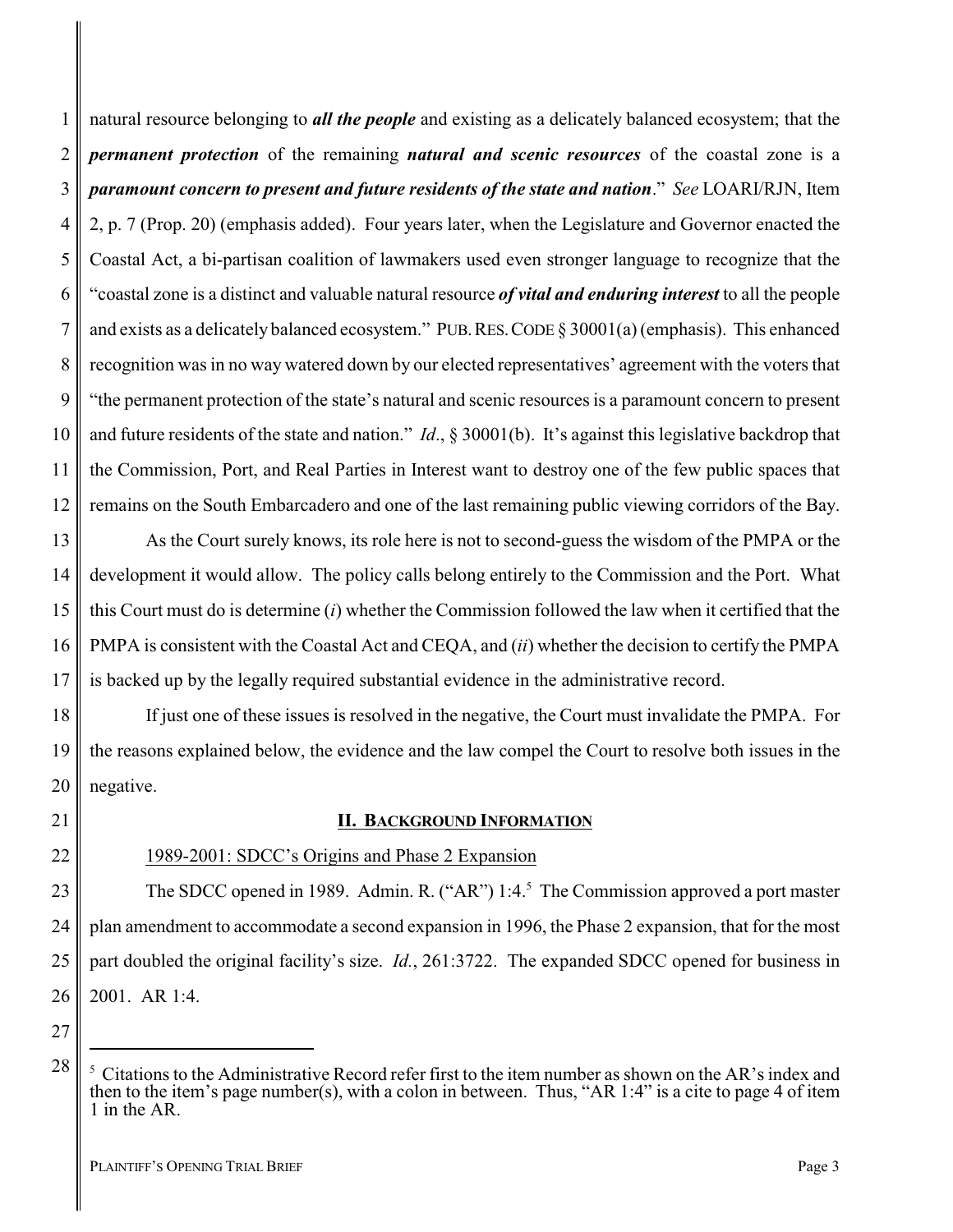| 1  | The Phase 2 expansion was controversial because it left very little <i>public</i> access and amenities                                                                                                                          |
|----|---------------------------------------------------------------------------------------------------------------------------------------------------------------------------------------------------------------------------------|
| 2  | on the South Embarcadero waterfront. The public and the Commission's staff were indeed concerned                                                                                                                                |
| 3  | that a subsequent expansion would destroy both the remaining views of the Bay looking south along                                                                                                                               |
| 4  | Park Boulevard <sup>6</sup> and the waterfront public space that weren't destroyed by the Phase 2 expansion. See                                                                                                                |
| 5  | <i>generally</i> LOARI/RJN, Items 3-5, 8 & 10. To ensure that a subsequent expansion would not have these                                                                                                                       |
| 6  | serious adverse consequences on the public's coastal resources, a former member of the Commission                                                                                                                               |
| 7  | and Port governing bodies recounted, the City's mayor at the time, Susan Golding, "promised the public                                                                                                                          |
| 8  | that the 'Walling Off' of the waterfront would be limited. We also 'chopped off' the Southeast end of                                                                                                                           |
| 9  | the [SDCC's Phase 2] expansion and promised open space and protection of the view corridors." <sup>7</sup> AR                                                                                                                   |
| 10 | 31:356. Indeed, on the eve of the Commission's approval of the Phase 2 expansion in 1996, Mayor                                                                                                                                 |
| 11 | Golding wrote a letter to the Commission representing that "[t]he final plan now before you reflects the                                                                                                                        |
| 12 | numerous changes made to perfect the project, including the <i>extensive environmental mitigation and</i>                                                                                                                       |
| 13 | <i>public access aspects</i> of the project." LOARI/RJN, Item 6, p. 2 (emphasis added). She explained that                                                                                                                      |
| 14 | the Phase 2 expansion's "design attention includes a strong public access element and urban environs                                                                                                                            |
| 15 | plan." <i>Id.</i> She added (albeit without the emphasis):                                                                                                                                                                      |
| 16 | I feel strongly that the project should relate to the city fabric and be                                                                                                                                                        |
| 17 | <i>friendly to residents.</i> The grand stairs and funicular, leading to the<br>waterfront overlook rotunda and the public plaza on the eastern end of<br>the building are going to be unique civic spaces that all San Diegans |
| 18 | will be able to enjoy.                                                                                                                                                                                                          |
| 19 | $Id.$ <sup>8</sup>                                                                                                                                                                                                              |
| 20 | 2001-2004: South Embarcadero Redevelopment 2 with Two Hotels                                                                                                                                                                    |
| 21 | In the immediate years following Phase 2's approval, subsequent development proposals that                                                                                                                                      |
| 22 | went before the Port and the Commission recognized the earlier commitments to protect the views along                                                                                                                           |
| 23 | Park Boulevard and the public park/plaza southeast of the SDCC. The 2001 port master plan                                                                                                                                       |
| 24 |                                                                                                                                                                                                                                 |
| 25 | $6$ Park Boulevard was known back in the mid-1990s as Eighth Avenue. See, e.g., AR 53:490 (public-<br>access plan substituting "Park Boulevard" for "Eighth Avenue").                                                           |
| 26 | This person was told back then that the Phase $3$ expansion – the subject of this lawsuit – "would                                                                                                                              |
| 27 | probably occur 'across Harbor Drive over the top of the San Diego Trolley Station Yard.' It was<br>NEVER contemplated to 'Wall-Off more of San Diego Bay from the public." AR 31:356. As will be                                |
| 28 | explained later, two <i>off-waterfront</i> sites for the Phase 3 expansion were selected in 2003.                                                                                                                               |
|    | <sup>8</sup> These commitments have been confirmed by pro-business, pro-development supporters of the SDCC.<br>See, e.g., AR 30:348.                                                                                            |

 $\mathbf{I}$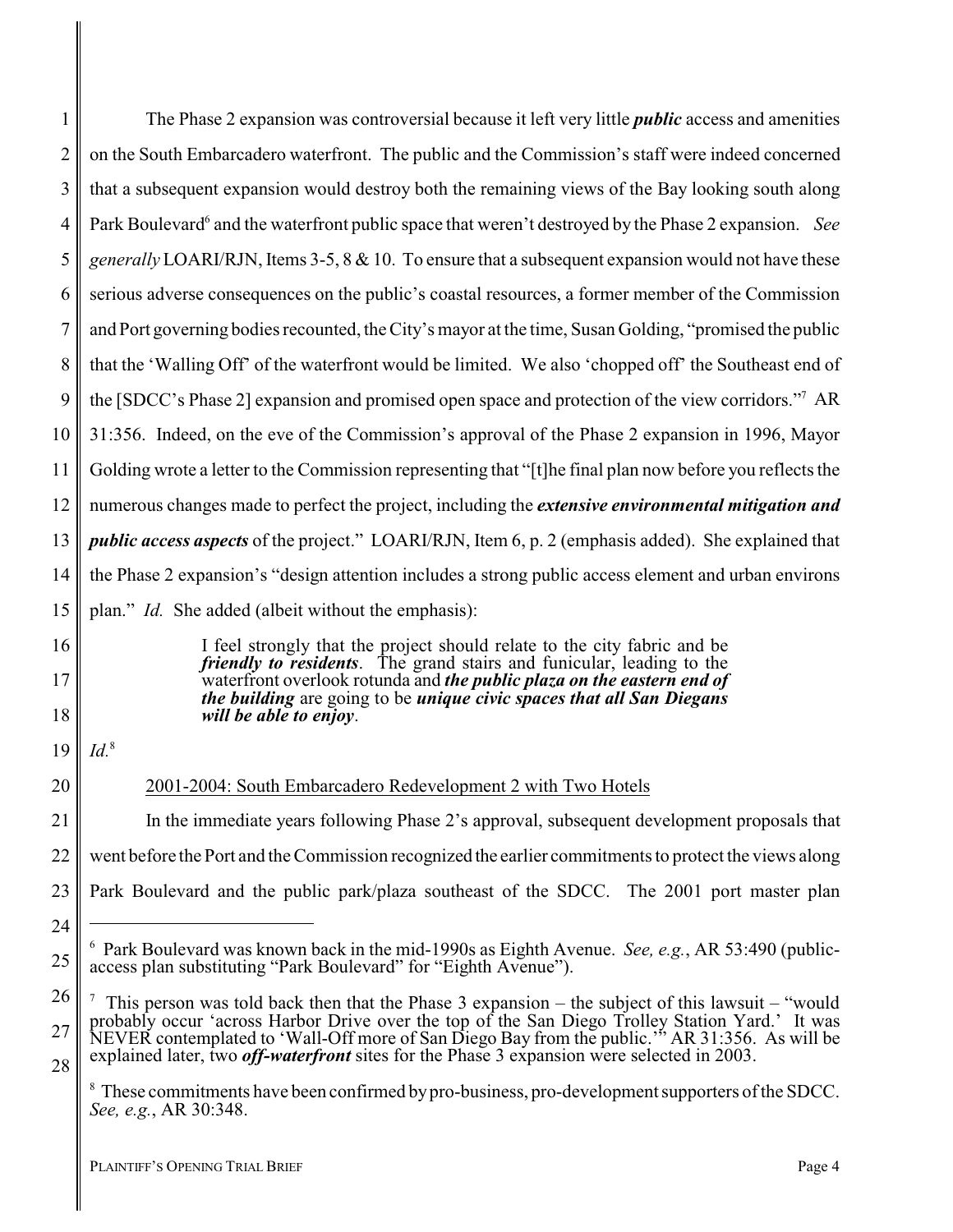1 2 3 4 5 6 7 8 9 10 11 12 13 14 15 16 17 amendment for the South Embarcadero Redevelopment 2 proposal contemplated two new hotels<sup>9</sup> and was expected to "enhance public access and recreational opportunities in an area where *limited public access opportunities currently exist*." AR 296:3969 (emphasis added); *see also* 261:3722 (describing Commission's approval of prerequisite port master plan amendment for Hilton). It was "*designed to preserve existing public views* from major coastal access routes such as Harbor Drive and Eighth Ave. [today's Park Boulevard]/Convention Way, and from the Convention Center terraces." *Id.*, 296:3969 (emphasis added). "This portion of the South Embarcadero is currently underutilized due to the nature of the previous marine-related industrial uses and should be redeveloped to encourage public use of the waterfront *which is not visible from Harbor Drive due to the presence of the Convention Center*" – that is to say, because it is "walled off." *Id.* (emphasis added). Though the redevelopment proposal was partially praised by the Commission's staff, they did criticize the 225-foot Spinnaker hotel "on the seaward side of the primary pedestrian shoreline promenade and adjacent to the entrance to the South Embarcadero Marina Park South [because it] would set an *adverse precedent for this scale and nature of development in close proximity to the water's edge*." AR 296:3970 (emphasis added). In the end, under the proposal's Public Access Program, "[t]he new 5.5-acre open space park, will connect Harbor Drive with existing Embarcadero Marina Park South." *Id.*, 296:4015; *see also id.*, 296:4040 (2001 Port map showing "Park/Plaza" southeast of SDCC structure).<sup>10</sup>

18

### 2002-2004: The Hilton Bayfront Hotel

19 20 21 22 The Port also endeavored to protect the views along Park Boulevard and the public park/plaza on the waterfront when it approved the Hilton Bayfront Hotel's construction.<sup>11</sup> The Hilton's genesis occurred in 2002 when the Port approved an option agreement that allowed the hotel to lease property located at the southeast corner of Harbor Drive and what is now Park Boulevard. AR 299:4112.<sup>12</sup>

24

25

26

27

<sup>23</sup>

<sup>9</sup> The two hotels were an unnamed 1,000- to 1,200-room hotel and marina, and the 250-room Spinnaker Hotel. AR 296:3969.

<sup>&</sup>lt;sup>10</sup> In the record there's a fairly good map showing the "WATERFRONT PARK AND PLAZA" as it was envisioned in 2001. AR 296:4008. The record also contains a pretty good computer rendering from 2009 showing the public park/plaza in the lower right-hand corner. *Id.*, 3:28.

The Hilton was the unnamed 1,000- to 1,200-room hotel and marina contemplated by the South Embarcadero Redevelopment 2 proposal.

<sup>&</sup>lt;sup>12</sup> The Port's resolution erroneously refers to the "southwest" corner; that's where the SDCC is located.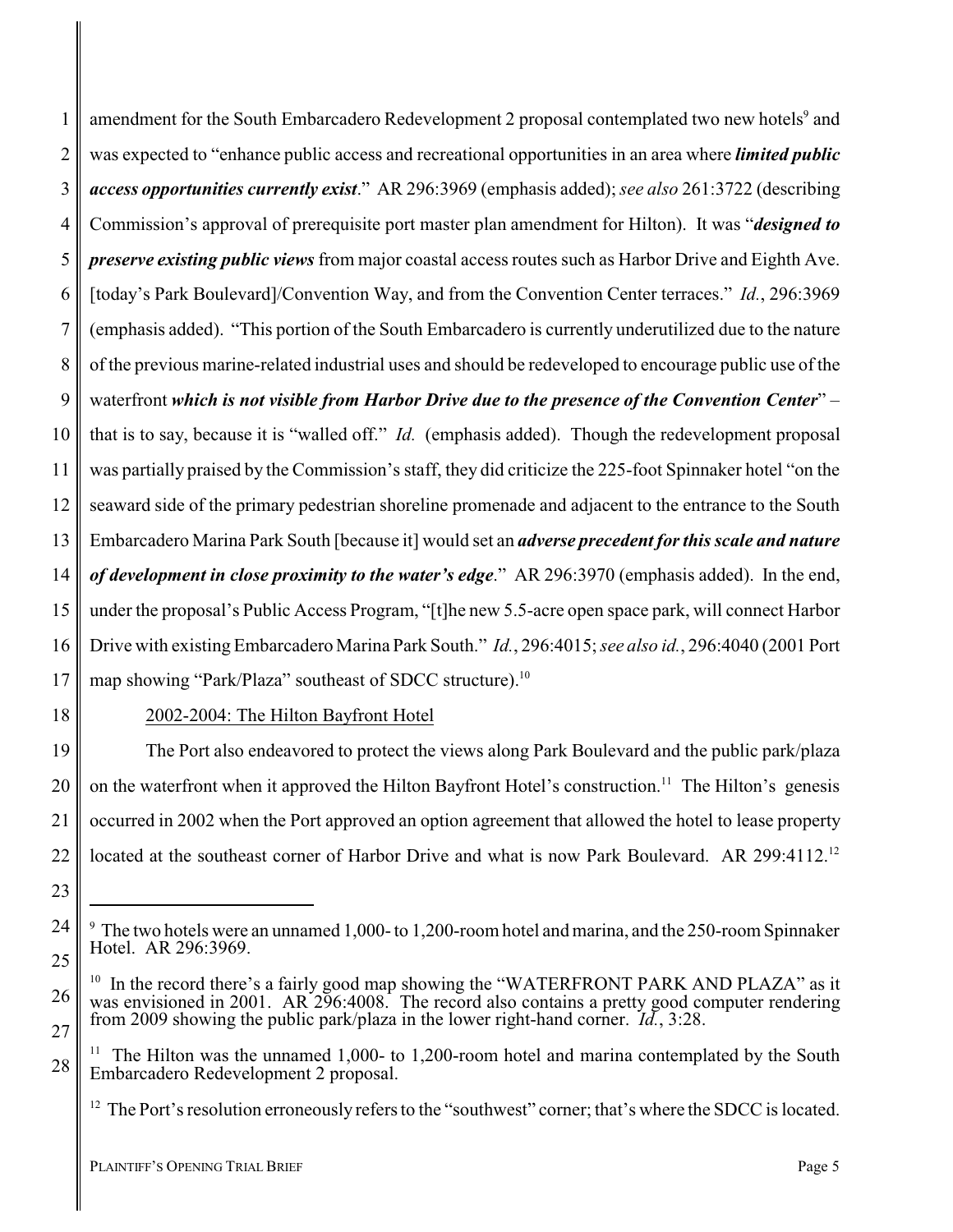1 2 3 4 Nearly six months later, the Port approved a conceptual design for the Hilton. *Id.* In 2004, the Commission approved a *de minimis* amendment to the then-operative port master plan (no. 31), and the Port gave final approval to a coastal development permit for the Hilton with up to 1,190 rooms. *See generally id.*, 298:4083-4093 (Commission's approval); 299:4112-4115 (Port's approval).

5 6 7 8 9 10 11 12 13 14 Still honoring the promises for a public park/plaza and view protections made by Mayor Golding when the SDCC's Phase 2 expansion was approved, and fresh off the South Embarcadero Redevelopment 2 approval that respected her promise and required the two new waterfront hotels to build a roughly 5.5-acre public park/plaza in the place where she promised it, the Port made sure that the Hilton's development permit contained unambiguous requirements for building that hotel's share of the park/plaza and for protecting views of the Bay. The permit prohibited the Hilton from "'walling off' the waterfront visual and public access from Harbor Drive and the Park Boulevard view corridor." AR 299:4100. The permit also required the Hilton to build a new 4.3-acre park/plaza on the waterfront within the Park Boulevard view corridor's extension.<sup>13</sup> *Id*. The public park/plaza is what kept structures from obstructing the view corridor (so both are on the chopping block today).

## 15

24

27

28

### 2006: San Diego's Downtown Community Plan

16 17 18 19 20 21 22 23 Even the City got into the act of protecting views along Park Boulevard. In 2006, it adopted the Downtown Community Plan ("DCP") with the purpose of establishing the "land use vision and development policies for downtown, as a component of the City of San Diego's General Plan. . . ." *See* AR 224:2898 Supp. R., Ex. 12, p. 22.<sup>14</sup> The DCP describes its "policies" as "reflect[ing] specific direction, practice, guidance, and directives." *Id.*, Ex. 12, p. 23. Policy 5.1-P-5 prohibits the construction of anyvisible structure in a view corridor, while Policy 5.1-P-7 requires the Cityto "[w]ork with the Port to maintain open view corridors of the water – that is, free of structures and landscaping that would restrict the views." *Id.*, Ex. 12, p. 86. The DCP shows the Park Boulevard view corridor<sup>15</sup>

<sup>25</sup> 26 <sup>13</sup> The balance of the 5.5-acre park would come from the Spinnaker Hotel's development, approved as party of the South Embarcadero Redevelopment 2 proposal.

<sup>&</sup>lt;sup>14</sup> The Supplemental Record ("Supp. R.") consists of electronic items that are part of the record but were not *separately* bates-numbered and listed in the index. Excerpts will be printed for and lodge with the Court.

<sup>&</sup>lt;sup>15</sup> This view corridor also appears on the DCP's Table 5-1 and Figure 5-1. *Id.*, Ex. 12, pp. 84-85.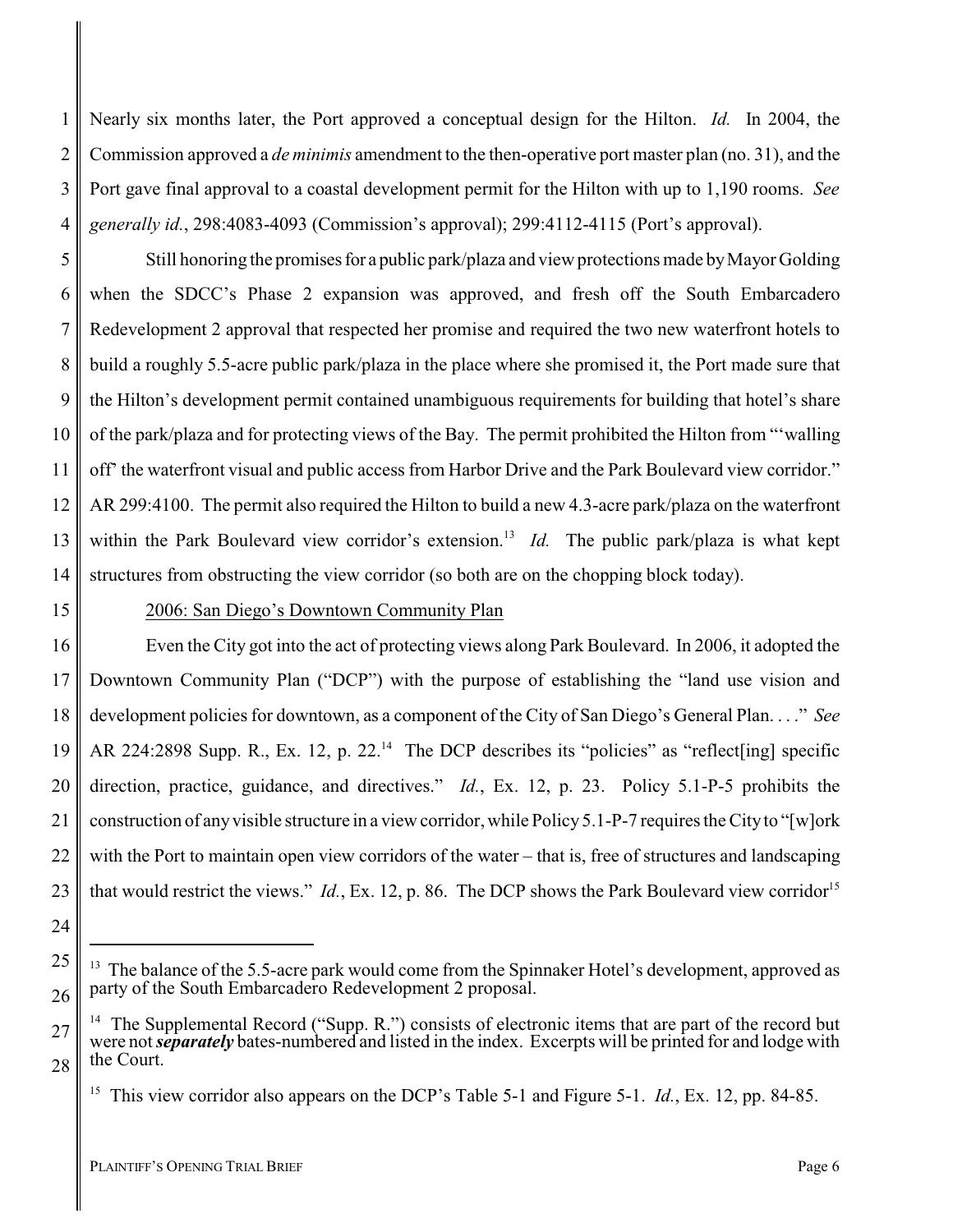2 out across the Bay not only being unobstructed but also suffering *no encroachment* by the SDCC or the Hilton – even "with potential downtown buildout." *Id.*, Ex. 12, p. 86.

2009-2012: Port Approves PMPA and EIR for SDCC Phase 3 and Hilton Expansions

4 5 6 7 8 9 10 11 12 The Port began thinking seriously about the SDCC's Phase 3 and the Hilton expansions in June 2009. AR 5:39. As originally conceived by the SDCC Corporation, a non-profit subsidiary of the City, the Phase 3 expansion contemplated just 422,500 square feet of additional space, while the Hilton expansion was looking at somewhere between 250 and 500 new guest rooms and related hotel amenities; both would require a port master plan amendment. *Id.*, 2:16-18. That was the first time anyone had rolled out the idea of a "roof-top" park, which in Orwellian fashion was touted as one of the "Benefits" of the proposed expansions. *Id.*, 7:43. Conspicuously absent was anymention of the fate of the public park/plaza that the Hilton built, or the Park Boulevard view corridor that the park/plaza had been protecting, under its 2004 development permit. *See generally id.*

13 14 15 16 17 When the Port ran its expansion ideas by the Commission's staff, the reception was frosty. The Port summarized the staff's concerns to include: "Difficulty of accessing new park atop Convention Center"; "Creation of an additional amount of Convention Center, deemed to be a 'lower priority visitor-serving use' along the bayfront (as set forth in the Coastal Act)"; "Consistency with the Public Trust Doctrine and Coastal Act"; and "Ability to provide a sufficient amount of parking." AR 8:46.

18 19 20 21 22 23 24 25 In April 2010, the Port took its first official steps toward completing the PMPA for the Phase 3 and Hilton expansions. That's when it approved an assignment of the lease for the site of the previously proposed Spinnaker Hotel from Fifth Avenue Landing, LLC, to the SDCC Corporation. *See generally* AR 11:52-69. Staff from the Port and the Commission met two months later to continue their discussions on the expansions. *Id.*, 13:171. The Port's minutes from that meeting make clear that the Commission's staff was concerned that "*many of the issues the Commission agreed to* when they approved the [South Embarcadero Redevelopment 2], which included the Spinnaker Hotel, *would be reversed by this proposal*" to expand the SDCC toward the Bay. *Id.*, 16:184 (emphasis added).

26 27 28 Undaunted by concerns about public access, views of the Bay, or any of the promises made previously – including those put into legally binding Commission and Port approvals – for the next two years the Port moved full steam ahead with the PMPA to expand the SDCC and the Hilton. By

1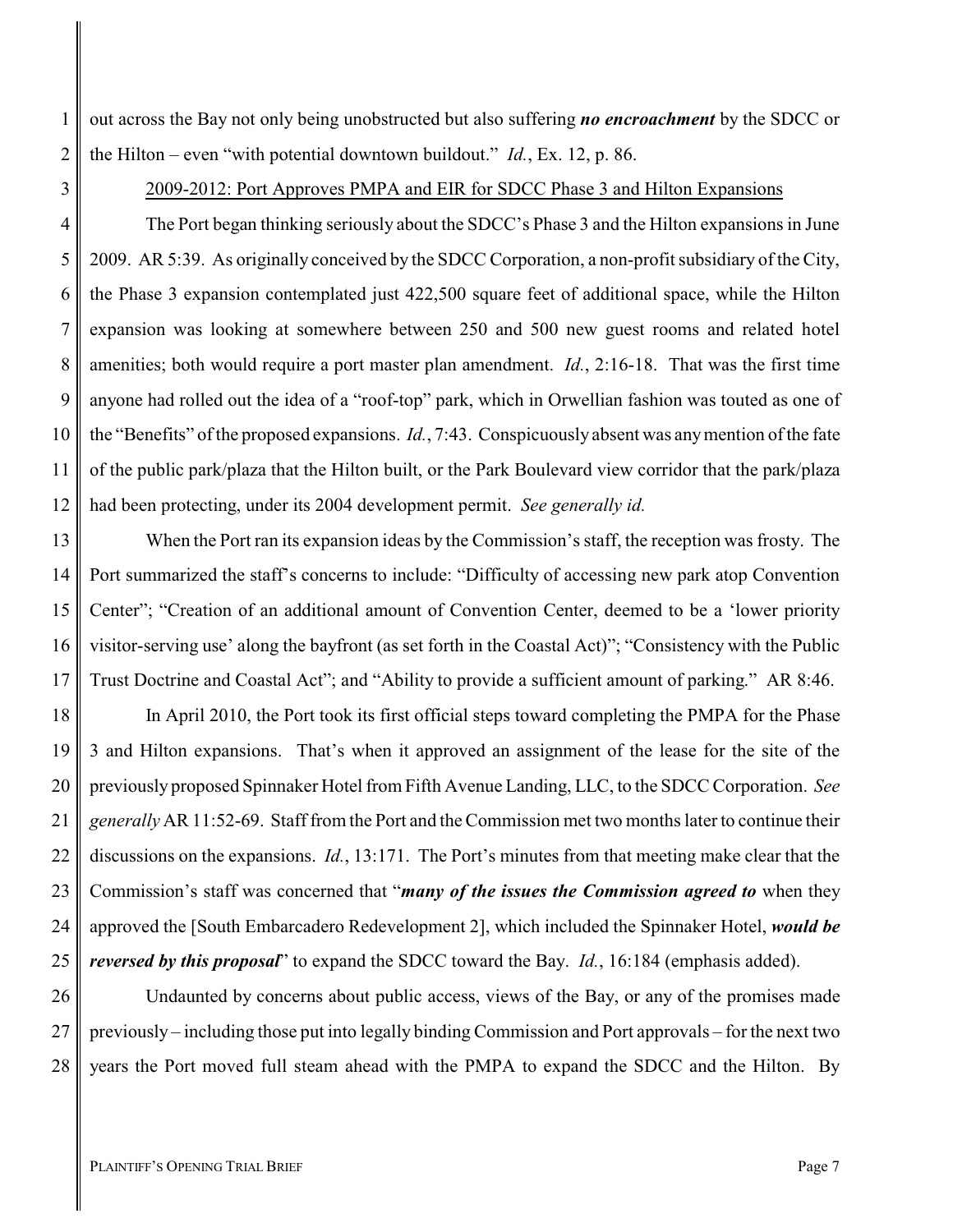1 2 3 4 5 6 7 September 19, 2012, the PMPA that originally proposed less than 500,000 square feet of new convention space and 250-500 hotel rooms was now calling not only for a nearly 740,000-square-foot expansion of the SDCC, with a roughly five-acre rooftop park to replace the ground-level public/park plaza repeatedly promised and eventually (mostly) delivered, but also for a maxed-out 500-room expansion of the Hilton.<sup>16</sup> AR 43:419. The Port's governing body voted to approve the PMPA for the expansions. *Id.*, 50:474-476. It also voted to certify the PMPA's EIR, finding that it "reflects the [Port's] independent judgment and analysis. . . ." AR 63:584 (enumerated para. 3).

8 9 10 11 12 13 14 15 16 17 Not surprisingly, the Port's findings in support of its certification of the EIR state that the *PMPA will cause an unavoidable, unmitigable inconsistency with the Coastal Act*. *See* AR 224:2898 Supp. R., Ex. 1, p. 47. Likewise, the *EIR itself states no less than six times* that the SDCC and Hilton expansions contemplated by the PMPA will be *significantly and unavoidably inconsistent* with the Coastal Act. *See id.*, Supp. R., Ex. 2, p. 49 (acknowledging two inconsistencies with Public Resources Code Section 30253(c), inconsistency with Section 30212.5, and inconsistency with 30252(4)) & p. 50 (acknowledging inconsistencies with Sections 30212.5 and 30252(4)). A separate Coastal Consistency Analysis, prepared three months after the Port found that the EIR reflected its independent judgment, reiterated that the SDCC's expansion and the Hilton's expansion would *each* cause three inconsistencies with the Coastal Act. AR 51:478, 484 & 485.

18

#### 2012-2013: Commission Certifies PMPA as Consistent with Coastal Act and CEQA

19 20 21 22 23 24 25 The PMPA was submitted to the Commission for certification as consistent with the Coastal Act and CEQA on December 7, 2012. AR 35:382-383. Still alarmed by what they'd seen when the proposal was floated three years earlier, the Commission's staff immediately criticized the PMPA because it would harm views along Park Boulevard and replace the ground-level park/plaza with a rooftop park. *Id.*, 277:3935-3936. Two months later, having to face the fact that it did not have its act together enough to answer the concerns voiced by the Commission's staff, the Port temporarily withdrew the PMPA application for certification. *Id.*, 282:3944.

<sup>27</sup> 28 <sup>16</sup> As ultimately approved, the Phase 3 expansion had ballooned from  $422,500$  square feet to  $740,000$ square feet. AR 276:3932. The additional 317,500 square feet equals roughly 7.3 acres (*i.e.*, 317,500 square ÷ 43,560 square feet per acre = 7.29). It's no wonder the five-acre park/plaza at ground level would have to be put on the roof; the Phase 3 expansion effectively swallowed the public's space.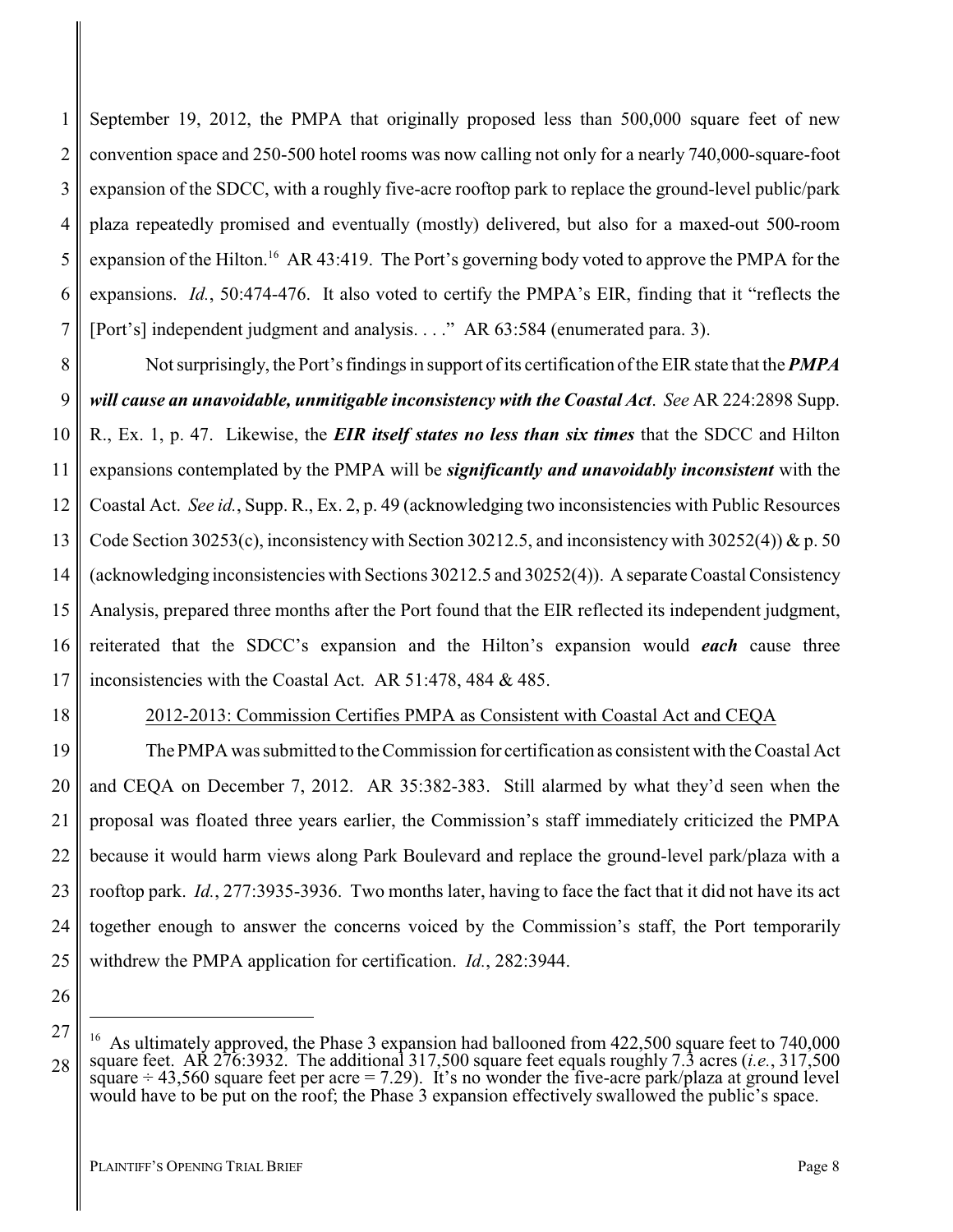1 2 3 4 5 6 7 The Port took a month to reassess the situation and then submitted the PMPA again for certification in March 2013. AR 79:705-706. The Commission's staff sent a lengthy letter to the Port asking about, among other things, *alternatives for not encroaching toward the existing view corridor* along Park Boulevard and about *ways to improve public access and recreation along the waterfront*. *Id.*, 284:3947-3951. Staff was particularly concerned about improving public access "to *offset the isolation* of this [rooftop] public park that will result from" the Phase 3 expansion. *Id.*, 284:3948 (emphasis added).

8 9 10 11 12 13 14 15 On the subject of views, the Port responded by insisting that, due to the proposed size of the Phase 3 expansion, the land where the public park/plaza exists today would have to be taken from the public as necessary for "exiting capacity" and for intake and other "pre-function space" to serve convention-goers. *Id.*, 87:900. The Port added, to continue its Orwellian spin on the "benefits" of the behemoth building, that expansion would be helpful in "creat[ing] a larger footprint for the public realm space crowned by the iconic 5-acre rooftop park/plaza, which will provide *new* panoramas of the San Diego Bay and City skyline." *Id.* ("Public realm space" that's "crowned" by a rooftop park is a euphemistic description of formerly outdoor space converted to indoor space for private use.)

16 17 18 19 20 21 On the subject of public access, the Port touted its draft Public Realm Design Principles and Programming Plan for the Phase 3 expansion. AR 87:902-904. The Port was either in denial or simply oblivious to the fact that more than a decade of plans and approvals from prior projects required the park/plaza in order to enhance public access to and use of the waterfront, and to protect the few remaining views. The response gave no assurance that the latest promises would not be upended down the road when some other new idea or alleged "need" came along.

22 23 24 25 26 27 28 A couple weeks before the public hearing scheduled for October 10, 2013, the Commission's staff remained unimpressed by the PMPA and the Port's response to their concerns. Staff therefore issued a blistering recommendation against a consistencycertification for the PMPA. *See generally* AR 163:2477-2500. According to staff, the PMPA was inconsistent with the Coastal Act for a variety of reasons. "The space between the SDCC and the Hilton is *one of few meaningful windows to the water* anywhere along the entire span of the South Embarcadero. The *significant encroachment into this view shed*, without any alternative means of drawing people to this area, would be *inconsistent with*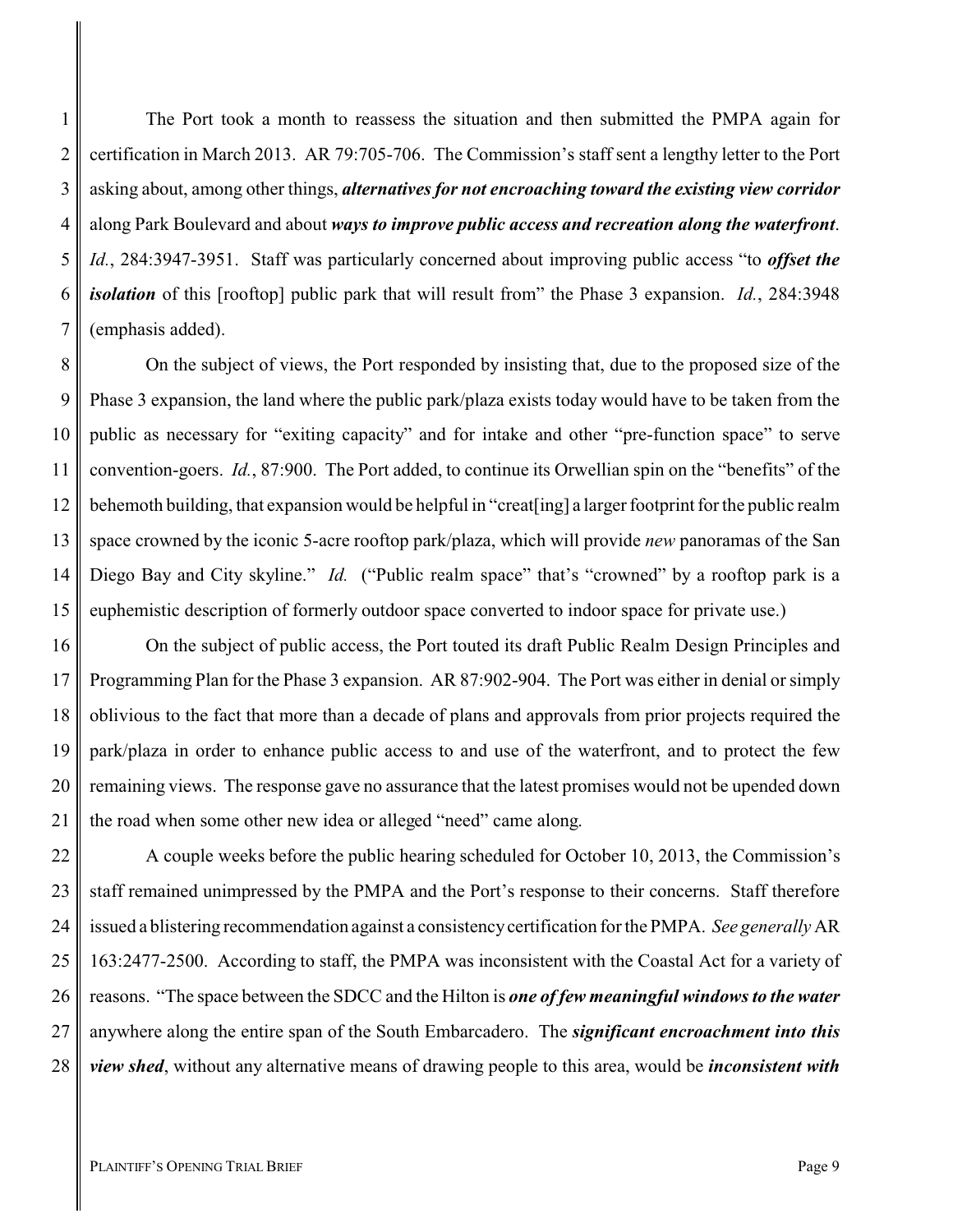1 2 3 4 5 6 7 8 *the mandate of Section 30708 of the Coastal Act* that all port-related development shall be located, designed, and constructed so as to provide for beneficial uses consistent with the public trust, including recreational uses, to the extent feasible." *Id.*, 163:2494 (emphasis added). Staff plainly summarized its lengthy analysis by emphasizing that its "recommendation of *denial is based on inconsistency with public access, public recreation, and visual quality protection policies* of Chapter 3 and Chapter 8" of the Coastal Act.<sup>17</sup> Id., 163:2500 (emphasis added). Staff also concluded that there are feasible alternatives and feasible mitigation measures to the PMPA that would substantiallylessen its significant environmental impacts, and therefore the PMPA is equally inconsistent with CEQA. *Id.*

9 10 11 12 13 14 15 16 Two days before the hearing, the Commission's staff issued an addendum to its earlier memo and apprised the public that the Port had agreed to a number of "noteworthy changes" to the PMPA but ultimately concluded that they didn't go far enough. *See generally* AR 190:2794-2795. "However," staff correctly observed, "these changes alone do not adequately mitigate for the above-described serious impacts that would result from the PMPA--namely *expanding the building towards the public accessway and shoreline*, *narrowing the public view corridor* between the existing buildings, and *eliminating the ground level waterfront park* in favor of a rooftop park--all of which will *further block, isolate, and privatize the tidelands*."<sup>18</sup> *Id.*, 190:2795 (emphasis added).

17 18 19 20 At the hearing, Plaintiff (through counsel) spoke at length in opposition to any consistency certification for the PMPA due to its adverse impacts on views, public access, and many other values codified in the Coastal Act.<sup>19</sup> See Oct. 10, 2013 Tr., 46:11-60:12. Plaintiff also submitted extensive written comments and back-up materials in opposition to certification. *See generally* AR 224:2898,

21

22

23

24

25

26

27

<sup>&</sup>lt;sup>17</sup> The grounds for inconsistency identified by the Port in its EIR, which were never disputed by the Commission, dealt with air pollution and parking – not merelyas separate direct impacts but as separate cumulative impacts. *See* AR 224:2898 Supp. R., Ex. 2, pp. 49-50. This becomes important below.

Another basis for the staff's recommendation was the Port holding back information: "The proposed changes in land and water uses *do not contain sufficient detail* in the port master plan submittal for the Commission to make a determination that the proposed amendment is consistent with the Chapter 3 and Chapter 8 policies of the Coastal Act." AR 163:2500 (emphasis added).

<sup>&</sup>lt;sup>18</sup> As explained later, these changes were illegally negotiated in secret and without public input.

<sup>&</sup>lt;sup>19</sup> Because the challenges raised in this lawsuit are based on Plaintiff's objections in the record, Plaintiff expects no dispute that it exhausted its administrative remedies. Each of the challenges discussed in detail below was pointed out to the Commission either orally or in writing, if not both.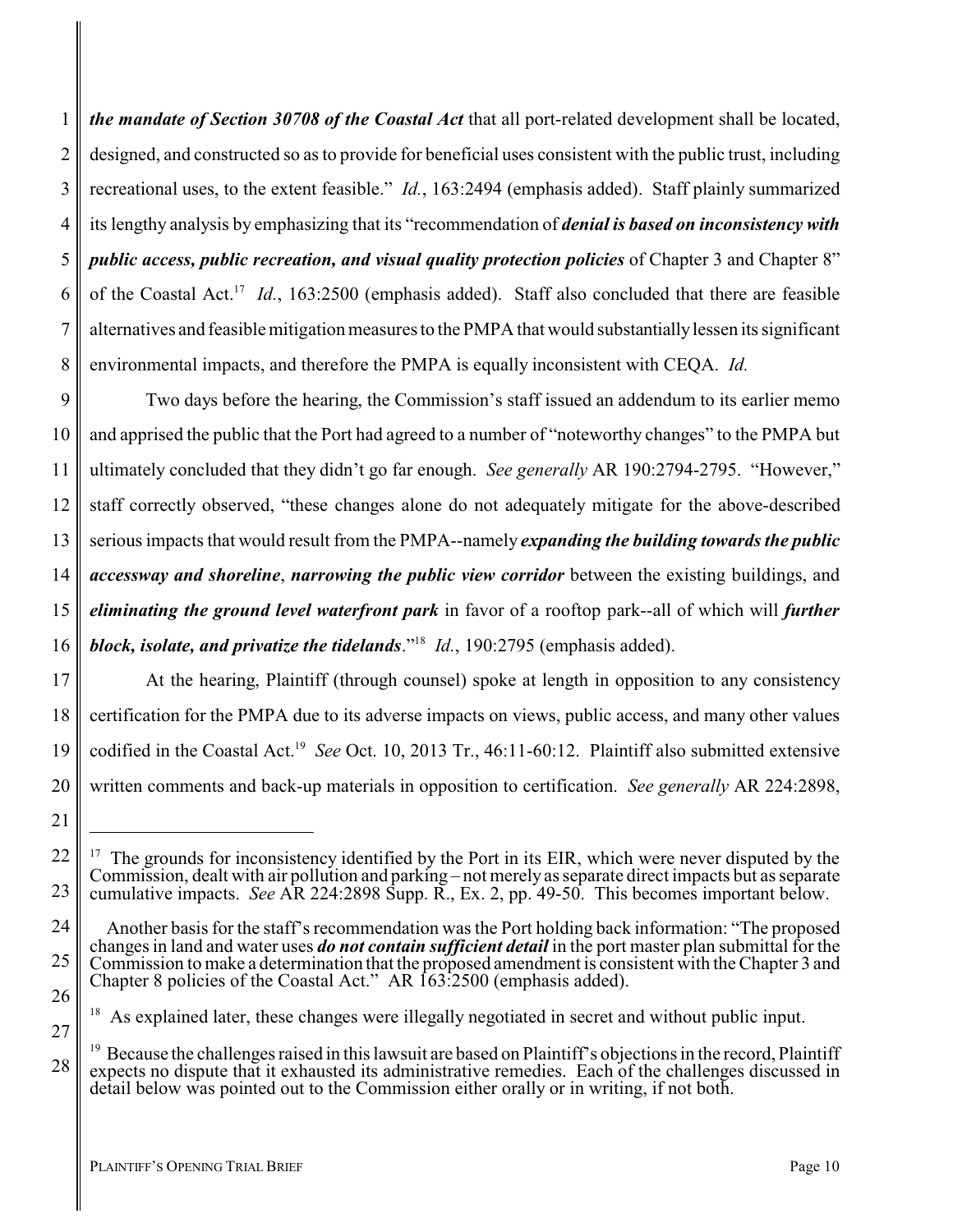1 2 3 4 225:2899-2907. Plaintiff's written and oral comments referred to the Port's inconsistency findings beyond access, recreation, and views and explicitly called out the inconsistency findings dealing with air pollution and parking. *See* AR 224:2898 Supp. R., "List of Problems," p. 1 of 6 (following Cover Letter); Oct. 10, 2013 Tr., 45:2-7. Plaintiff summarized its criticism thus:

> After decades of piecemeal land-use planning by the Port of San Diego, most of the South Embarcadero waterfront has been "walled off" from the public by a long line of massive structures offering no significant visual or pedestrian connection between downtown and the waterfront; the existing convention center itself is almost half a mile long. Within the South Embarcadero, the only remaining significant access from the nearest major street to San Diego Bay, and the only remaining unobstructed view of the Bay, will effectively be eliminated by the Project because the proposed expansion will take up much of that space. Enough is enough.

*See* AR 224:2898 Supp. R., Cover Letter, p. 1.

5

6

7

8

9

10

11

12

13

14

15

16

17

18

19

20

21

22

23

24

25

It was certainly no secret that the mitigation measures imposed long ago in exchange for the earlier approval of the Phase 2 expansion and the Spinnaker and Hilton Bayfront Hotels – *viz.*, the fiveacre park/plaza and the view corridor down Park Avenue – were being "taken over and rolled forward" into the rooftop park.<sup>20</sup> Oct. 10, 2013 Tr., 185:20-186:25.<sup>21</sup> What the Port had kept secret, until Plaintiff blew the whistle at the hearing, is that in 2003 the SDCC Corporation's own "Customer Advisory Board" had *selected two off-waterfront sites* as the preferred location for the Phase 3 expansion, just across the street from the SDCC and the Hilton, and *rejected the contiguous option*. 22 *See* AR 224:2898 Supp. R., Ex. 8, pp. 4-5 (describing option 1 as "Above Rail Yard," Option 5 as "Port Site Contiguous, Option 7 as "Tailgate Park," and noting that "Options 1 and 7 were approved by the

 $20$  The mitigation measures for the Phase 2 expansion approved back in 1996 included extensive requirements for protecting views and public access. *See* LOARI/RJN, Item 9, pp. 9-17 (measures for preserving views and public access under "Aesthetics").

<sup>&</sup>lt;sup>21</sup> Citations to transcripts for the Commission's hearings put the page number in the transcript before the colon, with the line number(s) following the colon. Thus, "Oct. 10, 2013 Tr., 185:20" is a citation to line 20 of page 185 of the transcript for the October 10, 2013 hearing.

<sup>26</sup> 27 28  $22$  Even though the Port did not disclose this history, the Commission's staff members figured out for themselves that the Port was conveniently spinning the "facts" to favor a contiguous expansion. As revealed in their original memo (and without retreat in the addendum), the staff dismissed the Port's fiction that the Phase 3 expansion had to be contiguous. AR 163:2495-2496. Staff correctly observed that the sole document on which the Port's false premise was based did nothing but confirm the marketplace's *preference* for a contiguous expansion, rather than prove an economic necessity, and that viable alternatives to contiguity existed but were consciously ignored. *Id.*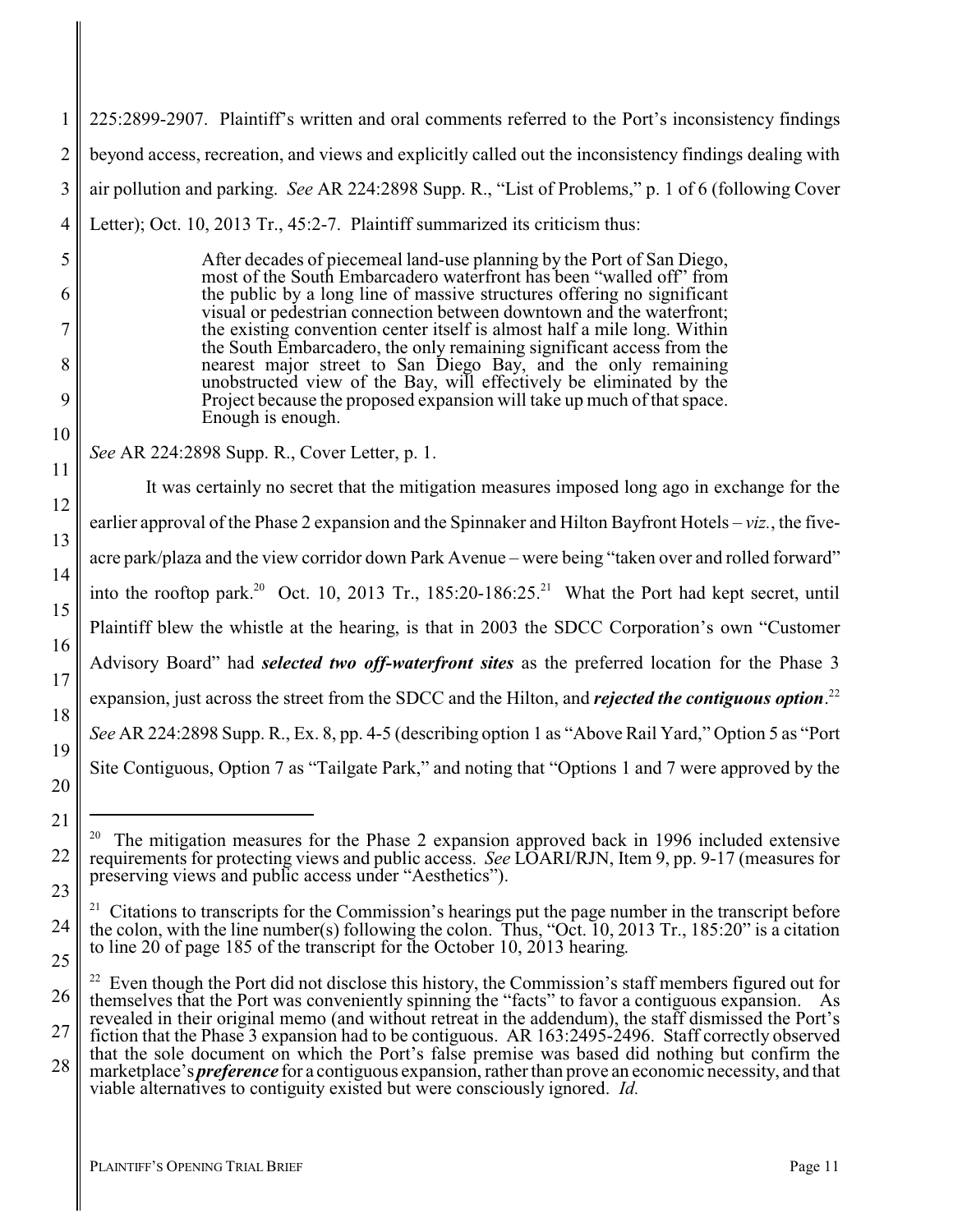1 2 Committee"). Yes, the SDCC's customers had no problem – in fact, they preferred – going just across the street, inland, for the expansion.

3 4 5 6 7 8 9 10 After the public's opportunity to speak had ended, the Commissioners and staff began negotiating extensively with the Port over changes to the PMPA and its view- and access-related provisions in an effort to save the PMPA from defeat. *See* Oct. 10, 2013 Tr., 167:23-196:24. At one point toward the end of the negotiations, the Port's representative flatly capitulated: "We amend our proposal." *Id.*, 192:23. Plaintiff (through counsel) tried to assert objections about the impropriety of the negotiated changes because they were substantial but had not been subjected to public input. *Id.*, 197:2-3. The Commission's chairwoman at the time, Mary Shallenberger, would not allow Plaintiff to speak.<sup>23</sup> *Id.*, 197:4-8.

11 12 13 With negotiations exhausted, the Commissioners voted 11-0 to certify the PMPA as consistent with the Coastal Act and CEQA – 180 degrees opposite the expert recommendation of its staff, *without any new evidence*, but *with lots of newly negotiated changes* to the PMPA. AR 236:3510.

14

2014: Commission Revises Findings to Rationalize PMPA's Consistency Certification

15 16 17 18 19 20 21 22 23 24 Shortly after the October 10, 2013 hearing, the Commission's staff got to work on re-writing their memo to flip in support of the consistency certification approved by the Commission. In a memo dated November 22, 2013, staff acknowledged that, "since the PMPA was originally submitted," the Commission and the Port worked together to improve the PMPA – that is, *after*the public's opportunity to participate with the Port on its approval of the PMPA – and further admitted that the Port "*amended* its submittal to include *most* of the items listed in the original staff report as Potential Revisions to the PMPA." AR 241:3602 (emphasis added). The November 2013 memo went on to describe a long list – filling two paragraphs – of additional revisions, made *after* the October hearing, that enabled the Commission to make its consistency finding.<sup>24</sup> *Id.*, 241:3602-3603; see also id., 241:3613 (staff report noting that "A number of revisions were made to the PMPA after the original submittal.").

<sup>25</sup>

<sup>26</sup> 27 <sup>23</sup> Earlier at the hearing Commission Shallenberger observed that she saw "nobody else at the dais" but never actually closed the public hearing. Oct. 10, 2013 Tr., 133:6. She would not allow Plaintiff's counsel to state his objections to the illegal conduct that had transpired after he finished his earlier comments. Meanwhile, she let lots of other people speak after seeing "nobody else at the dais."

<sup>28</sup> 24 This is in addition to the secret negotiations that took place in the days before the October hearing and the other illegal ones at the end of that hearing.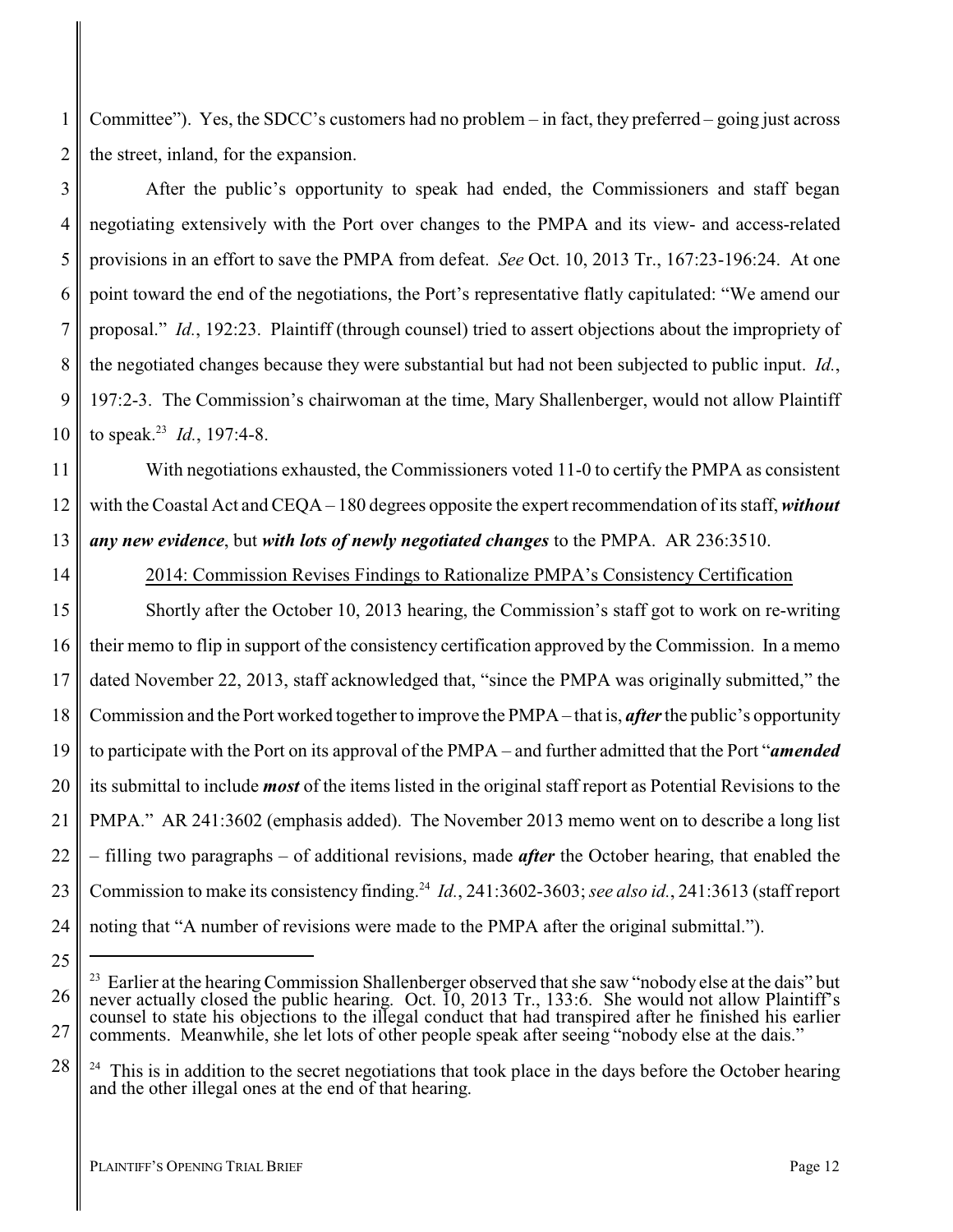So extensive were the revisions to the PMPA that the Port had to submit yet another version to the Commission in conjunction with the revised findings. The index to the administrative record shows Items 241-257 all dated November 22, 2013. The description for Item 241 mentions the "New Exhibit 21," which is included in the record as Item 257 and turns out to be the again-revised PMPA.<sup>25</sup>

5 6 7 8 9 10 11 12 On February 13, 2014, the Commission held a public hearing to adopt revised findings to rationalize its consistency certification for the PMPA four months earlier. *See generally* Feb. 13, 2014 Tr., 7:12-21 & 9:11-19. During the hearing, the Commission's staff stated that the revised findings were based exclusively on evidence and testimony from the October 2013 hearing. *Id.*, 2:11-15 (noting that staff used evidence and testimony from October 2013 hearing to substantiate revised findings); *see also id*., 5:19-20 (stating that no new materials were added to record since October 2013). The Commission's attorney confirmed this moments later, stating that no new evidence since that hearing was being relied upon for the revised findings. *Id.*, 9:3-5.

13 14 15 16 17 18 19 In explaining the changes reflected in the revised findings, staff detailed the "number of *additional* public access and recreational *improvements*" to the Phase 3 expansion that the Port had incorporated "*at the time* of the [October 2013] hearing." *See* Feb. 13, 2014 Tr., 2:16-23 (emphasis added). The changes included removing a portion of the structure of the expanded SDCC, and increasing access to and use of the rooftop park. *See generally id.*, 2:24-4:22. Staff acknowledged that "*there were fairly significant revisions necessary* given this was a change from the findings supporting denial." *Id.*, 5:3-5 (emphasis added).

20 21 22 Plaintiff objected to the revised findings on a variety of grounds, including the fact that the PMPA up for consideration at the meeting had been altered *after*the Commission's October 2013 vote and had not been the subject of any public hearings. *See* AR 272:3923.

1

2

3

4

23

<sup>25</sup> 26 27 28 <sup>25</sup> The "New Exhibit 21," Item 257 on the index, is dated October 10, 2013. However, it does not appear in the index under the section dedicated to the Commission's October 10, 2013 public hearing. What's more, the various versions of the PMPA that were up for consideration at that hearing – all but the first of which having never been the subject of a public hearing *at the Port* – were dated October 7, 2013, or earlier. *See* AR 38:387 (May 2012 version), 178:2517 (Dec. 2012 version) & 192:2797 (Oct. 7. 2013 version). Based on the laws of time and space, and given the many changes to the PMPA during the hearing on October 10, 2013, the version purportedly approved on that date could not have been presented to the Commission before it gave its approval on that day.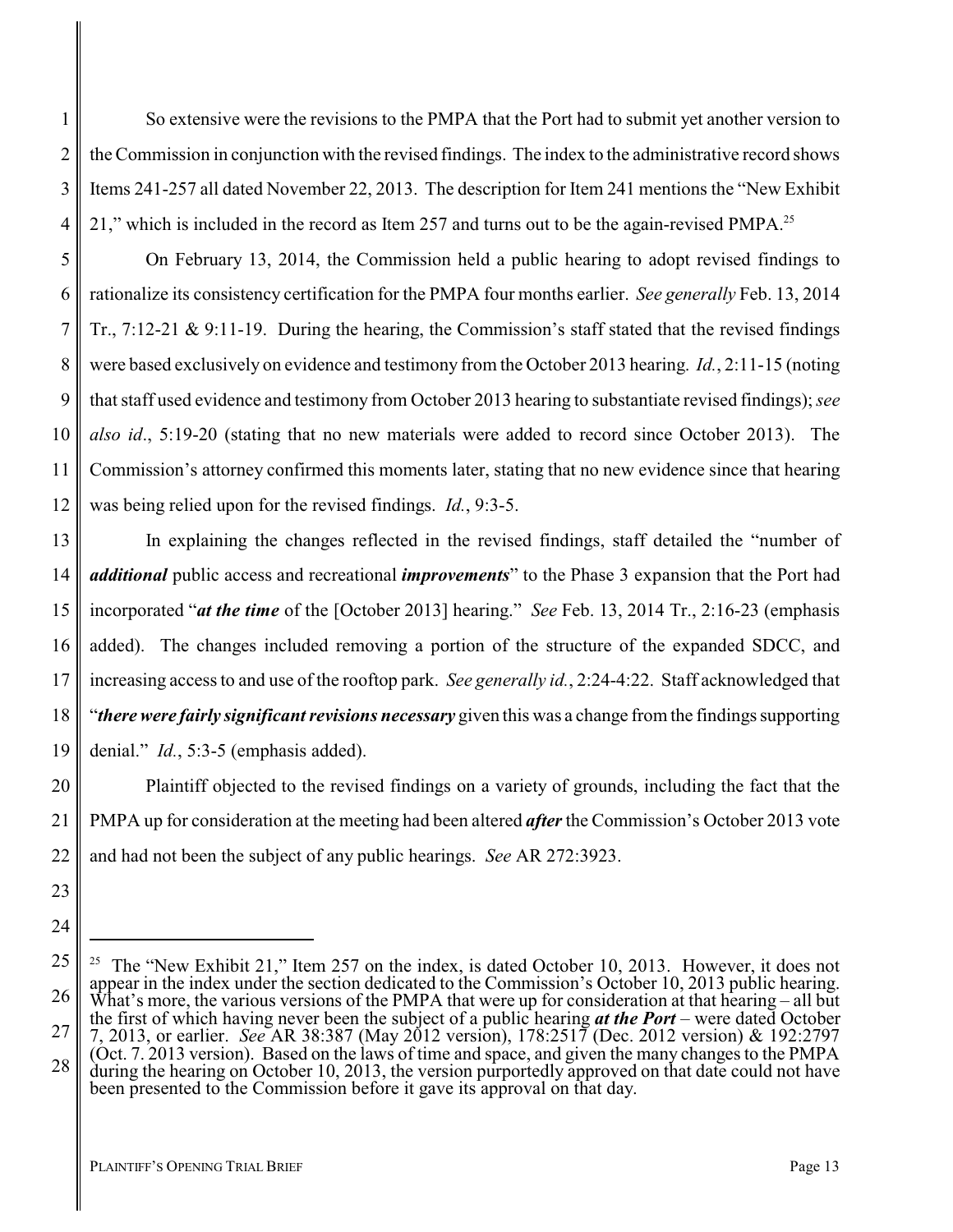The Commission approved the revised findings anyway. *See* Feb. 13, 2014 Tr., 9:11-19. The final approved version of the PMPA clearly states on the front page that it was "Revised 10/10/2013." AR 262:3745. The record contains many good drawings that show the irreparable destruction of public spaces on the South Embarcadero that will result if the Phase 3 and Hilton expansions occur, but two of the best visual representations of the public's loss of space and recreational opportunities stand out because the Port was kind enough to show what there is now in green and what the public will lose in blue. *Cf. id*., 242:3633 (existing park space south and east of SDCC in green), 243:3634 (lost space in blue).

#### <span id="page-17-0"></span>**III. STANDING TO SUE**

Plaintiff's first hurdle in maintaining this lawsuit is establishing its standing to sue. Plaintiff anticipates no dispute on this issue but addresses it anyway before turning to the merits.

#### <span id="page-17-1"></span>**A. Plaintiff Has Standing under the Coastal Act**

13 14 15 16 17 18 19 20 21 22 23 Under Public Resources Code Section 30801, any "aggrieved person" has the right to judicial review of any decision or action of the Commission by filing a petition for writ of mandate, in accordance with Code of Civil Procedure Section 1094.5, no more than 60 days after the decision or action has become final. An "aggrieved person" is "any person who, in person or through a representative, appeared at a public hearing of the commission . . . in connection with the decision or action appealed, or who, by other appropriate means prior to a hearing, informed the commission . . . of the nature of his concerns or who for good cause was unable to do either." PUB.RES.CODE § 30801. Plaintiff opposed the PMPA at the October 10, 2013 hearing and before the February 13, 2014 hearing. *See generally* AR 224:2898, 225:2899-2907, 272:3923. Even if Plaintiff had not gone to such lengths, "[a]ny person may maintain an action for declaratory and equitable relief to restrain any violation" of the Coastal Act. PUB. RES. CODE § 30803 (making no reference to "aggrieved" person).

24

27

28

1

2

3

4

5

6

7

8

9

10

11

12

### <span id="page-17-2"></span>**B. Petitioner Has Standing under CEQA**

25 26 Cases brought pursuant to CEQA have a liberal standing requirement.<sup>26</sup> See Bozung v. Local *Agency Formation Comm'n*, 13 Cal. 3d 263, 272 (1975) (explaining that "strict rules of standing that

<sup>26</sup> Plaintiff believes that it need not establish standing under CEQA because (*i*) the Commission's own rules incorporate CEQA and (*ii*) Plaintiff has standing under the Coastal Act. Plaintiff addresses CEQA standing only in an abundance of caution.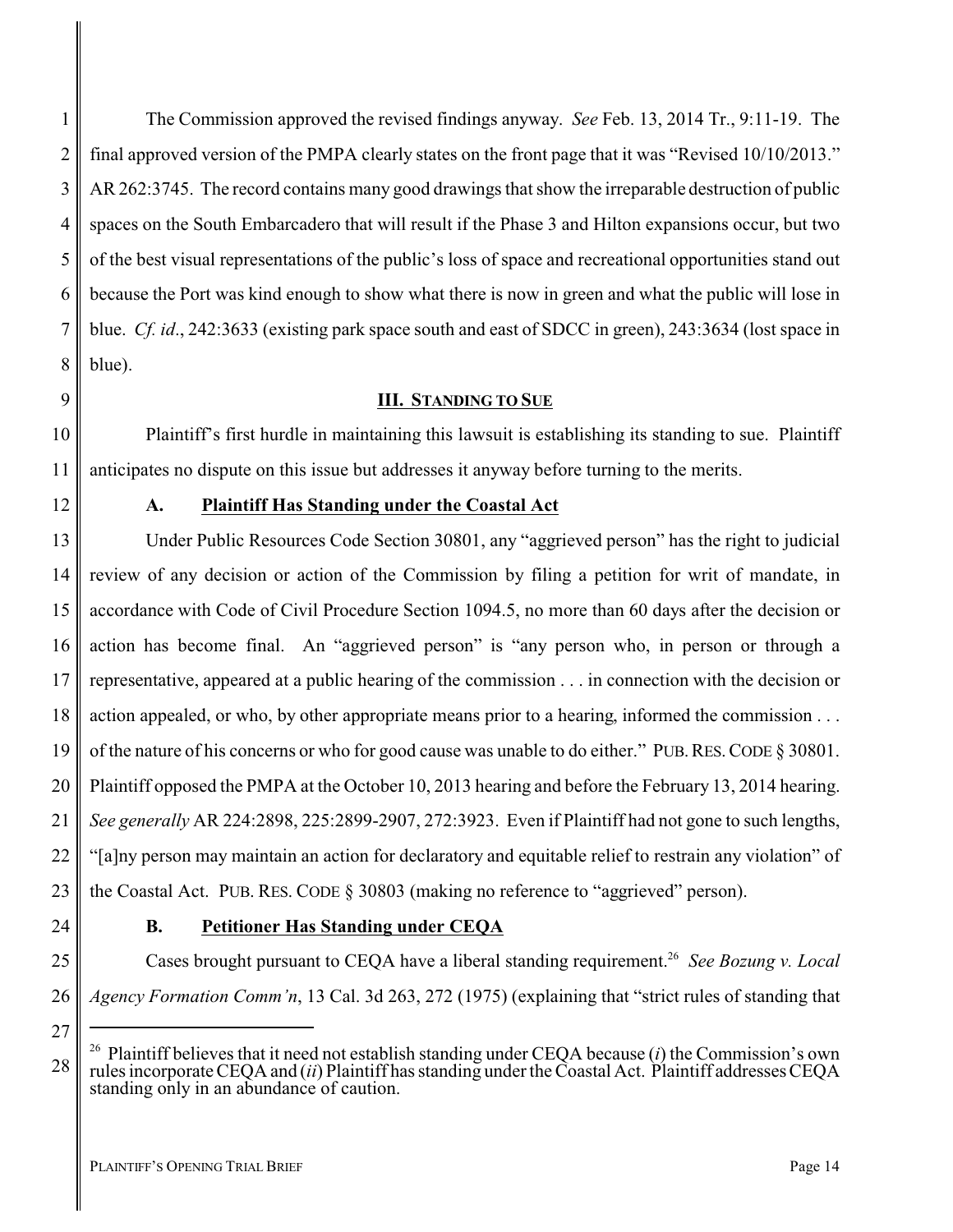1 2 3 4 5 6 7 8 9 10 11 might be appropriate in other contexts have no application where broad and long-term [environmental] effects are involved"); *Bakersfield Citizens for Local Control v. City of Bakersfield*, 124 Cal. App. 4th 1184, 1198 (2004) (noting "CEQA's liberal standing requirement"). The Supreme Court has pronounced that "where the question is one of public right and the object of mandamus is to procure the enforcement of a public duty, the [petitioner] need not show that he has any legal or special interest in the result, since it is sufficient that he is interested as a citizen in having laws executed and the duty in question enforced." *Save the Plastic Bag Coalition v. City of Manhattan Beach*, 52 Cal.4th 155, 167 (2011) (internal citations omitted). The Supreme Court determined that "corporate entities should be as free as natural persons to litigate in the public interest." *Id*. at 168. The Supreme Court also reaffirmed its earlier view that "strict rules of standing that might be appropriate in other contexts have no application where broad and long-term [environmental] effects are involved." *Id*. at 170. At worst:

> To have standing to apply for a writ of mandate a private citizen must be a "party beneficially interested."  $* * *$ ... [W] here a public right is involved, and the object of the writ of mandate is to procure enforcement of a public duty, the plaintiff is not required to have any legal or special interest in the result; it is sufficient that as a citizen he is interested in having the public dutyenforced. [Citation omitted.] Accordingly, in a writ of mandate against a municipal entity based on alleged violations of CEQA, a property owner, taxpayer, or elector who establishes a geographical nexus with the site of the challenged project has standing.

17 18 19 20 *Citizens Ass'n for Sensible Dev. of Bishop Area v. County of Inyo*, 172 Cal. App. 3d 151, 158 (1985). Therefore, Plaintiff must demonstrate nothing more than (*i*) an interest in the enforcement of the public duty, (*ii*) an organizational purpose related to the upholding of CEQA, and (*iii*) a member with a geographical nexus to the project.

21 22 23 24 25 26 27 28 Plaintiff satisfies all three requirements for maintaining this challenge under CEQA. First, Plaintiff has advocated for a number of environment-related quality-of-life issues related to coastal resources. *See* Coombs Decl., ¶ 2. Second, ensuring that public officials adhere to CEQA and all other applicable laws is one of Plaintiff's core functions. *Id*., ¶ 6. This interest is evidenced by the fact that Plaintiff has diligently contested the PMPA's consistency certification on environmental grounds. Third, Plaintiff has at least one member who lives in the City of San Diego and may be impacted by the PMPA, and has members who recreate in the area. *Id*., ¶ 4. Thus, Plaintiff has standing to maintain this action under CEQA.

12

13

14

15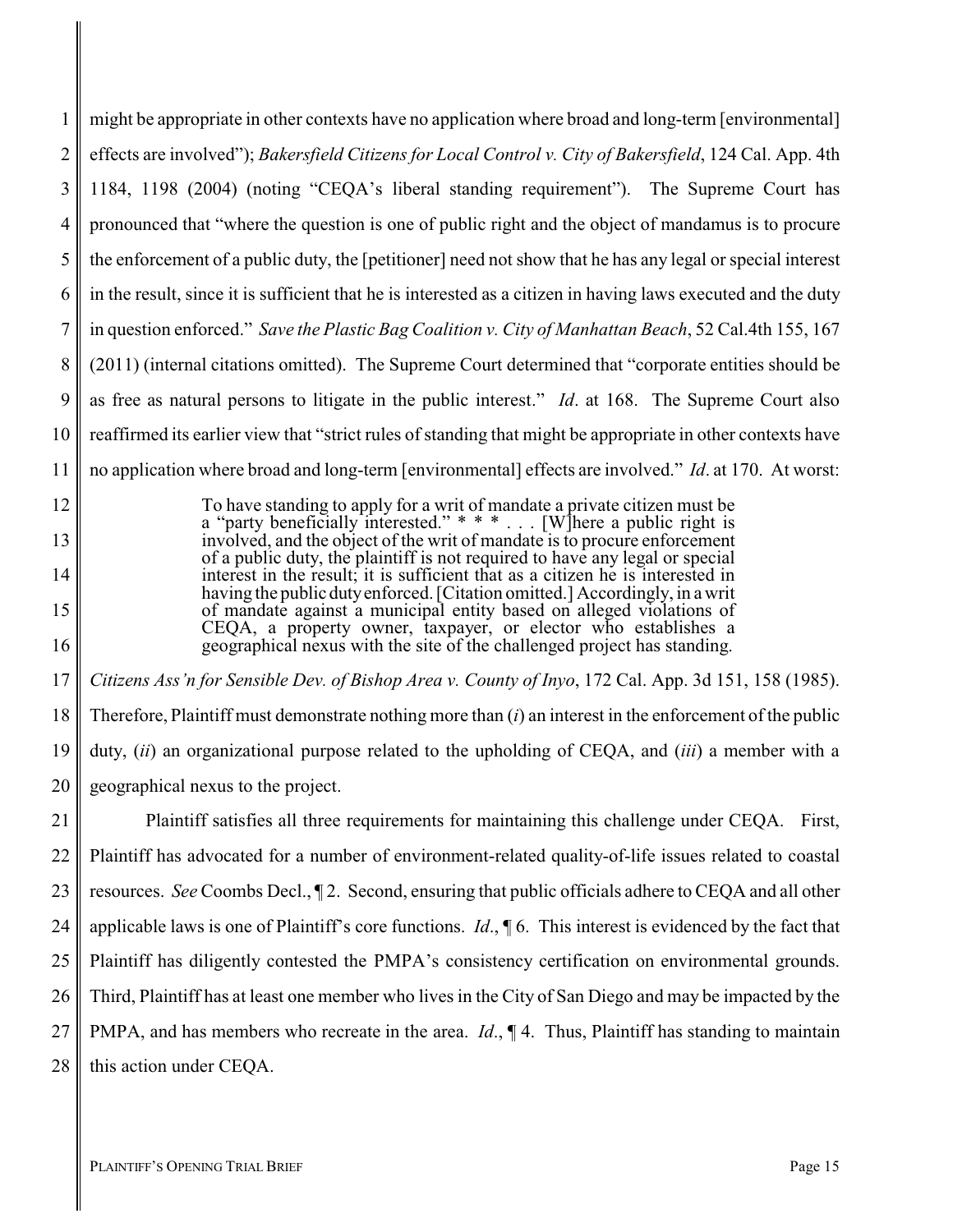#### <span id="page-19-0"></span>**IV. STANDARD OF REVIEW**

2 3 4 5 6 7 8 Challenges under the Coastal Act and CEQA are to be adjudicated in accordance with Code of Civil Procedure Section 1094.5 *See* PUB. RES. CODE §§ 21168 & 30801. Under Section 1094.5, the central issue is whether the responding parties acted without or beyond their jurisdiction, failed to provide a fair trial, or prejudicially abused their discretion. CODE OFCIV.PROC. § 1094.5(b). An abuse of discretion exists when the responding parties have not proceeded in the manner required by law, their order or decision is not supported by the findings, or the findings are not supported by the evidence. *Id.*

9 10 11 12 13 14 15 The Court's review of factual determinations should be deferential, but there is no deference when considering whether there was a failure to act in the manner prescribed by law. *See Bakersfield Citizens for Local Control, supra*, 124 Cal.App.4th at 1207-1208. Abuse of discretion is a question of law for the courts to answer. *See Apple Computer v. Assessment Appeals Bd.*, 105 Cal.App.4th 1355, 1370 (2003). "If the Commission takes action that is inconsistent with, or that simply is not authorized by, the Coastal Act, then its action is void." *Security Nat'l Guar., Inc. v. California Coastal Comm'n*, 159 Cal. App. 4th 402, 419 (2008).

16 17 18 19 20 21 22 23 24 25 Similarly, CEQA must be applied in a manner that provides the "fullest possible protection to the environment within the reasonable scope of the statutory language." *Friends of Mammoth v. Board of Supervisors*, 8 Cal.3d 247, 259 (1972) (disapproved on other grounds in *Kowis v. Howard*, 3 Cal.4th 888, 896 (1992)). Moreover, CEQA's dictates must be "strictly enforced." *Citizens of Goleta Valley v. Board of Supervisors of Santa Barbara County*, 197 Cal.App.3d 1167, 1176 (1988). "Only by requiring [the government] to fully comply with the letter of the law can a subversion of the important public purposes of CEQA be avoided." *Id*. In this endeavor, reviewing courts must follow the "rule of reason." *Id*. At the same time, there is no such thing as "harmless error" under CEQA; any violation is "necessarily prejudicial." *Resource Def. Fund v. Local Agency Formation Comm'n of Santa Cruz County*, 191 Cal.App.3d 886, 897-898 (1987).

26

27

28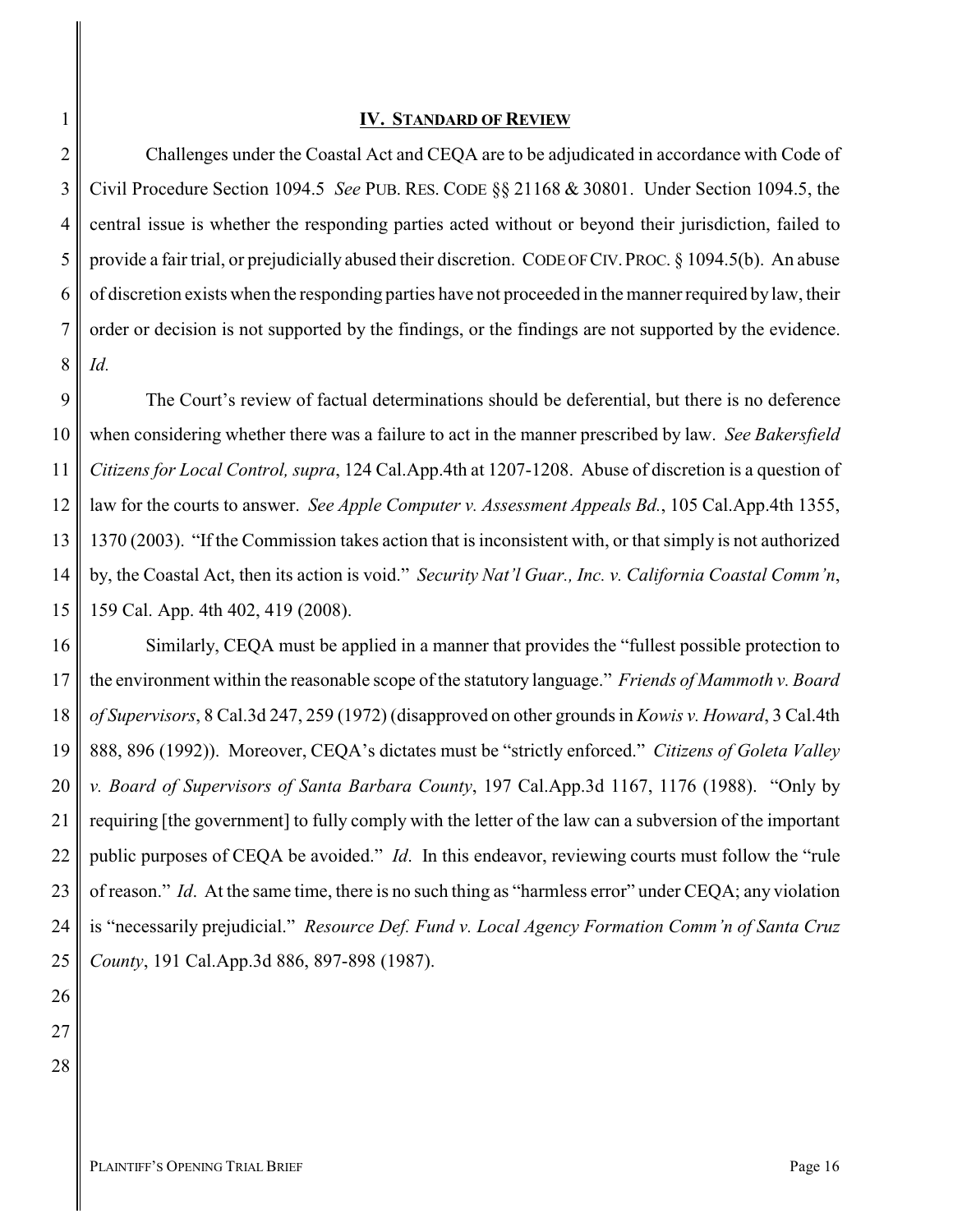#### <span id="page-20-0"></span>**V. ARGUMENT AND ANALYSIS**

Plaintiff challenges the Commission's certification of the PMPA for a variety of independent legal defects under the Coastal Act and CEQA. Each defect will be discussed below, in no particular order, after Plaintiff provides an overview of the Coastal Act procedures applicable to the PMPA.

5 6 7 8 9 10 11 12 13 14 15 The process for certification of the PMPA is prescribed by statute. First, the Port's governing body gives public notice, holds a public hearing, and considers the public's input, and *thereafter it adopts* the PMPA and submits the document to the Commission for certification as consistent with the Act.<sup>27</sup> PUB. RES. CODE § 30714. After holding a separate public hearing on the PMPA, the Commission must certify it in whole or in part and reject whatever portion cannot be certified for consistency. *Id.* The Commission "may not modify the plan as submitted as a condition of certification." *Id.* The Commission shall certify the PMPA only after finding (*i*) that the PMPA conforms to what are commonly known as the "Chapter 8" policies and (*ii*) that, for any appealable development projects identified in the PMPA, those projects conform to what are known as the "Chapter 3" policies. *Id.*; *see also* CAL. CODE OF REGS., tit. 14, § 13632(d) (authorizing consistency certification "only if" Commission finds that Chapter 3 and Chapter 8 policies are satisfied).

16 17 18 19 20 21 22 What are the Chapter 3 and Chapter 8 policies? The former are set forth in Public Resources Code Sections 30700-30721, and theyare applicable to all port master plan amendments. *See* PUB. RES. CODE § 30702. The latter are found in Public Resources Code Sections 30200-30265.5, and they apply whenever an amendment includes (*i*) an office or residential building not principally devoted to the administration of activities within the port; (*ii*) hotels or shopping facilities not principally devoted to the sale of commercial goods utilized for water-oriented purposes; or (*iii*) some combination thereof. *See* PUB. RES. CODE §§ 30714(b) & 30715(a)(4).

23 24 25 26 The Commission acknowledged that the Chapter 3 and Chapter 8 policies apply to the Hilton expansion. AR 261:3721. According to the Commission, however, only the Chapter 8 policies apply to the SDCC Phase 3 expansion because that specific development "is not identified [in the PMPA] as an appealable project." *Id.*, 261:3721-3722. The Commission erred in concluding that the Phase 3

27

28

1

2

3

<sup>&</sup>lt;sup>27</sup> The same standards and procedures that apply to the approval of a port master plan apply to any amendments thereof. PUB. RES. CODE  $\S 30716(a)$ .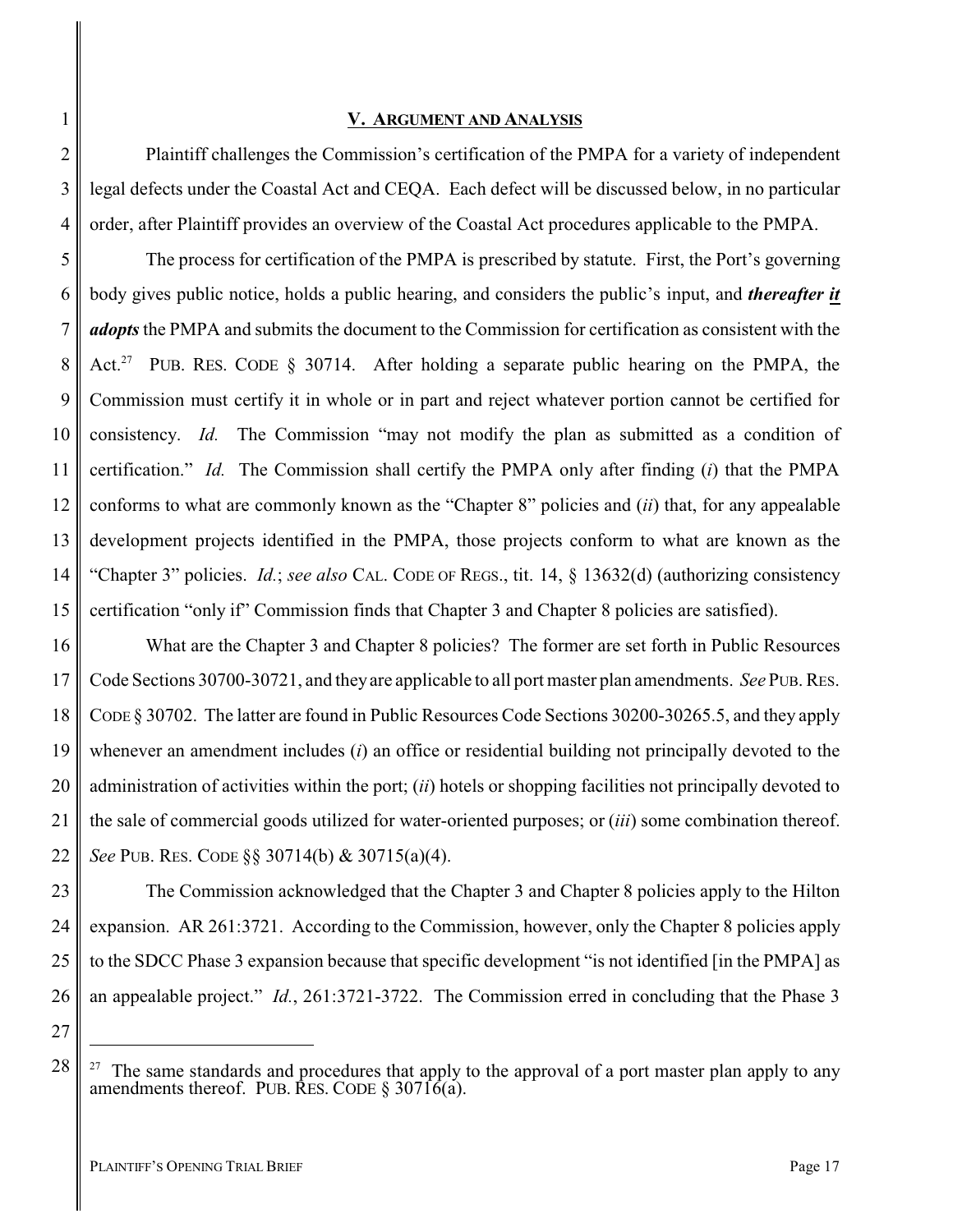1 2 3 4 5 6 expansion is not subject to the Chapter 3 policies because, as the Port's EIR makes clear, the SDCC will include "Visitor-Serving*Retail*" facilities. *See* AR 224:2898 Supp. R., Ex. 7, p. 158 (emphasis added). Shopping facilities "not principally devoted to the sale of commercial goods utilized for water-oriented purposes" are appealable. PUB. RES. CODE  $\S 30715(a)(4)$ . Nothing in the record suggests that the retail facilities that'll be housed in the expanded SDCC will be "water-oriented." Thus, Chapter 3 also applies to the Phase 3 expansion.<sup>28</sup>

Plaintiff now turns to the specific violations of the Coastal Act and CEQA.

## <span id="page-21-0"></span>**A. The Port Master Plan Amendment Is Inconsistent with the Coastal Act on Issues Relating to Public Access, Recreation, and View Preservation**

The PMPA conflicts with a number of Chapter 3 policies. For instance, "[p]ublic access from the nearest public roadway to the shoreline and along the coast *shall be provided in new development projects* except where (1) it is inconsistent with public safety, military security needs, or the protection of fragile coastal resources, (2) adequate access exists nearby, or (3) agriculture would be adversely affected." PUB. RES. CODE  $\S 30212(a)$  (emphasis added). Exceptions (1) and (3) are inapplicable on their face.

16 17 18 19 20 21 22 23 24 Exception (2) is inapplicable because there isn't adequate access now. One of the biggest criticisms of the PMPA by the Commission's staff was that development since the SDCC was first built has had the effect of "walling off" the public from San Diego Bay. *See, e.g.*, AR 163:2492 ("Under these [current South Embarcadero] circumstances, it is particularly critical that all new shoreline development in the North and South Embarcadero regions be sited and designed to restore and enhance the visual quality of the area. Even a relatively small increase in the existing wall of development along the bayfront should be avoided when at all feasible."); 296:3984 (discussing Spinnaker Hotel's efforts to "preserve views and prevent a tunneling or walled-off effect on public use of the promenade"). "The linkage between the SDCC and the City's popular Gaslamp District is *challenging*, requiring

25

7

8

9

10

11

12

13

14

15

27

<sup>26</sup>

This dispute may be academic because the Chapter 8 policies require all port-related developments to be located, designed, and construed so as to minimize substantial adverse environmental impacts; and to provide for other beneficial uses consistent with the public trust, such as recreational uses, to the extent feasible. PUB. RES. CODE § 30708(a)  $\&$  (d). Eliminating one of the last remaining views of the Bay and the five-acre public park/plaza so that businesses not engaged in water-related activities have a place to convene is not consistent with the public trust as embodied in the Coastal Act.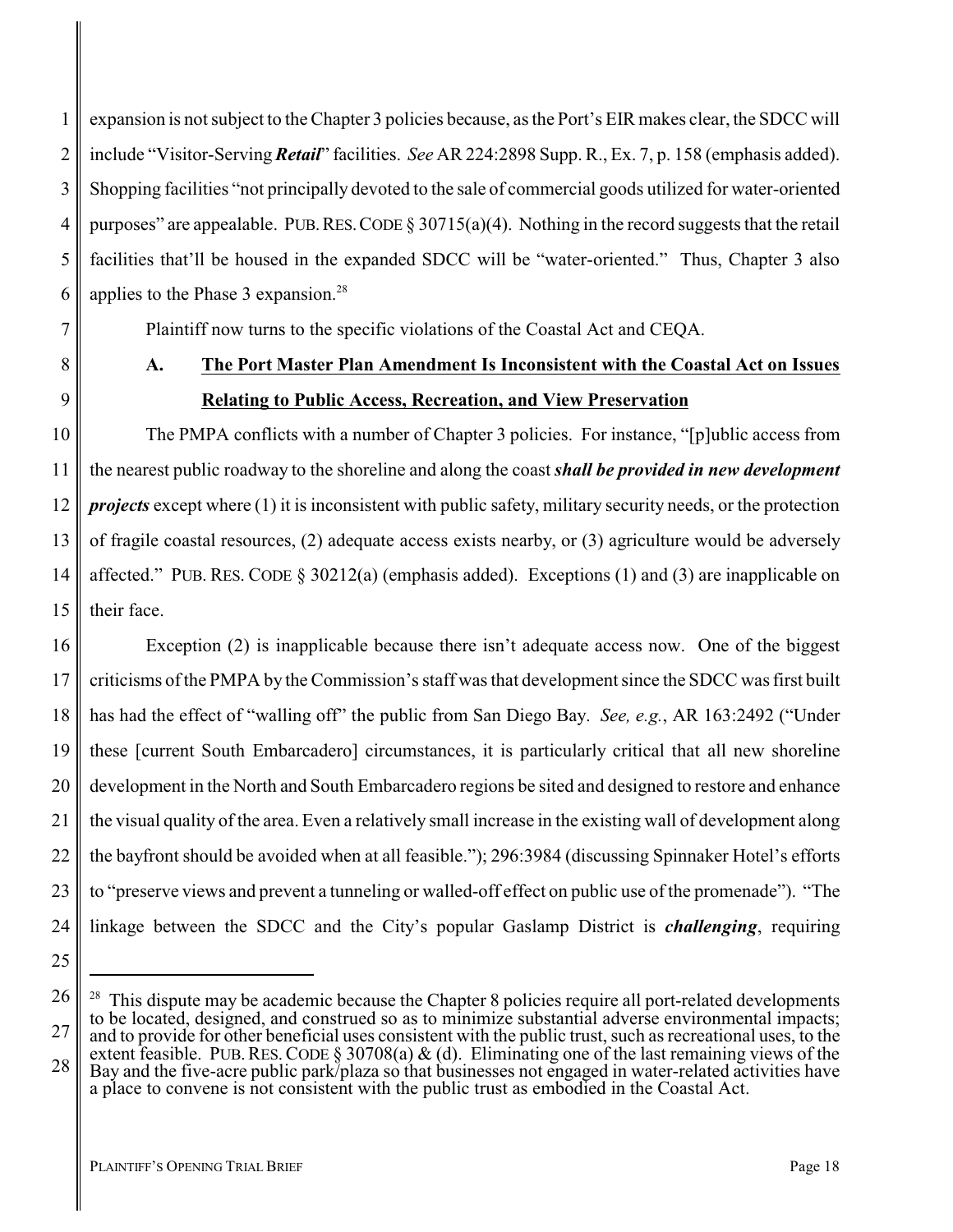1 2 3 4 5 6 7 8 9 10 11 12 13 pedestrians to cross train tracks, trolley tracks, and five lanes of traffic." AR 261:3730 (emphasis added). Due to the SDCC's earlier expansion, "the only vehicular access to the bayfront and Embarcadero Marina Park is now Park Boulevard/Convention Way. However, this streetscape is currently uninviting to both public pedestrian and vehicular traffic." *Id.* "Under these circumstances, it is particularlycritical that all new shoreline development in the North and South Embarcadero regions be sited and designed to restore and enhance the visual quality of the area." *Id.*, 261:3731. "This portion of the South Embarcadero is currently underutilized due to the nature of the previous marinerelated industrial uses and should be redeveloped to encourage public use of the waterfront *which is not visible from Harbor Drive due to the presence of the Convention Center*." *Id.*, 296:3969. Putting it bluntly: "Pushing the SDCC so close to the water and the promenade will result in the building *towering over and dominating the narrow public corridor*, making the shoreline feel like *the private backyard of the SDCC*. It will serve as an additional *deterrent* rather than induce or invite the public to the water."<sup>29</sup> *Id.*, 163:2493 (emphasis added).

14 15 16 17 18 19 20 21 There are manymore inconsistencies between the PMPA and the Coastal Act. Another Chapter 3 policy provides: "Wherever appropriate and feasible, public facilities, including parking areas or facilities, shall be distributed throughout an area so as to mitigate against the impacts, social and otherwise, of overcrowding or overuse by the public of any single area." PUB. RES. CODE § 30212.5. The Port's governing body and its environmental experts found that the PMPA – *i.e.*, both the SDCC's Phase 3 expansion and the Hilton's expansion – would violate this policy. AR 51:478. Meanwhile, the Commission's revised findings are conspicuously silent on Section 30212.5. *See generally id*., 261:3727-3740.

22 23 24 25 Other Chapter 3 policies are also being violated. "Coastal access suited for water-oriented recreational activities that cannot readily be provided at inland water areas shall be protected for such uses." PUB. RES. CODE  $\S 30220$ . The PMPA would re-align Convention Way, the street that currently runs south of Harbor Drive between the SDCC and the existing public park/plaza, further south until

26

27

<sup>29</sup> As the Commission had to admit in its revised findings, "[l]ocating a *100-foot high, over a 1000-foot long building so close to the waterfront* is a *significant departure* for San Diego County." *Id.*, 261:3732 (emphasis added).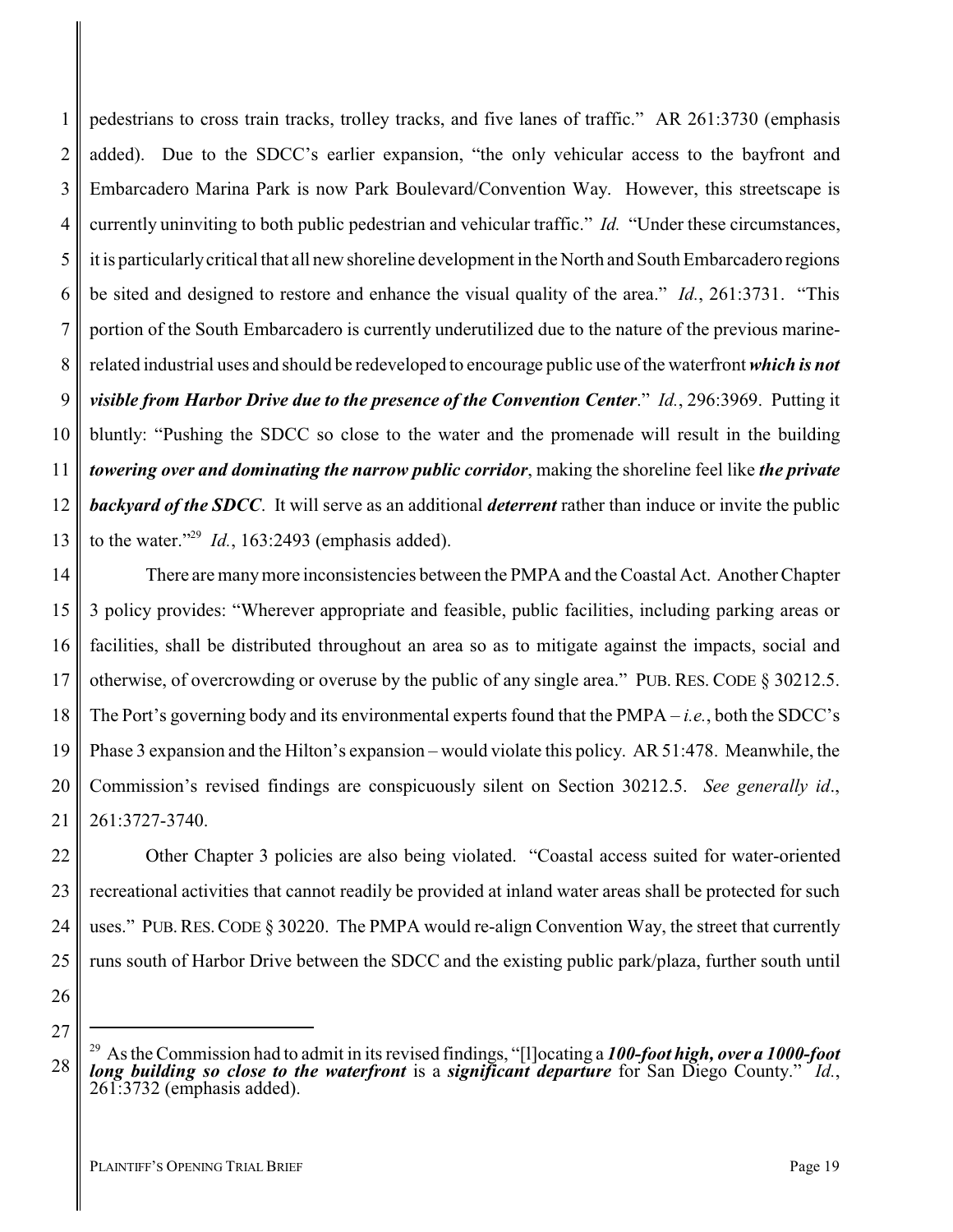1 2 3 4 5 6 7 8 9 10 11 it is right up against the promenade running next to the Bay. 30 *See* AR 163:2484 (pointing out PMPA's "Realignment and narrowing of Convention Way bayward"). Putting a narrowed street right up against the promenade, overshadowed by the "100-foot high . . . 1000-foot long building," *harms* recreational uses. Even the Commission's staff was critical of the towering mass that Phase 3 would impose on people visiting the public's waterfront. *Id.*, 261:3732 ("Pushing the SDCC so close to the water and the promenade has the potential to result in the building towering over and dominating the narrow public corridor."). Water-oriented recreational activities (e.g., saltwater fishing<sup>31</sup>) cannot be done inland, and they cannot be done from inside the SDCC, 100 feet up on the roof, or on the ground with the building towering behind and above. Indeed, staff had warned the Port back in 2009: "Creation of an *additional amount of Convention Center* [is] deemed to be a '*lower priority* visitor-serving use' along the bayfront (as set forth in the Coastal Act)." *Id.*, 8:46 (emphasis added).

12 13 14 15 16 17 18 19 20 21 22 Similarly, "[o]ceanfront land suitable for recreational use shall be protected for recreational use and development unless present and foreseeable future demand for public or commercial recreational activities that could be accommodated on the property is *already* adequately provided for in the area." PUB. RES. CODE § 30221 (emphasis added). Here, the PMPA would eliminate the very recreational space that's serving the need and move it to the SDCC's rooftop. "This portion of the South Embarcadero is currentlyunderutilized," however, "and should be redeveloped to encourage public use of the waterfront *which is not visible from Harbor Drive due to the presence of the Convention Center*."<sup>32</sup> *Id.*, 296:3969. The Commission's implication is clear: the public park/plaza would continue to be suitable for recreational uses despite the visual obstruction presented by the *existing* SDCC; making the SDCC even bigger by destroying recreational space that's already suitable for such uses is not going to achieve the Coastal Act's goal of protecting oceanfront land for recreational use. So

25

26

27

<sup>23</sup> 24

 $30$  Significantly, the Port's EIR defines the "Park/Plaza" land-use designation to include "public fishing piers. . . ." *See* AR 224:2898 Supp. R., Ex. 7, p. 270.

<sup>&</sup>lt;sup>31</sup> "The economic, commercial, and *recreational* importance of fishing activities shall be recognized and protected." PUB. RES. CODE § 30234.5 (emphasis added).

<sup>32</sup> As the Commission put it in its revised findings, "[l]ocating a *100-foot high, over a 1000-foot long building so close to the waterfront* is a *significant departure* for San Diego County." *Id.*, 261:3732 (emphasis added).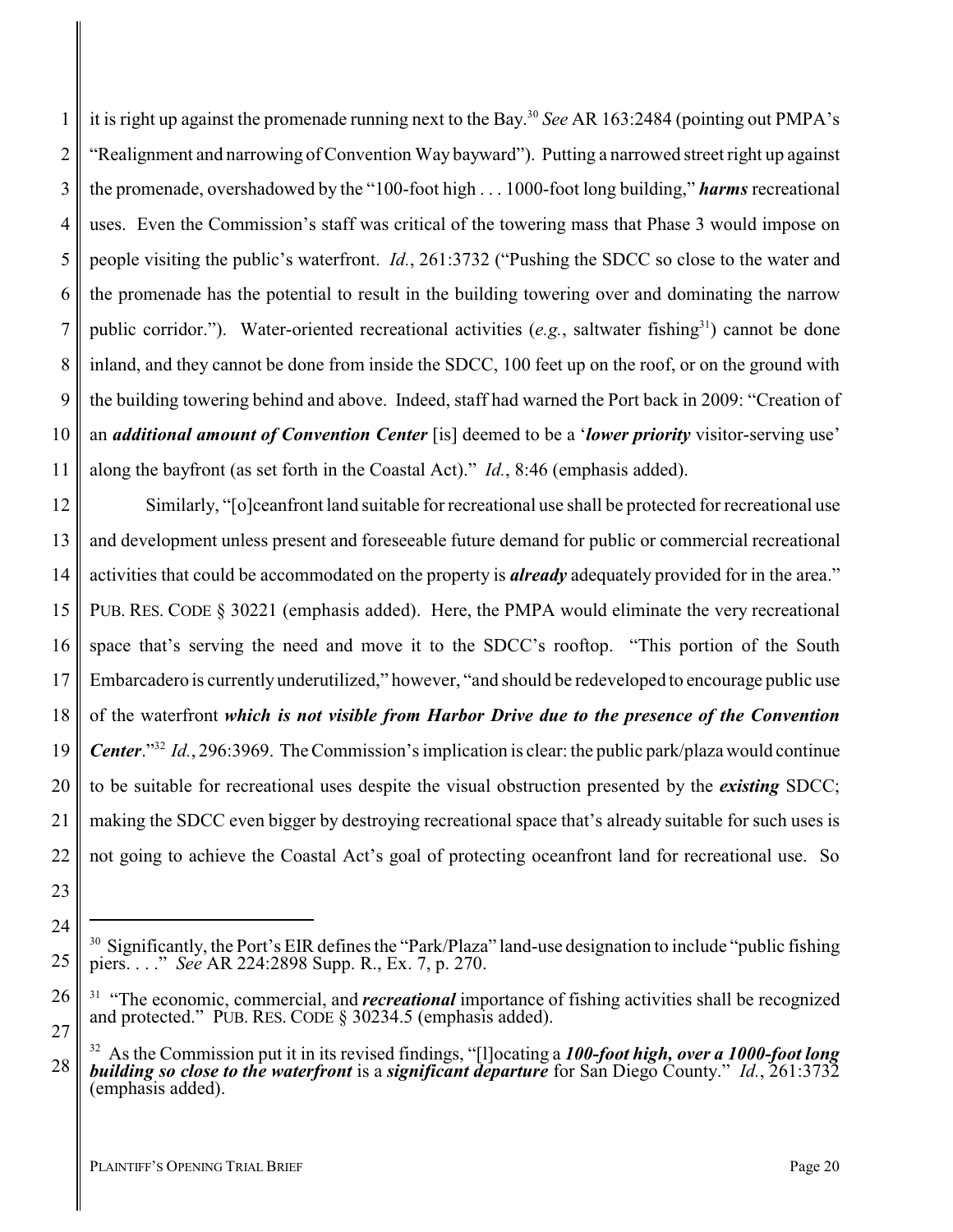1 2 3 4 whatever "*oceanfront* land suitable for recreational use" means, it certainlydoes not mean a phony park on a rooftop 100 feet above the Bay, leaving the paltry recreational opportunities that would remain at ground level (basically walking or skating along the esplanade) seriously impaired and highly unattractive. To quote the Commission in its own revised findings:

> *Locating a 100-foot high, over a 1000-foot long building so close to the waterfront is a significant departure for San Diego County*. In addition to the existing SDCC, buildings in the surrounding area include the Hyatt hotel tower, which is set back approximately 275 feet from the water's edge, the Marriott hotel tower, set back approximately 160 feet, and the Hilton, which is set back only 50 feet, but at its narrowest edge. *Pushing the SDCC so close to the water and the promenade has the potential to result in the building towering over and dominating the narrow public corridor*.

10 AR 261:3732 (emphasis added).

What about scenic and visual qualities? What does Chapter 3 have to say about them? Consider

12 this:

5

6

7

8

9

11

13

14

15

16

The *scenic and visual qualities* of coastal areas shall be considered and *protected as a resource of public importance*. Permitted development shall be *sited and designed to protect views to and along the ocean and scenic coastal areas*, to minimize the alteration of natural land forms, to *be visually compatible with the character of surrounding areas*, and, where feasible, to *restore and enhance visual quality* in visually degraded areas. \* \* \*

17 18 19 20 21 22 23 24 25 26 27 *Id.*, § 30251 (emphasis added). The Commission's revised findings confirm that the PMPA will pose a serious problem: "The proposed expansion would also have a *significant* effect on views towards the shoreline from Harbor Drive." AR 261:3732 (emphasis added). "The space between the SDCC and the Hilton is one of *few meaningful windows to the water anywhere* along the entire span of the South Embarcadero." *Id.*, 261:3733 (emphasis added). The Commission even admits, given the Port's refusal to build a bridge over Harbor Drive at 4th Street and further given other physical obstacles between downtown and the waterfront, that "there is currently*almost no relationship between upland areas and the coast*." *Id.*, 261:3734 (emphasis added). Preserving the views along Park Boulevard down to the Bay and across to Coronado is therefore essential under the Coastal Act. No matter how much political pressure it was under, the Commission did not have the power to trade away one of the last "windows to the water" for a peephole.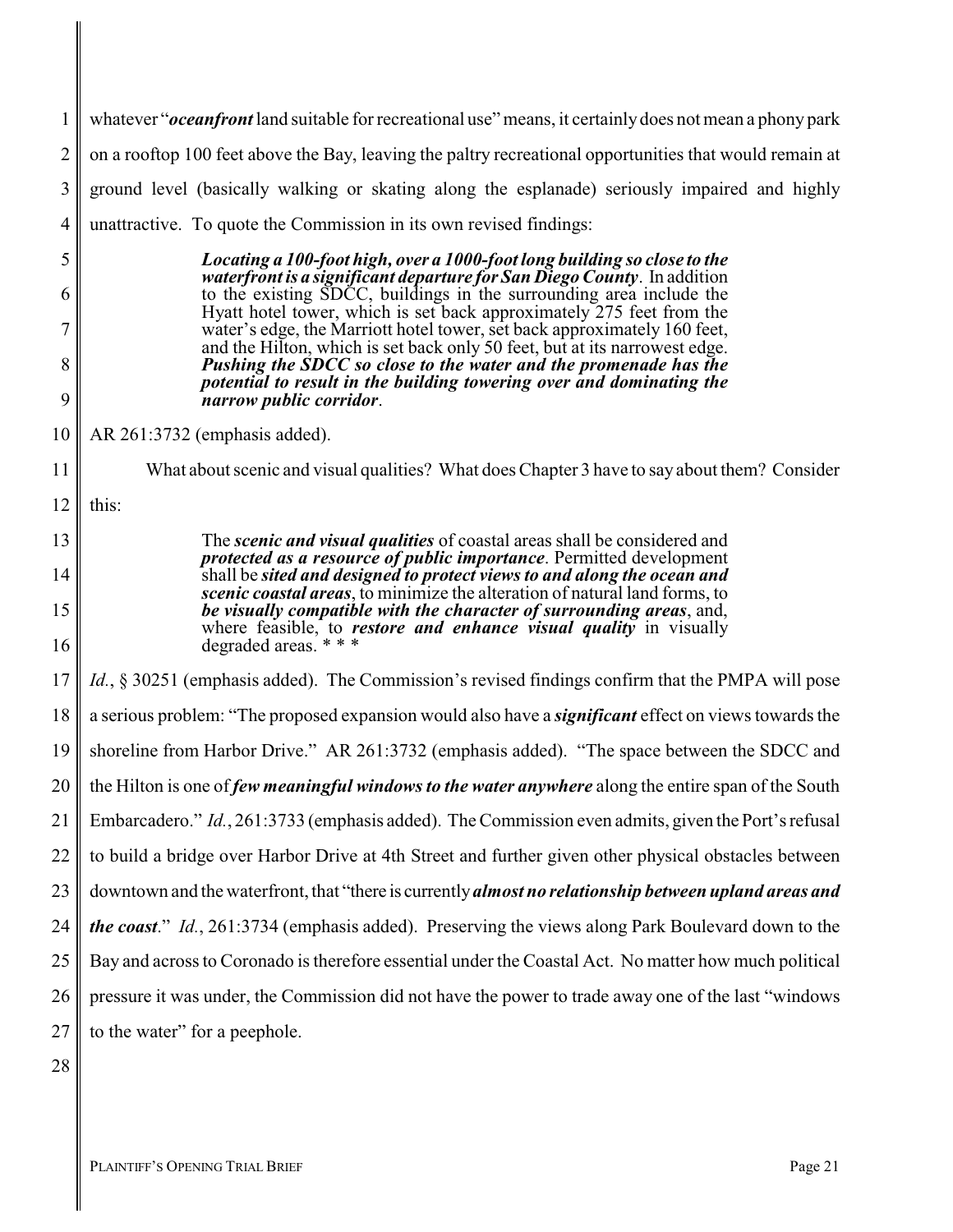2 3 4 In sum, there are multiple inconsistencies between the PMPA and the Coastal Act, though any one of them alone is enough to bar the Commission from certifying the PMPA as being fully consistent with the Act. The Court should invalidate the PMPA's consistency certification for any or all of these reasons<sup>33</sup>

9

10

11

12

13

26

1

## <span id="page-25-0"></span>**B. The Port Master Plan Amendment Is Inconsistent with the Coastal Act on Issues Relating to Air Pollution and Parking**

Chapter 3 includes an article setting forth development policies beyond public access, recreation, and views. Among them are this one: "New residential, *commercial*, or industrial development . . . shall be located . . . where it will *not have significant adverse effects*, either *individually or cumulatively*, on coastal resources." PUB.RES. CODE § 30250(a) (emphasis added). The Port's EIR concludes that there will be significant and unavoidable individual and cumulative air-quality impacts. *See* AR 224:2898 Supp. R., Ex. 2, p. 49. The Port's separate consistency analysis confirms that there will be significant air-quality impacts (albeit citing a different policy being violated). *Id.*, 51:485.

14 15 16 17 18 19 20 21 The opposing parties may try to claim, preposterously, that clean air is not a "coastal" resource. Such a claim would be unavailing because elsewhere Chapter 3 specifically requires new development to "[b]e consistent with requirements imposed by an air pollution control district or the State Air Resources Board *as to each particular development*." PUB.RES.CODE § 30253(c) (emphasis added). The Port's own EIR concluded that the PMPA will violate not only the State Implementation Plan (SIP) for the federal Clean Air Act but also Regional Air Quality Standards (RAQS); individually and cumulatively, both the Phase 3 expansion and the Hilton expansion will dangerously pollute the air. *See, e.g.*, AR 224:2898 Supp. R., Ex. 2, p. 490; AR 51:485 (showing inconsistency for each expansion).

22 23 24 25 Of course, polluting the air isn't the PMPA's only problem. The tremendous increase in the demand for parking generated by both the SDCC and the Hilton expansions will also be huge problem. "The location and amount of new development should maintain and enhance public access to the coast by . . . (4) providing *adequate parking facilities* or providing substitute means of serving the

<sup>27</sup> 28 <sup>33</sup> Any doubts on issues involving public access and recreation should be resolved in favor of more access and recreational opportunities. The Coastal Act "shall be liberally construed to achieve its purposes and objectives." PUB.RES.CODE § 30009. Among the Act's goals is "[m]aximiz[ing] public access to and along the coast and maximiz[ing] public recreational opportunities in the coastal zone.  $\ldots$ ." *Id.*, § 30001.5(c).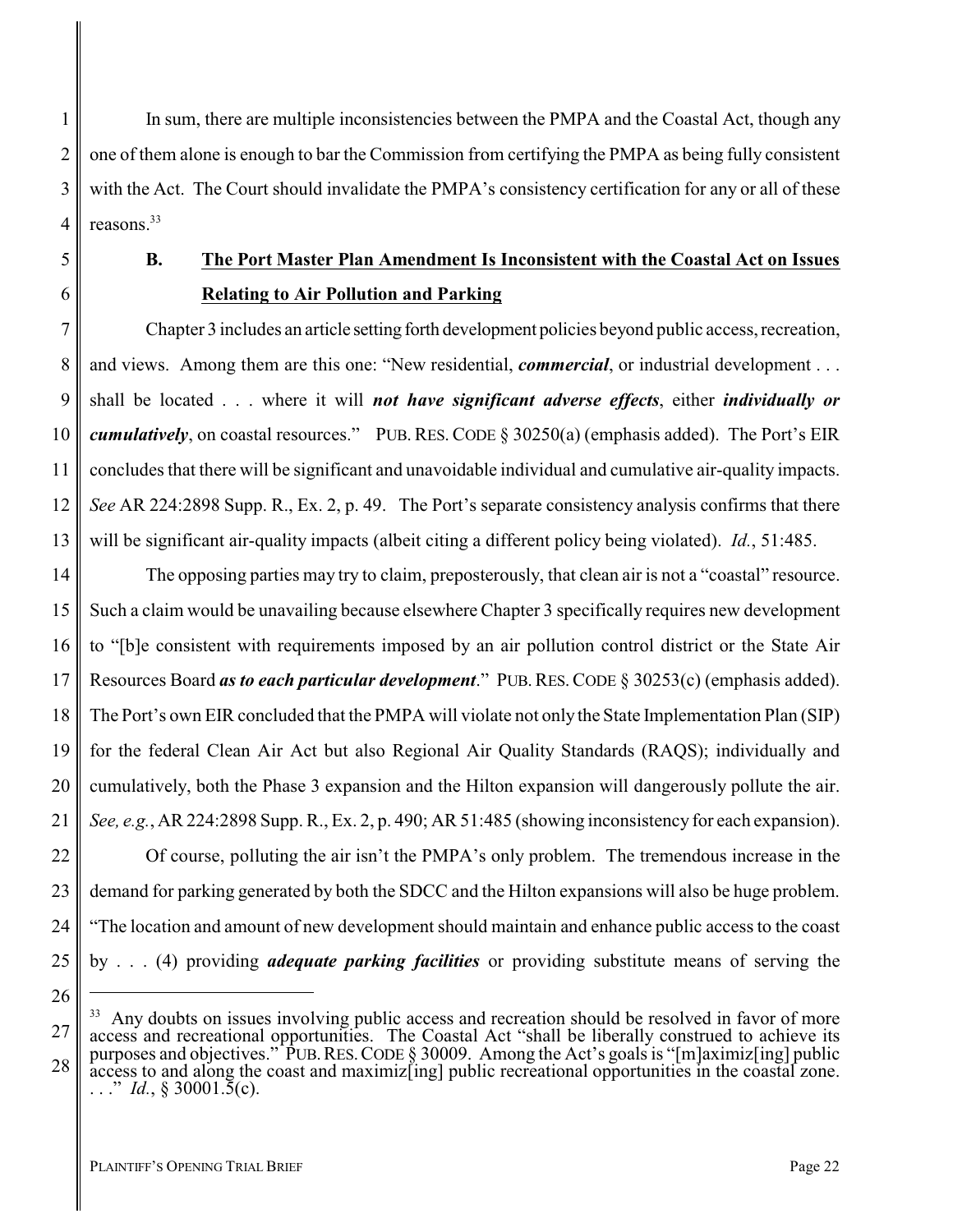development with *public transportation*. . . .<sup>"34</sup> PUB. RES. CODE § 30252 (emphasis added). Both the Phase 3 expansion and the Hilton expansion were found by the Port and its team of environmental experts to be inconsistent on this point. AR 51:484.

4 5 6 7 8 9 10 Though the Commission revised its findings to cover its tracks in light of Plaintiff's criticisms, the Commission did not make any revised findings focused on the subject of adverse effects generally or on air pollution or parking specifically. Indeed, the revised findings make no mention of Public Resources Code Section 30250, 30252, or 30253 despite citing several other specific policies within Chapter 3. *See* AR 261:3727-3729 & 3740. As a consequence, even if there were no inconsistencies between the PMPA and the Coastal Act on public-access, recreation, or visual grounds, the Phase 3 expansion and the Hilton expansion would each violate the Act's policies against adverse effects, air pollution, and parking problems.

12 13 14 15 16 17 The Commission did discuss a Chapter 8 policy that's similar to the three discussed above from Chapter 3: Section 30708(a). *See* AR 261:3729. Even if the failure to make findings that the PMPA is consistent with those three policies in Chapter 3 could be ignored, which no legal authority allows due to the presumption against superfluous statutes, the evidence to support a finding of consistency under Section 30708(a) does not exist. In fact, overwhelming substantial evidence proves the inconsistency.

Section 30708(a) requires all port-related developments to be located, designed, and constructed so as to "[m]inimize substantial adverse environmental impacts." But in the record there is *no evidence to support* a finding of consistency under Section 30708(a). The evidence – provided by the Port in its expert-prepared EIR and never disputed while the matter was before the Commission – is *180 degrees*

18

19

20

21

1

2

3

<sup>22</sup> 23

<sup>24</sup> 25 26 27 28 34 Insufficient parking is an adverse environmental impact. *See Taxpayers for Accountable School Bond Spending v. San Diego Unified School Dist.*, 215 Cal. App. 4th 1013, 1051 (2013) (disagreeing "with the broad statement . . . that a parking shortage is merely a social inconvenience and can never constitute a primary physical impact on the environment. . . . [C]ars and other vehicles are physical objects that occupy space when driven and when parked. Therefore, whenever vehicles are driven and parked, they naturally must have some impact on the environment. The fact that a vehicle's impact may be only temporary (e.g., only so long as the vehicle remains parked) does not preclude it from having a physical impact on the environment around it. Therefore, as a general rule, we believe CEQA considers a project's impact on parking of vehicles to be a physical impact that could constitute a significant effect on the environment.").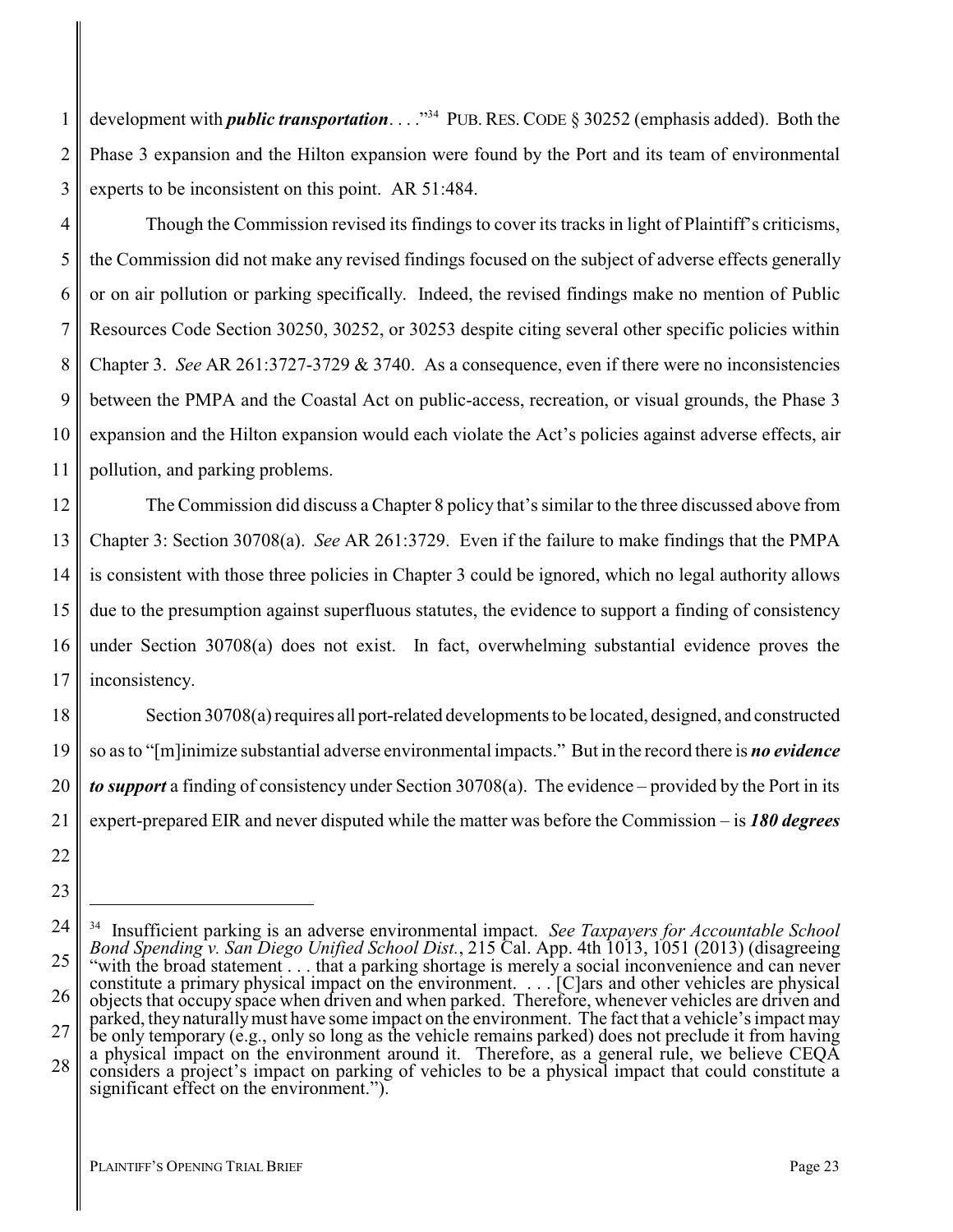1 2 3 4 5 *opposite*. 35 *See* AR 224:2898 Supp. R., Ex. 2, p. 49 (finding individual/cumulative air-quality impacts) & p. 50 (finding individual/cumulative parking impacts); AR 51:484 (showing Phase 3 and Hilton expansions' inconsistencies with parking standards)  $\&$  485 (showing Phase 3 and Hilton expansions' inconsistencies with air-quality standards); 241:3631 (listing numerous significant adverse environmental impacts *other than* air quality and parking).

6 7 8 9 10 11 12 So whether it's because the Commission failed to make the necessary findings under Chapter 3 as they related to a long list of significant adverse environmental impacts, or because the Commission has no substantial evidence to support a conclusion that the PMPA is consistent with Chapter 8's prohibition against development with such impacts, the Commission's consistency determination must be invalidated. Unable to make the requisite findings, the Commission was precluded from certifying the PMPA as consistent with the Coastal Act. *See* CAL. CODE OF REGS., tit. 14, § 13632(d) (allowing certification "only if" findings of consistency with Chapter 3 and Chapter 8 policies can be made).

# <span id="page-27-0"></span>**C. The Port Master Plan Amendment Was Significantly Changed by the Commission after the Port Approved It, and the Changes Were a Condition of the Consistency Certification, in Violation (Twice) of the Coastal Act**

16 17 18 19 20 21 22 23 24 25 26 27 The Coastal Act explicitly *prohibits* changes made to the PMPA as a condition of its approval by the Commission. As noted earlier, the Port's governing body was authorized to adopt the PMPA only *after* giving public notice, holding a public hearing, and considering the public's input. PUB.RES. CODE § 30714. "The commission may not modify the plan as submitted as a condition of certification." *Id.* That, of course, is exactly what the Commission did here. The many substantial changes made by the Commission without public input, no doubt done so it could create some "cover" for itself and approve the PMPA without disappointing the special interests demanding it, effectively disenfranchised the public and thus constituted an abuse of discretion. *Cf*. PUB. RES. CODE § 30006 (declaring that "public has a right to fully participate in decisions affecting coastal planning," "achievement of sound coastal conservation and development is dependent upon public understanding and support," and "planning and implementation of programs for coastal conservation and development should include the widest opportunity for public participation").

28

13

14

<sup>&</sup>lt;sup>35</sup> Plaintiff does not expect the opposing parties to deny that air pollution is an environmental impact.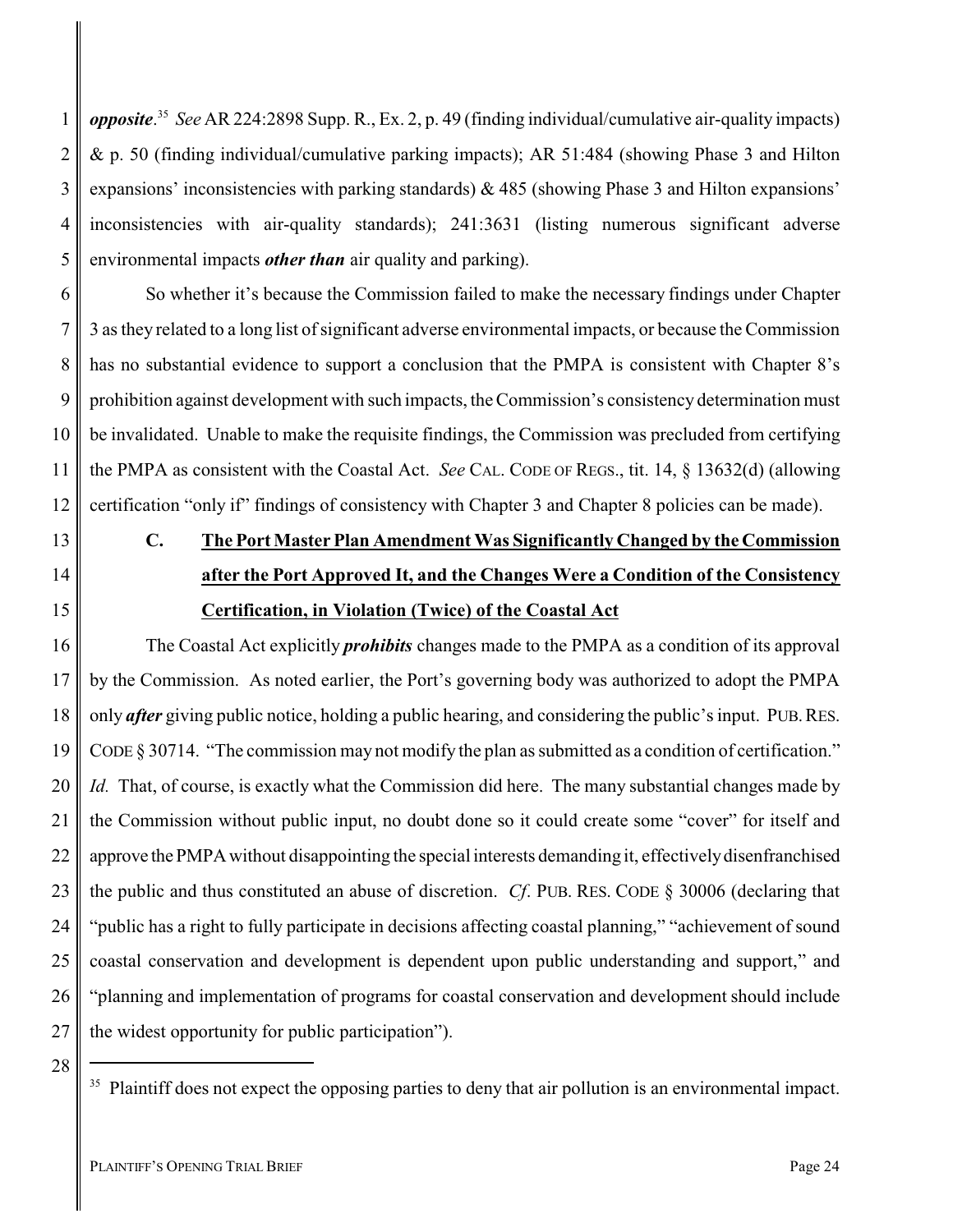1 2 3 4 5 The version of the PMPA that the Port's governing body approved was, at the time of its approval by that body, last updated in May 2012. *See* AR 224:2898 Supp. R., Ex. 1, p. 188. By the time of the Commission's hearing on October 10, 2013, the PMPA had been modified in December 2012 and again on October 7, 2013 – both after the Port's September 2012 approval of the May 2012 version.<sup>36</sup> *See* AR 178:2517 (Dec. 2012 version) & 192:2797 (Oct. 7. 2013 version).

6 7 8 9 10 11 12 13 The Commission's deputy director in the San Diego office (and two of her colleagues) did admit at the subsequent hearing on the revised findings – on February 13, 2014 – that "*there were fairly significant revisions necessary* given this was a change from the findings supporting denial."<sup>37</sup> Feb. 13, 2014 Tr., 5:3-5 (emphasis added). Staff made this comment after detailing the "number of additional public access and recreational improvements" to the Phase 3 expansion that the Port had incorporated "*at the time of* the [October 2013] hearing." *See id.*, 2:16-23 (emphasis added). The changes included removing a portion of the structure of the expanded SDCC, and increasing access to and use of the rooftop park. *See generally id.*, 2:24-4:22.

14 15 16 17 18 Further proof of the significance of the last-minute changes to the PMPA is contained in e-mail communications between the Commission's staff and representatives of the Port – all behind the scenes – in the days leading up to the October 10, 2013 hearing. At 9:29 p.m. on September 26, 2013, the Commission's Deputy Director Sherilyn Sarb e-mailed a "Final proposal" to Port representatives and gave them reason to believe that the staff might be willing to flip-flop on its recommendation:

> We believe if this language, along with the revision to the bldg. (the notch) and all the other changes to the public access program, plan text and projects list that have been agreed to by Port staff are incorporated into the Port Master Plan amendment request, CCC staff could recommend approval.

22 AR 290:3960. That proposal fizzled because, according to Port representatives, "we just ran out of

23 time." *Id.*, 291:3963. Nonetheless, the proposal was important enough that the chair of the Port's

19

20

21

24

<sup>25</sup> 26 27 <sup>36</sup> Additionally, the South Embarcadero Public Access Program ("SEPAP") and the San Diego Convention Center Public Access Program ("SDCCPAP") were both "incorporated into the [Port Master] plan by reference" *and* were both revised after the Port's governing body approved the PMPA on September 19, 2012. *See* AR 178:2525 (end of paragraph in right-hand column), 110:1119 (SEPAP showing "Revised 9/20/2013"), 111:1130 (SDCCPAP showing "Revised 10/7/13").

<sup>&</sup>lt;sup>37</sup> As noted earlier, during the October 10, 2013 hearing, Plaintiff warned the Commission that it could not make changes to the PMPA after the Port approved it because doing so would exclude the public. Oct. 10, 2013 Tr., 49:1-50:8.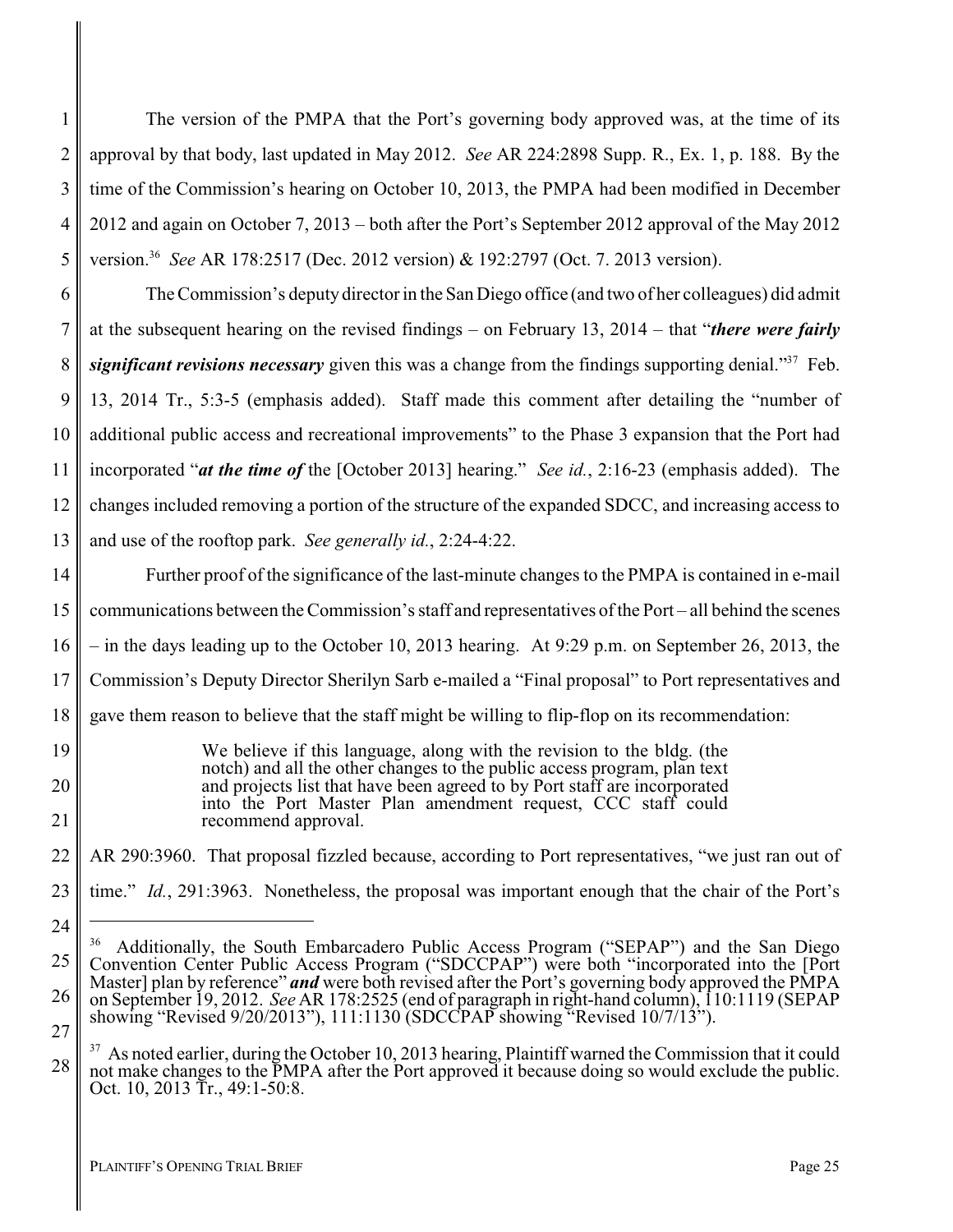1 2 3 4 5 6 7 governing board, Ann Moore, was "going back to her Board on Tuesdaymorning [October 1, 2013] and we will get together thereafter and hopefully come up with language that is acceptable." *Id.* The Port's "Final Document" – one that "we hope will allow staff to recommend our project" – was e-mailed to the Commission's staff a few days later, with Ms. Moore copied on the message. *Id.*, 292:3964. This evidence amply demonstrates that the Commission's staff and the Port were in full-blown negotiations mode – entirely in secret – on revisions so important that they required the Port's entire governing body to weigh in.

8 9 10 11 12 The Coastal Act allowed only a "yea" or "nay" vote on the original version of the PMPA that the Port submitted for certification. The final version was modified substantiallyand repeatedlyin order to garner the Commission's support. The Port's governing body did not hold a single *public* hearing to discuss the revisions, so it received zero public input on the changes. It was an abuse of discretion for the Commission to let that happen.

# <span id="page-29-0"></span>**D. The Commission's Executive Director Failed to Make a Determination on the Materiality of the Revisions to the Port Master Plan Amendment after the Port Approved It, in Violation of the Coastal Act; Either Way, the Regulation Allowing the Determination Is Invalid**

17 18 19 20 21 Not only was the PMPA inconsistent with the Coastal Act, and not only was it wrong for the Commission to condition its approval of the PMPA on changes made after the Port submitted it for certification, but the process by which it was repeatedly and substantially changed also violated the Coastal Act. The Commission's certification in violation of the prescribed procedure constitutes another abuse of discretion.

22 23 24 25 26 27 With so many revisions to the PMPA after the Port's governing body approved it on September 19, 2012, the Commission's executive director was ostensibly required to determine, *before* the Commission voted to certifyit, "if such amendment is material *and* includes changes that have not been the subject of public review and comment before the Commission." CAL. CODE OF REGS., tit. 14, § 13634 (emphasis added). "If the executive director finds that both of these factors exist, the amendment shall not be considered bythe Commission unless a new public hearing is scheduled with a view toward

28

13

14

15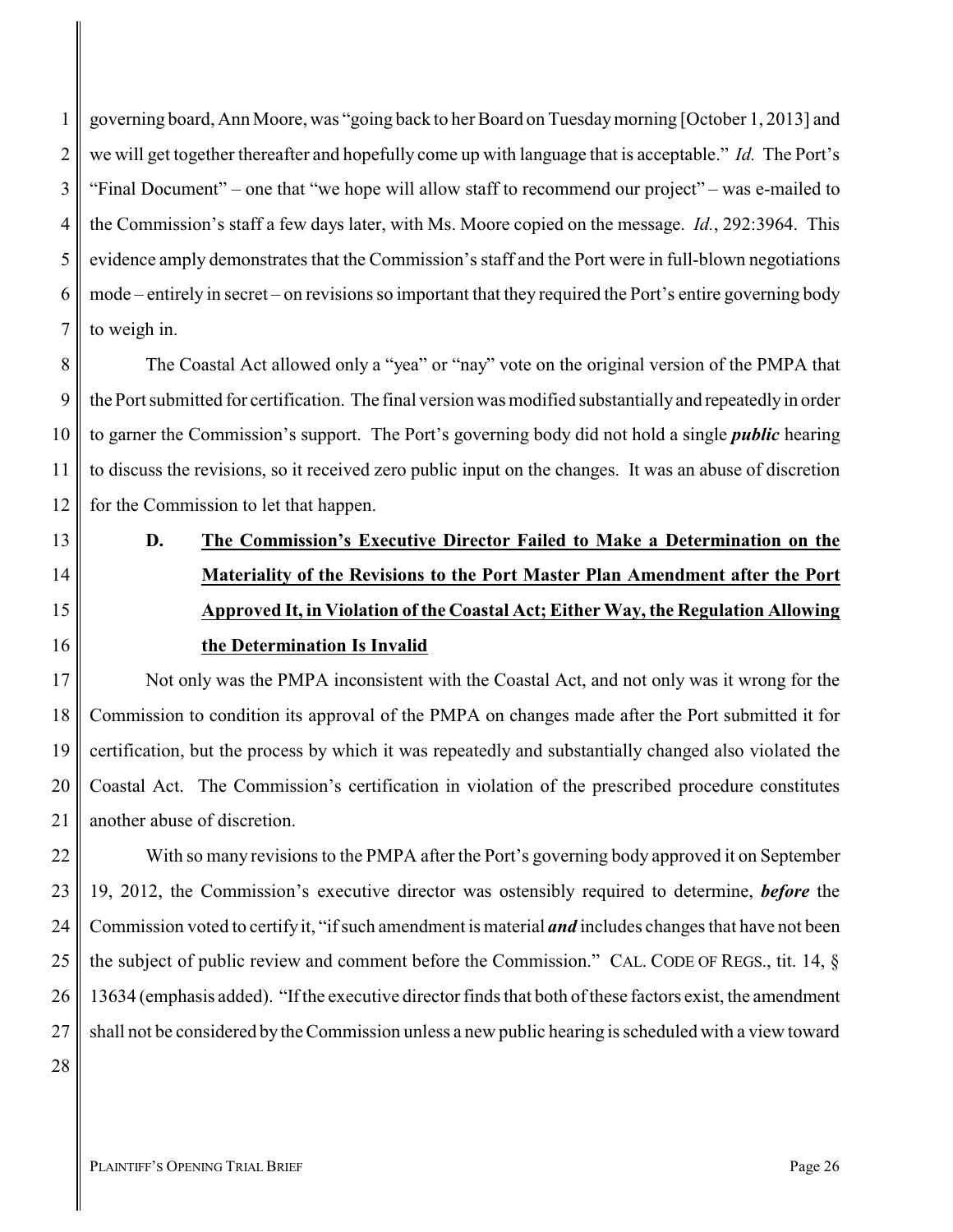1 2 allowing full public participation and attendance at the hearing on the amendment as required by Section 30712." *Id.*

3 4 5 6 7 8 The Commission voted to certify the PMPA at the end of the hearing on October 10, 2013. *See* Oct. 10, 2013 Tr., 197:10-18. As the transcript of oral proceedings confirms, the Commission's executive director made no such determination during the hearing. *See id.*, 176:21, 176:24-25, 178:2-3, 193:18-194:4, 194:22-195:5, 195:16-17, 195:20-21, 195:23, 196:3-7, 196:11-12, & 196:15 (executive director's statements during hearing). Nothing elsewhere in the record appears to be a determination prior to the Commission's vote.<sup>38</sup>

9 10 11 12 13 The regulation authorizing changes to the PMPA based on the executive director's determination of insignificance is invalid. It directly conflicts with Public Resources Code Section 30714's explicit prohibition against conditioning a consistency certification on the making of modifications. The Commission, however, does not have the power to adopt regulations that contradict the governing legislative authority. As the Court of Appeal explained more than 50 years ago:

> In the absence of valid statutory authority, an administrative agencymay not, under the guise of a regulation, substitute its judgment for that of the Legislature. It may not exercise its sub[-]legislative powers to modify, alter or enlarge the provisions of the legislative act which is being administered.

17 18 19 20 21 22 23 *Harris v. Alcoholic Beverage Control Appeals Bd.*, 228 Cal. App. 2d 1 (1964) (invalidating regulation that imposed a requirement removed by legislation). Yet the regulation purporting to empower the executive director to allow the repeatedly modified PMPA to proceed to a vote flies in the face of the statutory prohibition against such conduct by the Commission. Likewise, it cannot be squared with the requirement that the PMPA be adopted by the Port's governing body and submitted to the Commission *after* the Port has given public notice, held a public hearing, and considered the public's input. PUB. RES. CODE § 30714.

24 25

14

15

16

26 Even if the regulation were lawful, the Court should invalidate the Commission's consistency certification because the executive director did notmake the necessarydetermination. Furthermore, had he done so, his determination would not be supported by substantial evidence because (*i*) the

27

As mentioned earlier, Plaintiff (through counsel) attempted to prevent the Commission from voting so the public could comment beforehand on the changes being made. *See* Oct. 10, 2013 Tr., 197:2-8.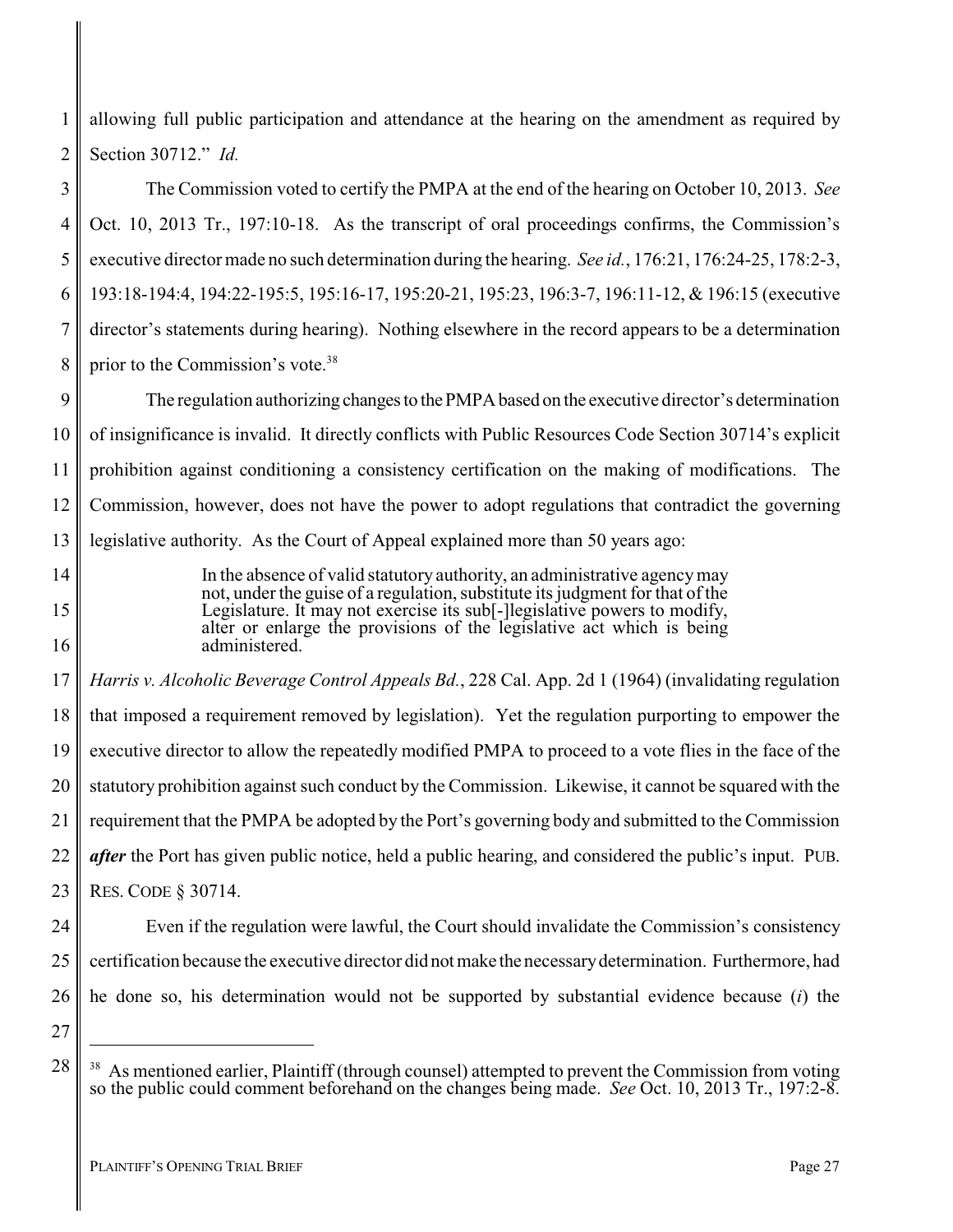1 2 3 4 5 indisputable evidence shows that the PMPA was revised multiple times after the Port's governing body approved it and (*ii*) the Commission's own staff deemed the changes "fairly significant." Feb. 13, 2014 Tr., 5:3-5. The revised PMPA must go back to the Port's governing body so that the public has an opportunity to weigh in on the changes *in front of that body*. Circumventing members of the public on matters affecting their tidelands and waterfront is an abuse of discretion.

6

7

## <span id="page-31-0"></span>**E. The Port Master Plan Amendment Makes Future Developments Unappealable, in Violation of the Coastal Act**

8 9 10 11 12 13 14 15 16 17 18 19 The PMPA as certified by the Commission purports to make any future coastal development permit issued by the Port for the SDCC's Phase 3 expansion *not* appealable.<sup>39</sup> See AR 262:3763 ("N[o]" appearing under "App[eal]" column for "CONVENTION CENTER PHASE III"). According to the Port's EIR, however, the Phase 3 expansion "includes . . . up to 45,000 square feet of *visitorserving retail* opportunities. . . ." *See* AR 224:2898 Supp. R., Ex. 7, pp. 30 (emphasis added) & 158 (noting expansion will include "Visitor-Serving Retail" facilities); *see also id*., 261:3713 (noting expanded SDCC's "visitor-serving uses such as retail") & 163:2485 (noting "visitor-serving retail" accessible from the interior and exterior of expanded SDCC). The Phase 3 expansion will take place in an area designated by the Port as "Commercial Recreation," where "developments are intended to serve tourism with a balance of commercial and public amenities, and include hotels, *restaurants*, *shopping*, marinas, sport fishing, and convention center." *See* AR 224:2898 Supp. R., Ex. 7, pp. 111, 114 & 270 (emphasis added).

20 22 23 24 25 Under the Coastal Act, shopping facilities "not principally devoted to the sale of commercial goods utilized for water-oriented purposes" are appealable. PUB. RES. CODE  $\S 30715(a)(4)$ . Nothing in the record suggests that the retail facilities that'll be housed in the expanded SDCC will be "wateroriented." Furthermore, back in 2013, the Commission's staff argued extensively and persuasively that the term "shopping" under Public Resources Code Section 30715(a)(4) includes restaurants. *See* LOARI/RJN, Item 6, pp. 17-22 (explaining why Port permits for restaurants are appealable). In making

26 27

28

<sup>&</sup>lt;sup>39</sup> The Commission's staff report acknowledges that any permits issued by the Port for Phase 3 are not identified as appealable under the PMPA. *Id.*, 261:3721.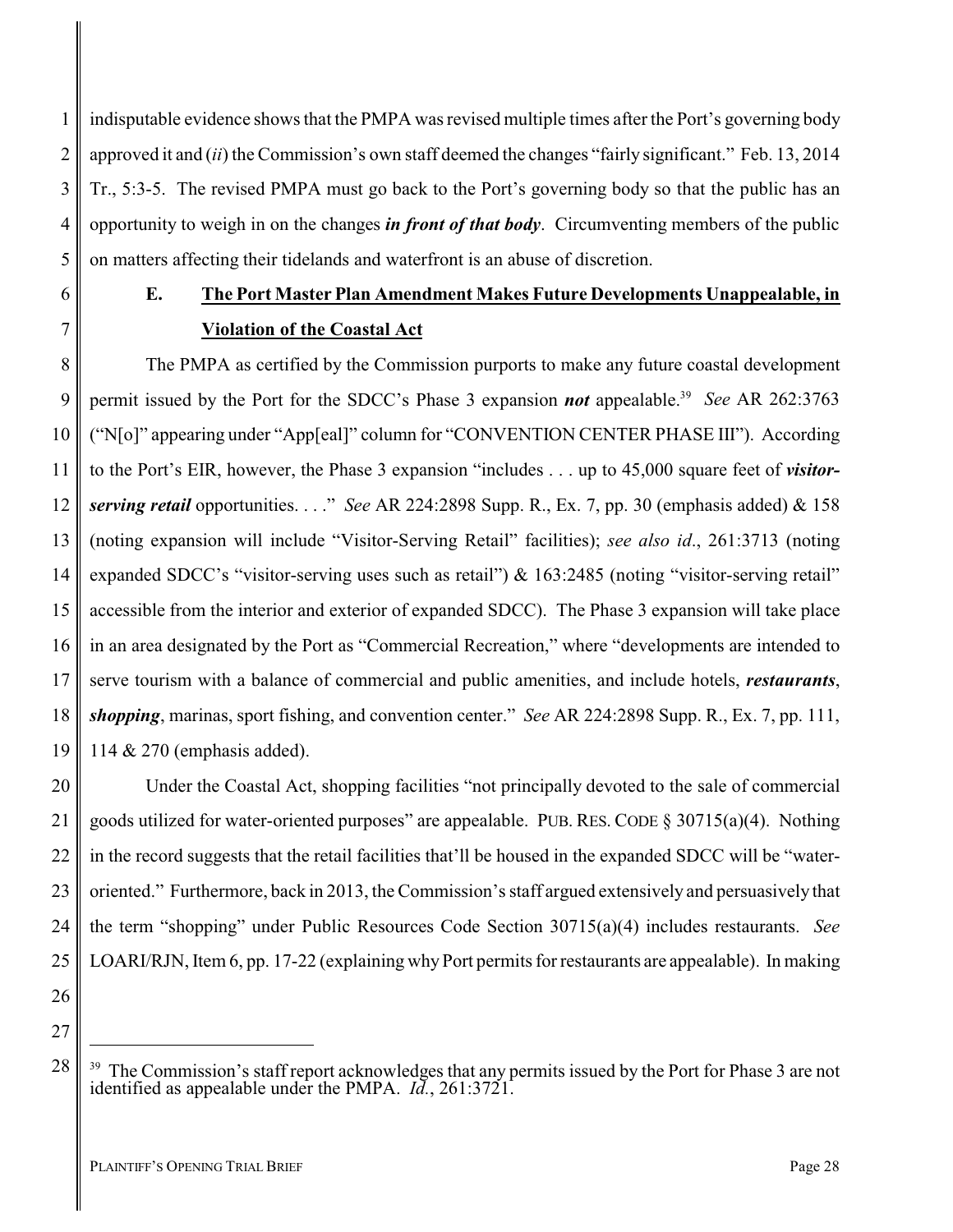1 2 its case, staff pointed out that the Port has – with the exception of two anomalies – always considered restaurants to be appealable projects. *Id.*

3 4 5 6 Because the Phase 3 expansion will include visitor-serving retail facilities like restaurants and shopping facilities, any coastal development permit that the Port may issue for the expansion must be appealable to the Commission. The Commission's certification of the PMPA without that protection for the public was an abuse of discretion.

# <span id="page-32-0"></span>**F. The Commission's Conclusion that Feasible Mitigation for the Impacts of, and Feasible Alternatives to, a Contiguous Convention Center Expansion Do Not Exist Is Not Supported by Substantial Evidence, in Violation of the Coastal Act and CEQA**

11 12 13 14 15 16 17 18 19 20 21 Before certifying the PMPA as consistent with the Coastal Act, the Commission was required to make all the findings required by CEQA. *See* CAL. CODE OF REGS., tit. 14, § 13632(d) (requiring Commission to make "anyfindings required pursuant to [CEQA]"). Because the *contiguous* expansion of the SDCC will have significant adverse environmental effects, as discussed above, CEQA required the Commission to make a finding that there is no more feasible mitigation to reduce the expansion's environmental impacts to a level of insignificance, and a finding that there is no feasible alternative to the expansion. PUB. RES. CODE  $\S 21081(a)(1) \& (3)$ ; CAL. CODE OF REGS., tit. 14,  $\S 15091(a)(1) \& (3)$ . Additionally, CEQA required the Commission to make a finding stating the reasons that justify going forward with such an environmentally damaging proposal. PUB.RES.CODE § 21081(b); CAL. CODE OF REGS., tit. 14, § 15093(b). Under CEQA, these are separate findings that must both be made; one without the other is legally insufficient. CAL. CODE OF REGS., tit. 14, §§ 15091(f), 15093(c).

22 23 24 25 26 27 28 Even after all the private haggling over revisions to the PMPA, the Commission's staff continued to believe that a bridge was necessary to mitigate the serious harm to public access and recreational opportunities caused by the Phase 3 expansion. *See, e.g.*, AR 190:2795. The Port studied the bridge in its EIR but insisted that there wasn't enough money to pay for it. *See e.g.*, Oct. 10, 2013 Tr., 13:1-14:17, 138:1-8. On September 20, 2013, staff asked the Port to substantiate its \$41.9 million estimate for the bridge, and the Port responded with a cursorye-mail providing a terse five-line estimate that was more than four years old. AR 288:3957. The Port claimed it was using a "prudent estimate,"

7

8

9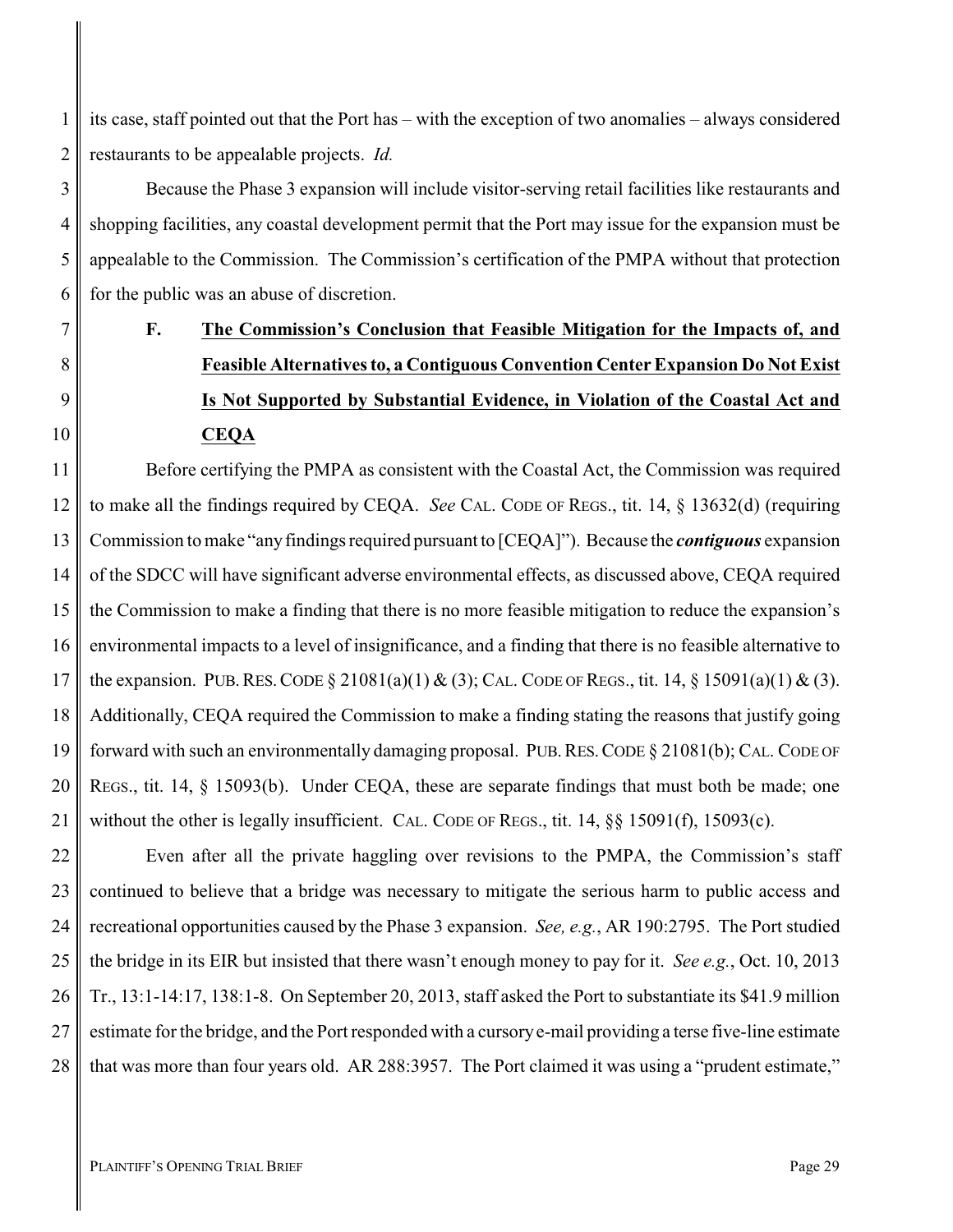but then it *falsely* stated that the budget for the Phase 3 expansion was \$550 million. *Id.* In truth, the City had authorized bonds up to \$575 million.<sup>40</sup> See City of San Diego v. Shapiro, 228 Cal. App. 4th 756, 764 (2014) ("*Shapiro*") (noting amount of bonds authorized for expansion).

4 5 6 7 8 9 10 12 13 The evidence ofthe bridge's economic infeasibilityis insubstantial. "The fact that an alternative may be more expensive or less profitable is not sufficient to show that the alternative is financially infeasible. What is required is evidence that the additional costs or lost profitability are *sufficiently severe as to render it impractical to proceed with the project*." *Uphold Our Heritage v. Town of Woodside*, 147 Cal. App. 4th 587, 598 (2007) (emphasis added). "Accordingly, the question is not whether [the developer] can afford the proposed alternative, but whether the *marginal costs* of the alternative as compared to the cost of the proposed project are *so great that a reasonably prudent property owner would not proceed* with the rehabilitation." *Id.* at 600 (emphasis added). "The agency may not simply accept at face value the project proponent's assertions regarding feasibility." *Save Round Valley Alliance v. County of Inyo*, 157 Cal. App. 4th 1437, 1461 (2007).

14 15 16 17 18 19 20 21 22 The record here lacks any evidence about how a reasonably prudent developer of an expanded SDCC would view the additional costs of the bridge. The only evidence that the Commission considered on the subject of economic feasibility is the Port's self-serving assertion that it couldn't afford the bridge – an assertion built on a \$25 million lie about the size of the Phase 3 expansion's budget. *Cf.* AR 288:3957 (four-year-old estimate claiming \$550 million budget); *Shapiro, supra*, 228 Cal. App. 4th at 764 (noting \$575 million budget). There is nothing in the record examining, much less substantiating, the proposition that a \$16.9 million shortfall in a \$575 million expansion renders the development infeasible. The Commission abused its discretion by allowing the Port to escape having to build the bridge due to a bogus claim of economic infeasibility.

23 24 25 26 Turning from mitigation to alternatives, the CEQA Guidelines state that "[t]he key question and first step in analysis [of alternatives] is whether any of the significant effects of the project would be avoided or substantially lessened by putting the project in another location." CAL. CODE OF REGS., tit. 14, § 15126.6(f)(2)(A). The Commission's staff believed very strongly that the Port did not do an

27

28

1

2

3

At least two Commissioners were told by the Port that it liked the bridge but there was no money to pay for it. AR 221:2894, 222:2896.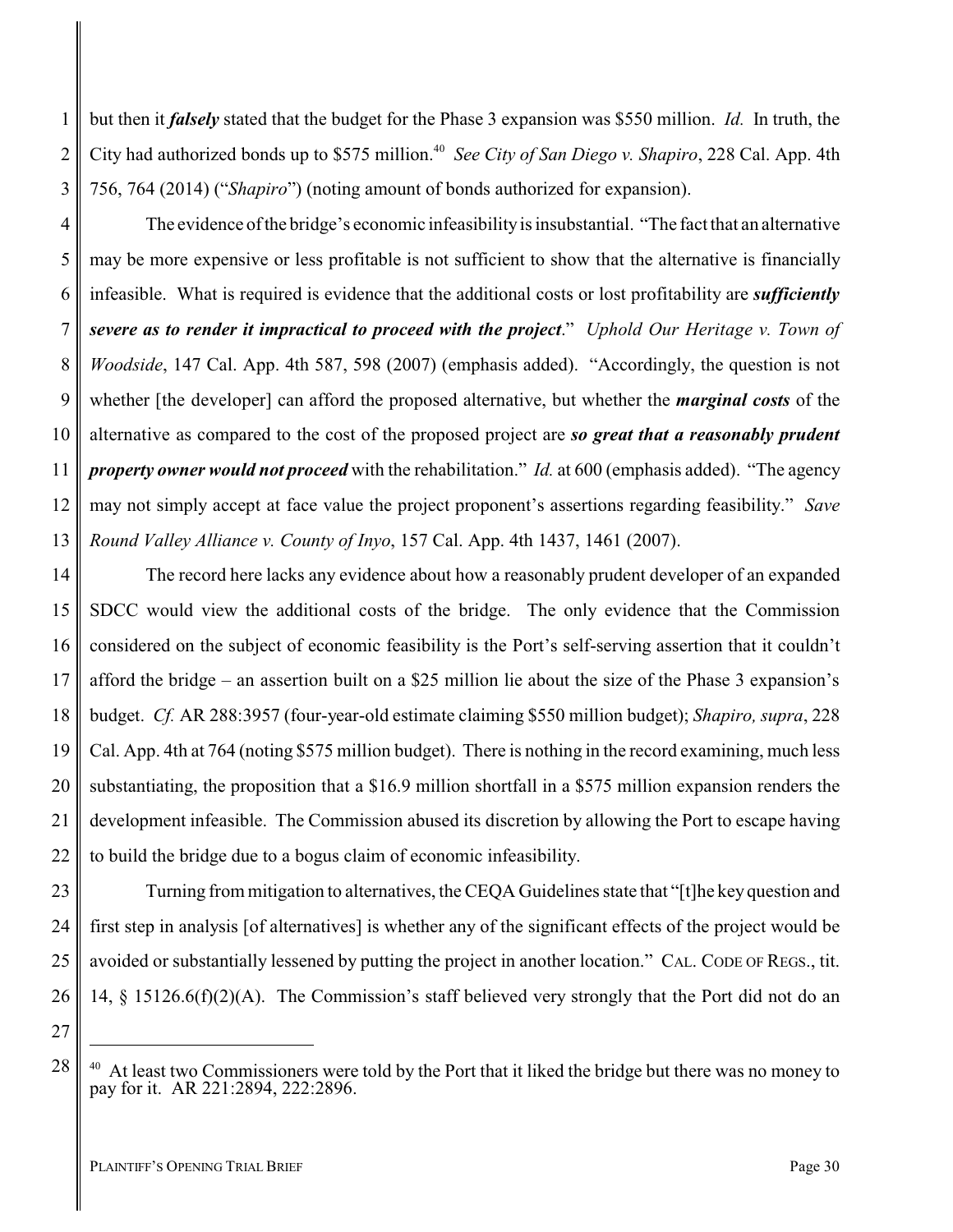1 2 3 4 5 6 7 8 9 10 adequate job of studying alternative locations for an expansion and was merely expressing a *preference* for a contiguous expansion without any evidence of *genuine need*. *See, e.g.*, AR 163:2495-2496 (rejecting Port's claim that Phase 3 expansion had to be contiguous). A former member of the governing bodies of the Commission and the Port made a similar point, as did a staunchly pro-SDCC developer. *Id.*, 30:350-352 (explaining that expansion on Tailgate Park would meet 89% of unmet demand for convention space), 31:356 (noting Port's expert report stated "Preferred to have Contiguous Space"). Even the SDCC Corporation's "Customer Advisory Board" had selected two off-waterfront sites as the preferred location for the expansion and rejected the contiguous option. *Cf.* AR 224:2898 Supp. R., Ex. 8, pp. 4-5 (describing option 1 as "Above Rail Yard," Option 5 as "Port Site Contiguous, Option 7 as "Tailgate Park," and noting that "Options 1 and 7 were approved by the Committee").

11 12 13 14 15 As shown by the Commission's staff, by a former member of the Commission's and the Port's governing bodies, and by the pro-SDCC developer, among others, the only evidence offered in support of the Port's "Give Me Contiguous or Give Me Death" mantra actually shows the off-waterfront facility satisfying almost all of the unmet customer demand *without any of the adverse coastal impacts*. Such evidence is not substantial enough to sustain – indeed, it belies – the opposite conclusion.

16 17 18 19 20 21 22 23 24 In sum, the Commission's certification of the PMPA as consistent with CEQA fails for two independent reasons. First, the Commission made findings that the pedestrian bride is infeasible and that there are no feasible alternatives to the contiguous expansion, but those finding are not supported by substantial evidence and are therefore fatal; for either finding, the lack of substantial evidence constitutes an abuse of discretion. Second, the Commission abused its discretion with its wholesale failure to make a finding that the benefits of the contiguous Phase 3 expansion are worth the extensive adverse environmental harm it will impose upon the coast.<sup>41</sup> See PUB. RES. CODE § 21081(b) (requiring finding that specifies benefits outweighing project's significant environmental impacts); CAL. CODE OF REGS., tit. 14, § 15093(b) (requiring statement of overriding considerations). The Commission pointed

<sup>26</sup>

<sup>27</sup> 28 Even though the findings by the Commission's staff of significant impacts on public access, recreation, and coastal views were ignored by the Commissioners, the revised findings *never even mention* the long list of other significant environmental impacts caused by the PMPA. *See* AR 261:3743 (listing significant, unavoidable impacts identified by Port). Consequently, the lack of substantial evidence to support the revised findings on public access, recreation, and views is beside the point.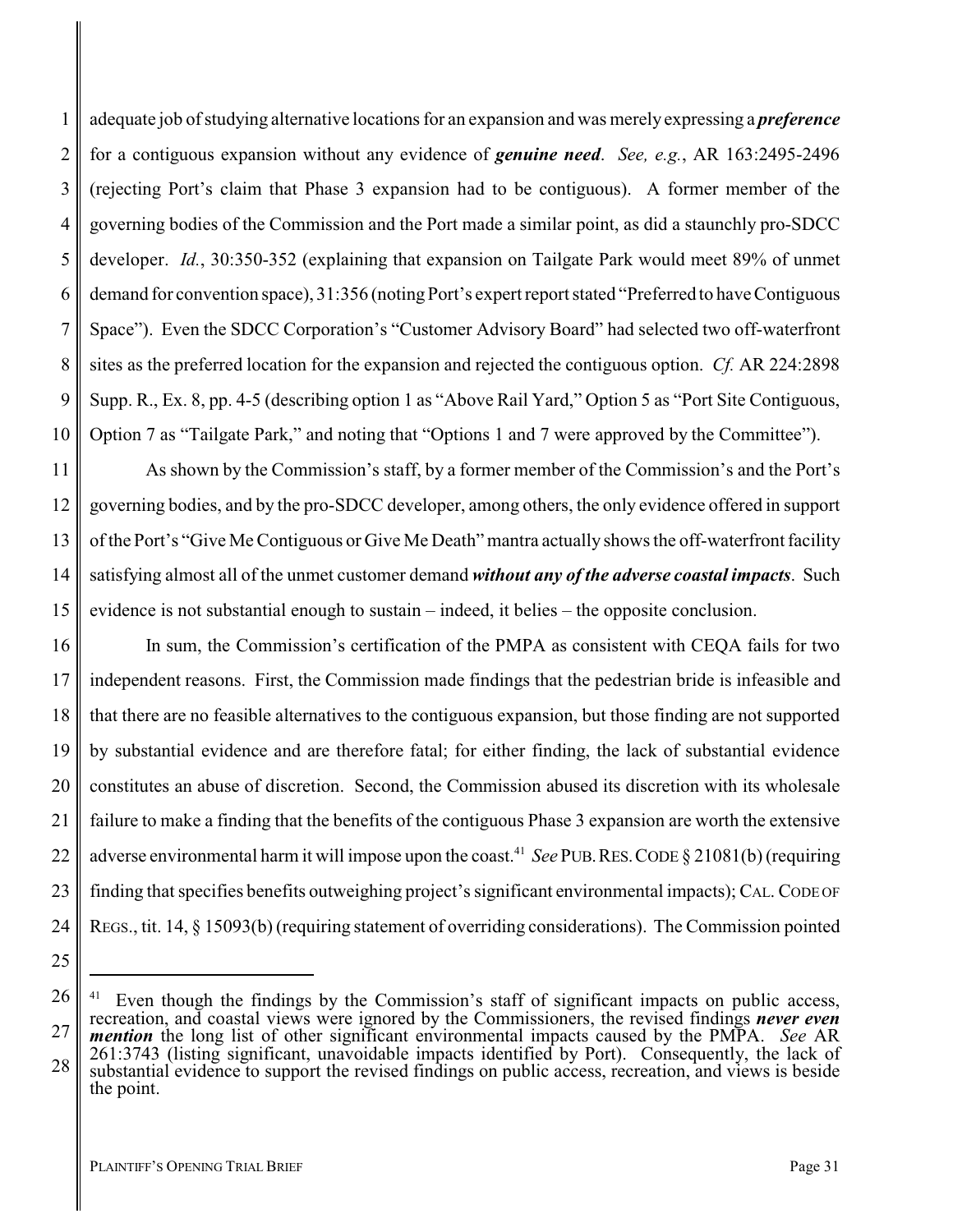out that the Port found the benefits to outweigh the adverse environmental impacts. AR 261:3744. But *nowhere did the Commission* make that finding for itself – another fatal error.

Because each of these findings had to be made and supported with substantial evidence, the Commission has abused its discretion by failing to do as the law required. *See* CAL. CODE OF REGS., tit. 14, § 15091(f) (requiring finding thereunder and under Section 15093), § 15093(c) (requiring finding thereunder and under Section 15091). The PMPA's certification must therefore be invalidated not only on Coastal Act grounds but equally on CEQA grounds.

# <span id="page-35-0"></span>**G. At Least Six Commissioners Voted on the Port Master Plan Amendment but Failed to Fully and Timely Disclose** *Ex Parte* **Communications with the Port, in Violation of the Coastal Act**

11 12 13 14 15 16 17 18 19 20 The Coastal Act strictly regulates *ex parte* communications between Commissioners and interested persons. "*Ex parte* communication" means any oral or written communication between any of the Commissioners and anyinterested person on a matter pending before the Commission but outside a public hearing. PUB.RES.CODE § 30322(a). "Interested person" refers to an applicant, an employee or other agent of an applicant, or any paid representative of an applicant; the definition extends to representatives of civic, environmental, and similar organizations. *Id.*, § 30323(a)-(c). Unless a proper disclosure of an *ex parte* communication is made, both in terms of timing and substance, each of the Commissioners who participated in the *ex parte* communication (and knew he or she was engaged in it) was prohibited from voting on, or attempting to influence the vote on, the PMPA consistency certification. *Id.*, § 30327(a).

21 22 23 24 25 26 On October 1, 2013 – nine days before the Commission's October 10, 2013 hearing on the PMPA – Commissioners Mitchell and Bochco had separate *ex parte* communications concerning the PMPA. Oct. 10, 2013 Tr., 15:5-24. The Coastal Act required each of them to submit written *ex parte* disclosures *within seven days after*their communications occurred because the hearing was more than a week away. *See* PUB. RES. CODE § 30324(a). There is no written disclosure from either of them in the AR's index (and Plaintiff has not stumbled across it during examination of the record).

27 28 Making matters worse, apparently Commissioners Mitchell and Bochco both went over a "PowerPoint presentation" during their *ex parte* communications (*see* Oct. 10, 2013 Tr., 15:5-24), but

1

2

3

4

5

6

7

8

9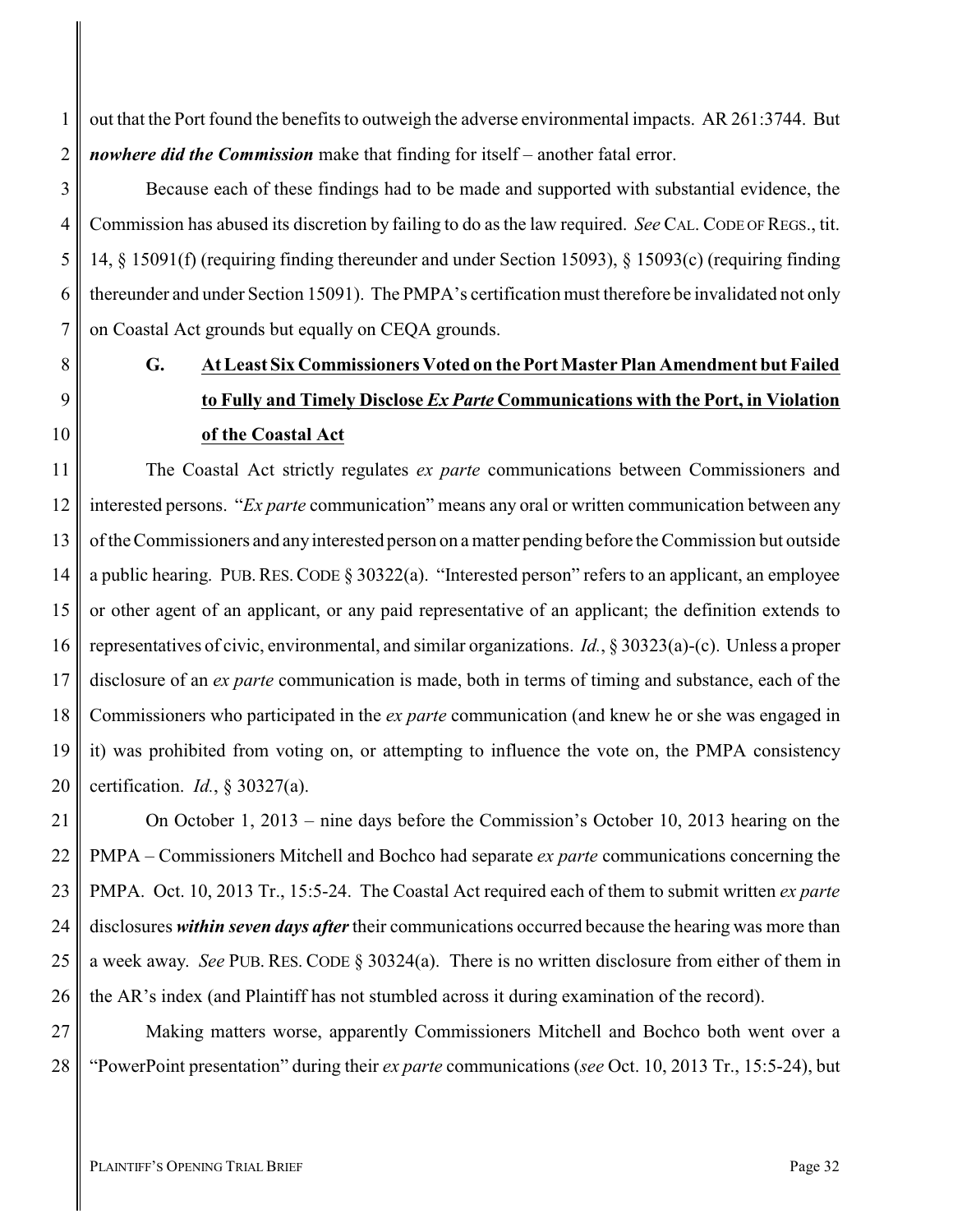1 2 3 4 5 6 7 8 the AR's index shows no PowerPoint presentation having been given to any of the Commissioners. That's a significant omission because Commissioner Garcia also stated that he discussed a PowerPoint presentation during his *ex parte* communication. *Id.*, 19:7-16. To be a sufficient disclosure of an *ex parte* communication, however, the Commissioners were required to provide "[a] *complete description* of the content of the communication, *including the complete text of any written material* that was a part of the communication." PUB. RES. CODE  $\S 30324(b)(1)(C)$  (emphasis added). None of these three provided anything close to a "complete description" of the PowerPoint presentation and certainlydidn't provide its "complete text."

9 10 11 12 13 14 15 16 17 18 19 On October 3, 2013, Commissioner Vargas participated in an *ex parte* communication at the SDCC. AR 222:2895-2896. His written disclosure stated that he "went through a briefing booklet *previously provided to staff*," but he neglected to include the "complete text of anywritten material that was a part of the communication."<sup>42</sup> *Cf. id.* (emphasis added); PUB. RES. CODE § 30324(b)(1)(C) (requiring such information in *ex parte* disclosures). His oral disclosure of the communication during the hearing on October 10, 2013, said even less: "I had a conversation with the same folks that the other ten commissioners seems [*sic*] to have, and . . . I received a briefing on the Port Master Plan Amendment." Oct. 10, 2013 Tr., 17:19-18:1. Just 90 minutes after Commissioner Vargas had his meeting, Commissioner Cox also participated in an *ex parte* communication at the SDCC. AR 221:2894. Though his written disclosure mentioned the same written materials that Commissioner Vargas mentioned, the text of those materials is never described. *Id.*

20 21 22 23 Commissioner Brennan stated on the record that his *ex parte* disclosure for the PMPA was "on file," but the AR's index shows no disclosure for him. Without identifying when, where, or with whom he held the *ex parte* communication, he stated only that his "discussion was the same substance reported by the other commissioners on the dais." Oct. 10, 2013 Tr., 17:22-25.

27

<sup>24</sup>

<sup>25</sup>

<sup>26</sup>

 $42$  Since the only briefing booklet in the record is Item 234, which the Commission's own AR index describes as a "Port District Submittal to CCC at October 10, 2013 Hearing," it cannot possibly be the "briefing booklet" that Commissioner Vargas describes as "previously provided to staff." Other items provided to staff by the Port before October 10 2013, can be found everywhere in the index.